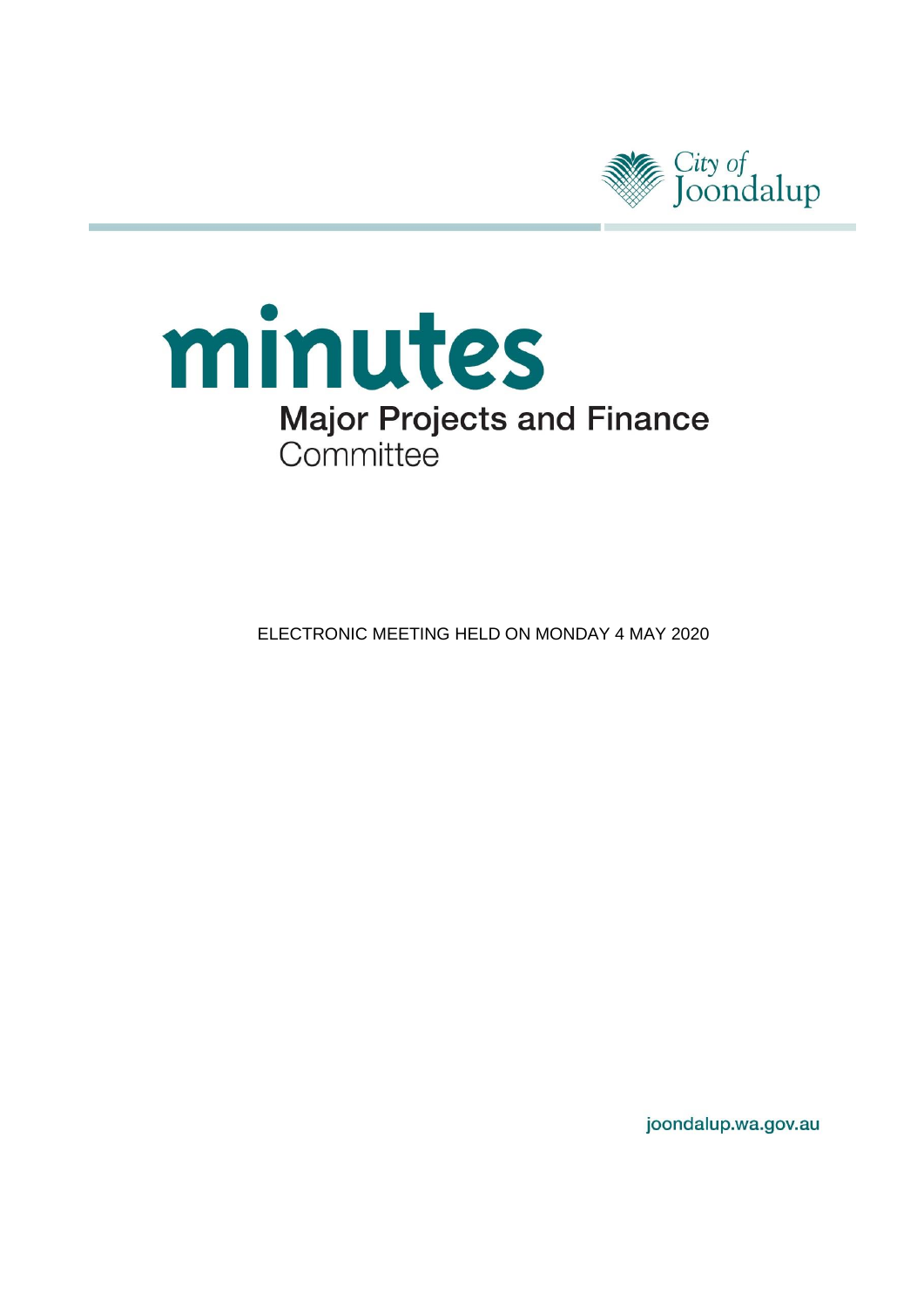Page 2

# **TABLE OF CONTENTS**

| Item No.       | <b>Title</b>                                                                                                    | Page<br>No. |
|----------------|-----------------------------------------------------------------------------------------------------------------|-------------|
|                | <b>Declaration of Opening</b>                                                                                   | 3           |
|                | <b>Declarations of Interest</b>                                                                                 | 4           |
|                | Apologies / Leave of absence                                                                                    | 4           |
|                | <b>Confirmation of Minutes</b>                                                                                  | 5           |
|                | Announcements by the Presiding Member without discussion                                                        | 5           |
|                | Identification of matters for which the meeting may be closed to<br>the public                                  | 5           |
|                | <b>Petitions and deputations</b>                                                                                | 5           |
|                | <b>Reports</b>                                                                                                  | 6           |
| 1              | Ocean Reef Marina - Project Status                                                                              | 6           |
| $\overline{2}$ | Jinan Gardens - Project Status                                                                                  | 17          |
| 3              | Joondalup Performing Arts and Cultural Facility - Project Status                                                | 23          |
| 4              | Edgewater Quarry Masterplan - Project Status                                                                    | 29          |
| 5              | Burns Beach Café/Restaurant - Project Status                                                                    | 35          |
| 6              | Heathridge Park Masterplan – Needs Analysis and Feasibility Study                                               | 43          |
| $\overline{7}$ | Status Report on City Freehold Properties Proposed for Disposal and<br><b>Potential Crown Land Acquisitions</b> | 47          |
| 8              | 2019-20 Capital Works Program Update                                                                            | 55          |
| 9              | Confidential - Pinnaroo Point Café Project - Land Leases                                                        | 59          |
|                | <b>Urgent Business</b>                                                                                          | 60          |
|                | Motions of which previous notice has been given                                                                 | 60          |
|                | <b>Requests for Reports for future consideration</b>                                                            | 60          |
|                | <b>Closure</b>                                                                                                  | 60          |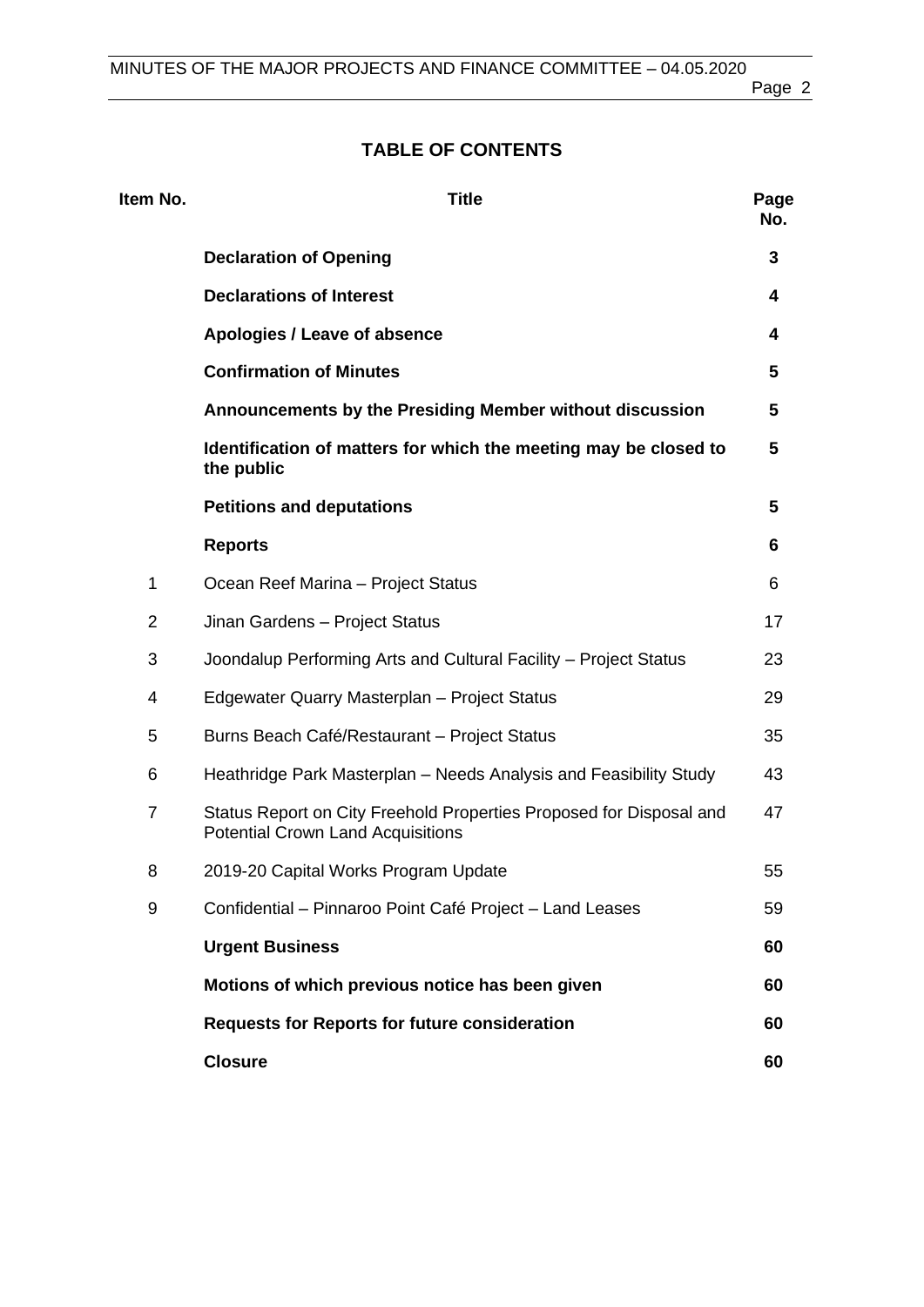Page 3

# **CITY OF JOONDALUP**

#### **MINUTES OF THE MAJOR PROJECTS AND FINANCE COMMITTEE MEETING HELD BY ELECTRONIC MEANS ON MONDAY 4 MAY 2020.**

#### **ATTENDANCE**

#### **Committee Members**

| Cr John Logan               | <b>Presiding Member</b>        |                                             |
|-----------------------------|--------------------------------|---------------------------------------------|
| Mayor Hon. Albert Jacob, JP |                                | absent from 8.12pm to 8.16pm                |
| Cr John Raftis              | <b>Deputy Presiding Member</b> |                                             |
| Cr Russell Poliwka          |                                | absent from 7.47pm to 7.48pm                |
| Cr Tom McLean, JP           |                                |                                             |
| Cr Nige Jones               |                                | absent from 7.30pm to 7.32pm                |
| Cr Suzanne Thompson         |                                |                                             |
|                             |                                |                                             |
| <b>Observers</b>            |                                |                                             |
| Cr John Chester             |                                | absent from 6.58pm to 6.59pm                |
|                             |                                | absent from 7.32pm to 7.33pm                |
| Cr Christopher May          |                                | from $6.18 \text{pm}$ ; to $8.17 \text{pm}$ |
| Cr Kerry Hollywood          |                                | absent from 7.41pm to 7.49pm                |
| Cr Philippa Taylor          |                                |                                             |
| Cr Russ Fishwick, JP        |                                |                                             |
|                             |                                |                                             |

## **Officers**

| Mr Garry Hunt               | <b>Chief Executive Officer</b>          |                                                              |
|-----------------------------|-----------------------------------------|--------------------------------------------------------------|
| Mr Nico Claassen            | <b>Director Infrastructure Services</b> | absent from 6.45pm to 6.54pm<br>absent from 7.15pm to 7.26pm |
| Mr Mat Humfrey              | <b>Director Corporate Services</b>      |                                                              |
| Mr Blignault Olivier        | <b>Manager City Projects</b>            |                                                              |
| Mr Brad Sillence            | <b>Manager Governance</b>               |                                                              |
| <b>Mrs Genevieve Hunter</b> | Senior Projects Officer                 | to 7.42pm                                                    |
| Mr Scott Collins            | Senior Projects Officer                 |                                                              |
| Mrs Vivienne Stampalija     | Governance Coordinator                  |                                                              |

#### <span id="page-2-0"></span>**DECLARATION OF OPENING**

The Presiding Member declared the meeting open at 6.00pm.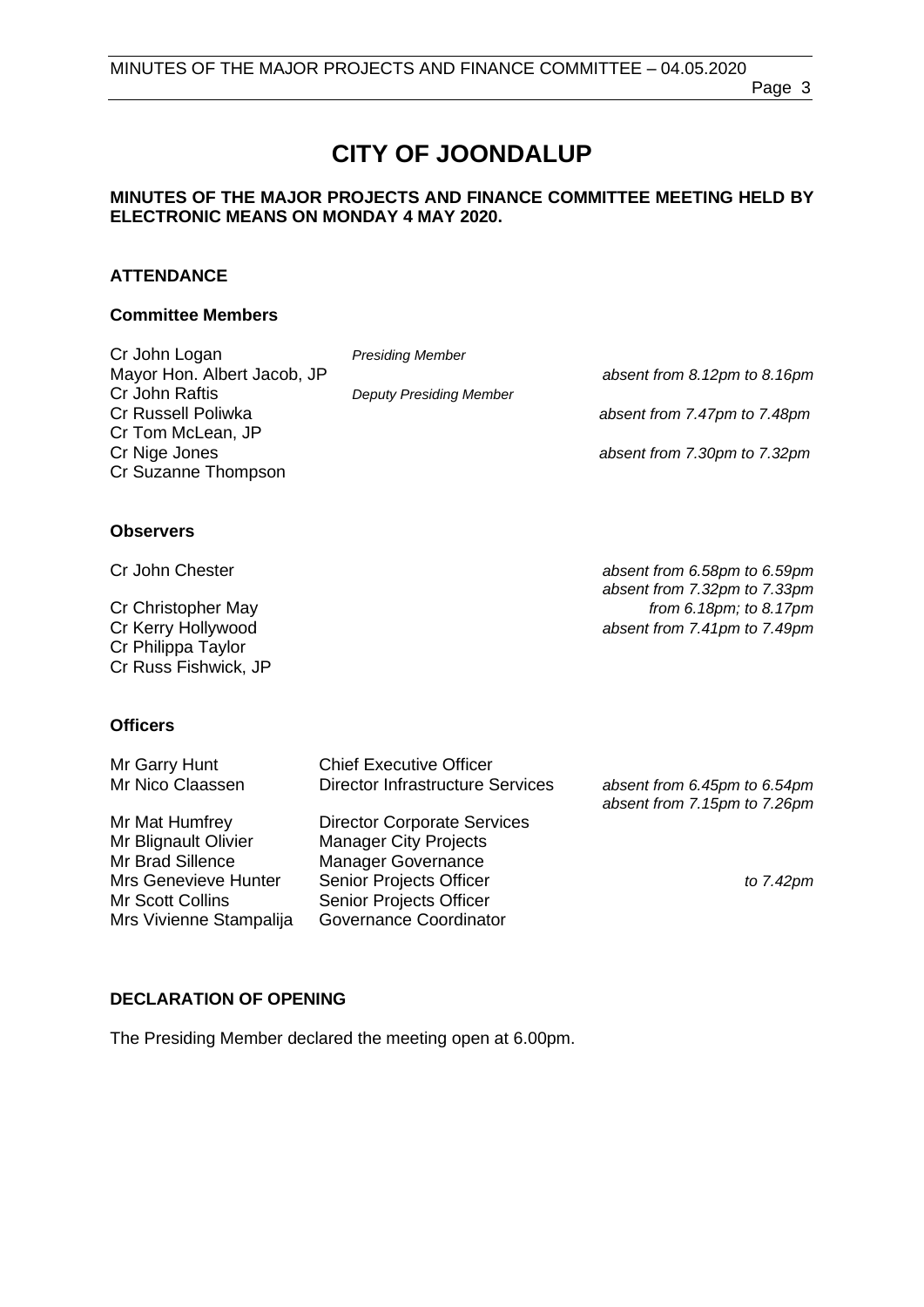#### <span id="page-3-0"></span>**DECLARATIONS OF INTEREST**

#### **Disclosures of Financial / Proximity Interest**

A declaration under this section requires that the nature of the interest must be disclosed. Consequently a member who has made a declaration must not preside, participate in, or be present during any discussion or decision-making procedure relating to the matter the subject of the declaration. An employee is required to disclose their financial interest and if required to do so by the Council must disclose the extent of the interest. Employees are required to disclose their financial interests where they are required to present verbal or written reports to the Council. Employees are able to continue to provide advice to the Council in the decision making process if they have disclosed their interest.

| <b>Name/Position</b>      | <b>Cr Kerry Hollywood.</b>                                  |
|---------------------------|-------------------------------------------------------------|
| <b>Item No./Subject</b>   | Item 5 - Burns Beach Café/Restaurant – Project Status.      |
| <b>Nature of interest</b> | <b>Proximity Interest.</b>                                  |
| <b>Extent of Interest</b> | Cr Hollywood lives in the vicinity of the proposed project. |

#### **Disclosures of interest affecting impartiality**

Elected Members (in accordance with Regulation 11 of the *Local Government [Rules of Conduct] Regulations 2007)* and employees (in accordance with the Code of Conduct) are required to declare any interest that may affect their impartiality in considering a matter. This declaration does not restrict any right to participate in or be present during the decision-making process. The Elected Member/employee is also encouraged to disclose the nature of the interest.

| <b>Name/Position</b>      | <b>Cr Philippa Taylor.</b>                                  |
|---------------------------|-------------------------------------------------------------|
| <b>Item No./Subject</b>   | Item 1 - Ocean Reef Marina - Project Status.                |
| <b>Nature of interest</b> | Interest that may affect impartiality.                      |
| <b>Extent of Interest</b> | Cr Taylor is a member of the Ocean Reef Sea Sports Club and |
|                           | the Joondalup RSL.                                          |

| <b>Name/Position</b>      | Mr Mat Humfrey - Director Corporate Services           |  |
|---------------------------|--------------------------------------------------------|--|
| <b>Item No./Subject</b>   | Item 4 - Edgewater Quarry Masterplan – Project Status. |  |
| <b>Nature of interest</b> | Interest that may affect impartiality.                 |  |
| <b>Extent of Interest</b> | Mr Humfrey is a former member of the Edgewater Quarry  |  |
|                           | Community Reference Group and lives nearby.            |  |

#### <span id="page-3-1"></span>**APOLOGIES / LEAVE OF ABSENCE**

#### **Leave of Absence previously approved**

Cr Christine Hamilton-Prime 1 May to 8 June 2020 inclusive.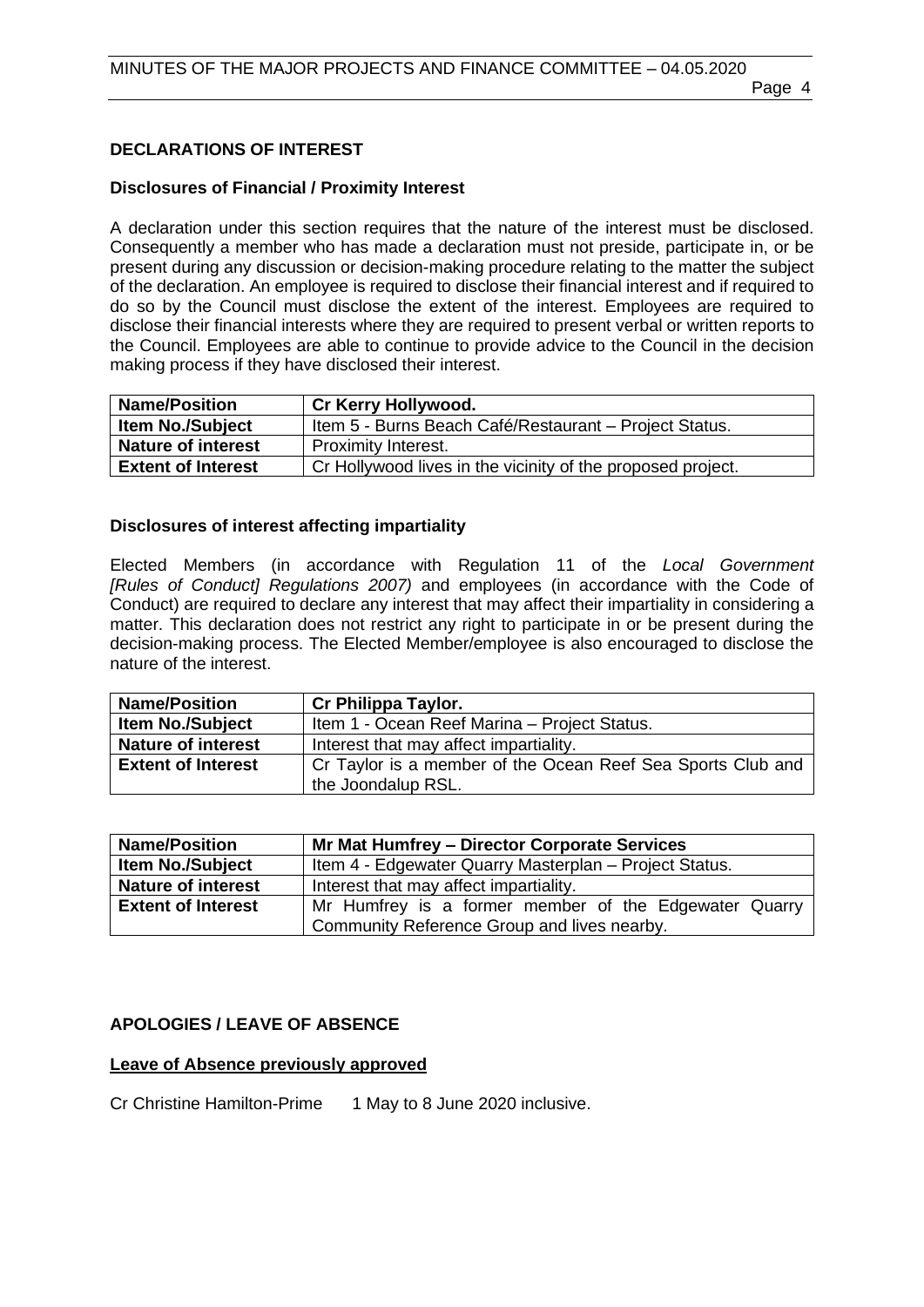#### <span id="page-4-0"></span>**CONFIRMATION OF MINUTES**

MINUTES OF THE MAJOR PROJECTS AND FINANCE COMMITTEE HELD ON 9 MARCH 2020

**MOVED Cr McLean, SECONDED Mayor Jacob that the minutes of the meeting of the Major Projects and Finance Committee held on 9 March 2020 be confirmed as a true and correct record.**

#### The Motion was Put and **CARRIED** (7/0)

**In favour of the Motion:** Cr Logan, Mayor Jacob, Crs Jones, McLean, Poliwka, Raftis and Thompson.

#### <span id="page-4-1"></span>**ANNOUNCEMENTS BY THE PRESIDING MEMBER WITHOUT DISCUSSION**

Nil.

#### <span id="page-4-2"></span>**IDENTIFICATION OF MATTERS FOR WHICH THE MEETING MAY BE CLOSED TO THE PUBLIC**

In accordance with Clause 5.2 of the City's *Meeting Procedures Local Law 2013*, this meeting was not open to the public.

### <span id="page-4-3"></span>**PETITIONS AND DEPUTATIONS**

Nil.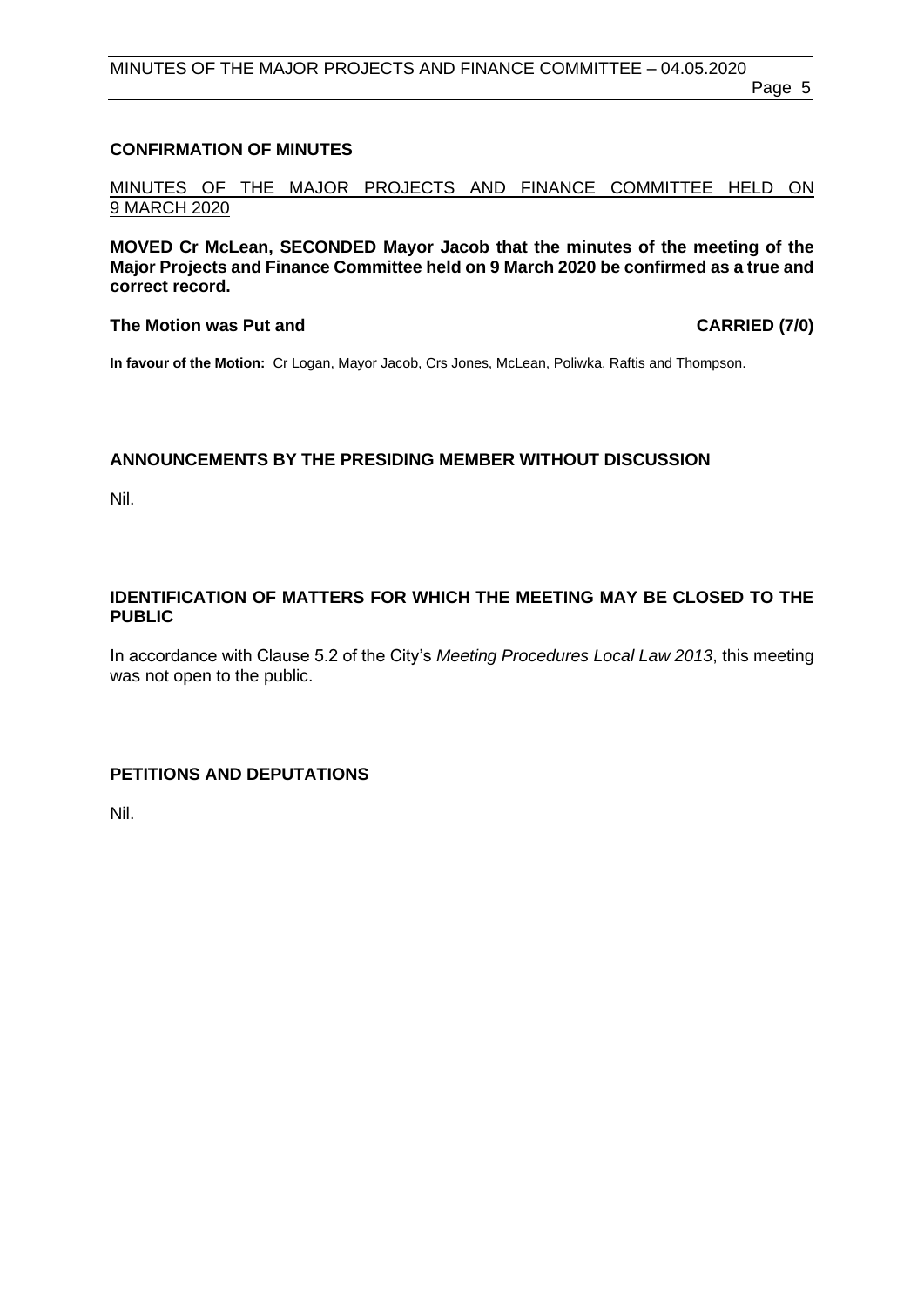# <span id="page-5-0"></span>**REPORTS**

# **Disclosure of interest affecting impartiality**

| <b>Name/Position</b>      | <b>Cr Philippa Taylor.</b>                                  |
|---------------------------|-------------------------------------------------------------|
| <b>Item No./Subject</b>   | Item 1 - Ocean Reef Marina - Project Status.                |
| <b>Nature of interest</b> | Interest that may affect impartiality.                      |
| <b>Extent of Interest</b> | Cr Taylor is a member of the Ocean Reef Sea Sports Club and |
|                           | the Joondalup RSL.                                          |

# <span id="page-5-1"></span>**ITEM 1 OCEAN REEF MARINA – PROJECT STATUS**

| <b>WARD</b>                           | North-Central                                |                                                                                                                                            |
|---------------------------------------|----------------------------------------------|--------------------------------------------------------------------------------------------------------------------------------------------|
| <b>RESPONSIBLE</b><br><b>DIRECTOR</b> | Mr Garry Hunt<br>Office of the CEO           |                                                                                                                                            |
| <b>FILE NUMBER</b>                    | 04171, 101515                                |                                                                                                                                            |
| <b>ATTACHMENT</b>                     | Attachment 1<br>Attachment 2<br>Attachment 3 | <b>Project Milestones</b><br>Ocean Reef Marina Design Guidelines -<br><b>Frequently Asked Questions</b><br>Ocean Reef Marina Risk Register |
| <b>AUTHORITY / DISCRETION</b>         | Council (that is for 'noting').              | Information - includes items provided to Council for<br>information purposes only that do not require a decision of                        |

# **PURPOSE**

For the Major Projects and Finance Committee to note the progress made on the Ocean Reef Marina Project.

# **EXECUTIVE SUMMARY**

To progress the implementation of the Ocean Reef Marina development, the following activities and tasks have been undertaken since the previous project status report was presented to the Major Projects and Finance Committee at its meeting held on 9 March 2020 (Item 1 refers):

- Liaison and engagement with the State Government through DevelopmentWA.
- Development application for the breakwater construction.
- Planning and Environmental Approvals.
- Ocean Reef Marina Improvement Scheme.
- Stakeholder and Community Engagement.
- Legal Advice.

Details of the above are provided in this Report.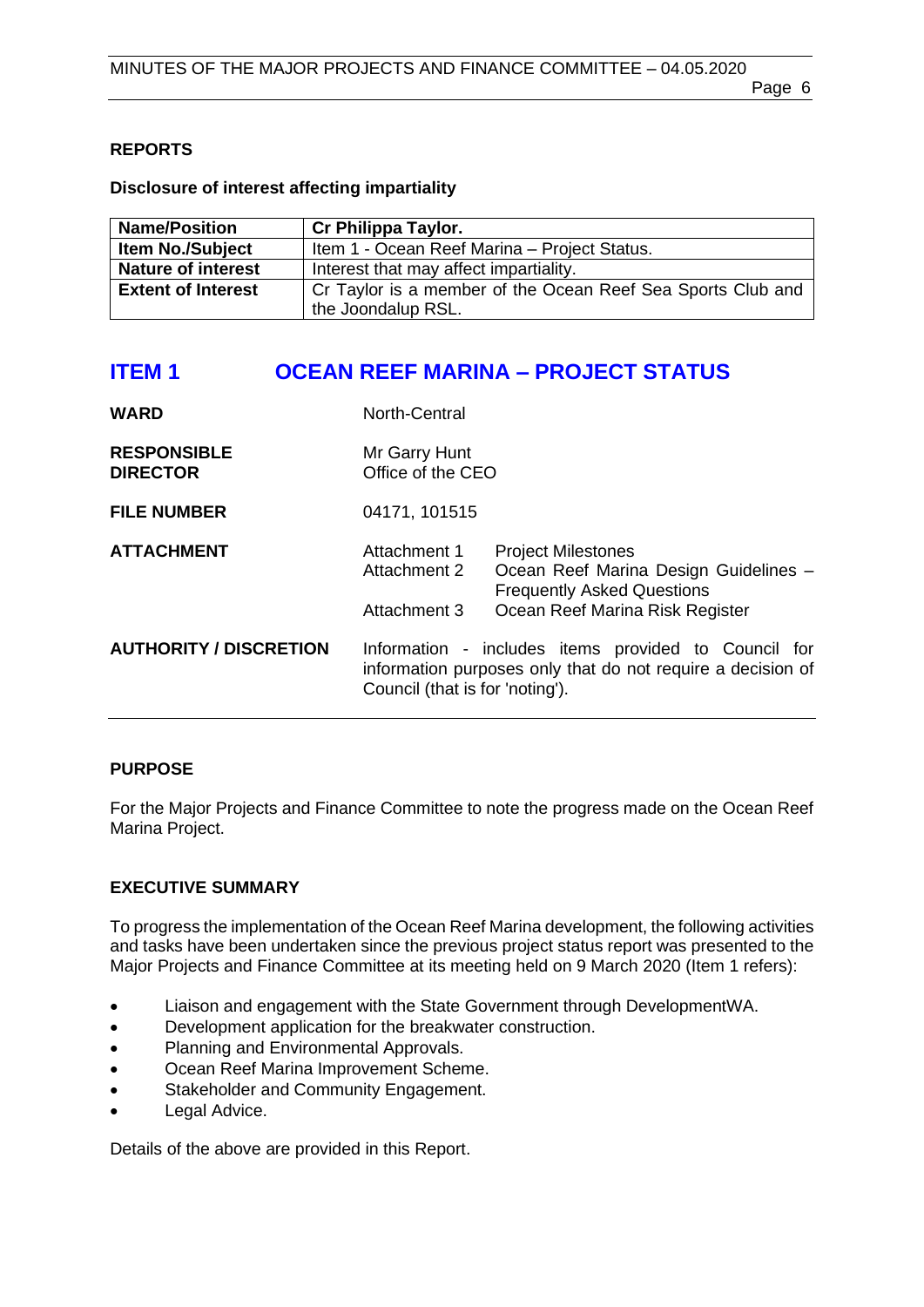*It is therefore recommended that the Major Projects and Finance Committee NOTES:*

- *1 the Ocean Reef Marina Project Status as detailed in this Report;*
- *2 a report on the outcomes of negotiations with DevelopmentWA to agree the valuation methodology, including recommendations, will be presented to Council, via the Major Projects and Finance Committee, at a future meeting;*
- *3 a report on the City's compliance obligations under the Local Government Act 1995, including recommendations, will be presented to Council, via the Major Projects and Finance Committee, at a future meeting.*

#### **BACKGROUND**

#### **Project Milestones**

Attachment 1 to this Report provides a summary of the major milestones that have been reached over the life of the Ocean Reef Marina project.

#### **State Government / DevelopmentWA**

Following the State Government announcement in September 2017 that LandCorp (now DevelopmentWA) would implement the Ocean Reef Marina project, the City's ongoing involvement in the project is covered in the Memorandum of Understanding (MOU) endorsed by Council at its meeting held on 20 February 2018 (CJ031-02/18 refers) and executed in March 2018.

#### **Concept Plan Refinement**

The *Ocean Reef Marina Concept Plan* (the subject of the *Metropolitan Region Scheme Amendment* and *Public Environmental Review*) continues to be amended and refined by DevelopmentWA. Major stakeholders, including the Department of Transport (DoT), Ocean Reef Sea Sports Club (ORSSC), Marine Rescue Whitfords (MRW), the City and the Ocean Reef Marina Project Steering Group, and were involved in the concept plan refinement process.

The refined concept plan maintains a similar land use breakdown with minor changes made to the number and scale of the residential dwellings and the amount of commercial / retail space provided. The refined plan as it stands at the moment provides the following:

- 12,000 square metres of retail / commercial space.
- Capacity for 550 boat pens and 200 boat spaces.
- 1,000+ dwellings including single dwellings, apartments, short stay and hotel rooms.
- Approximately 4,700 car and boat trailer parking.

A draft *Landscape Masterplan* has been developed based on the refined concept plan with input from the Community Reference Group (established by DevelopmentWA), local school students and other stakeholders.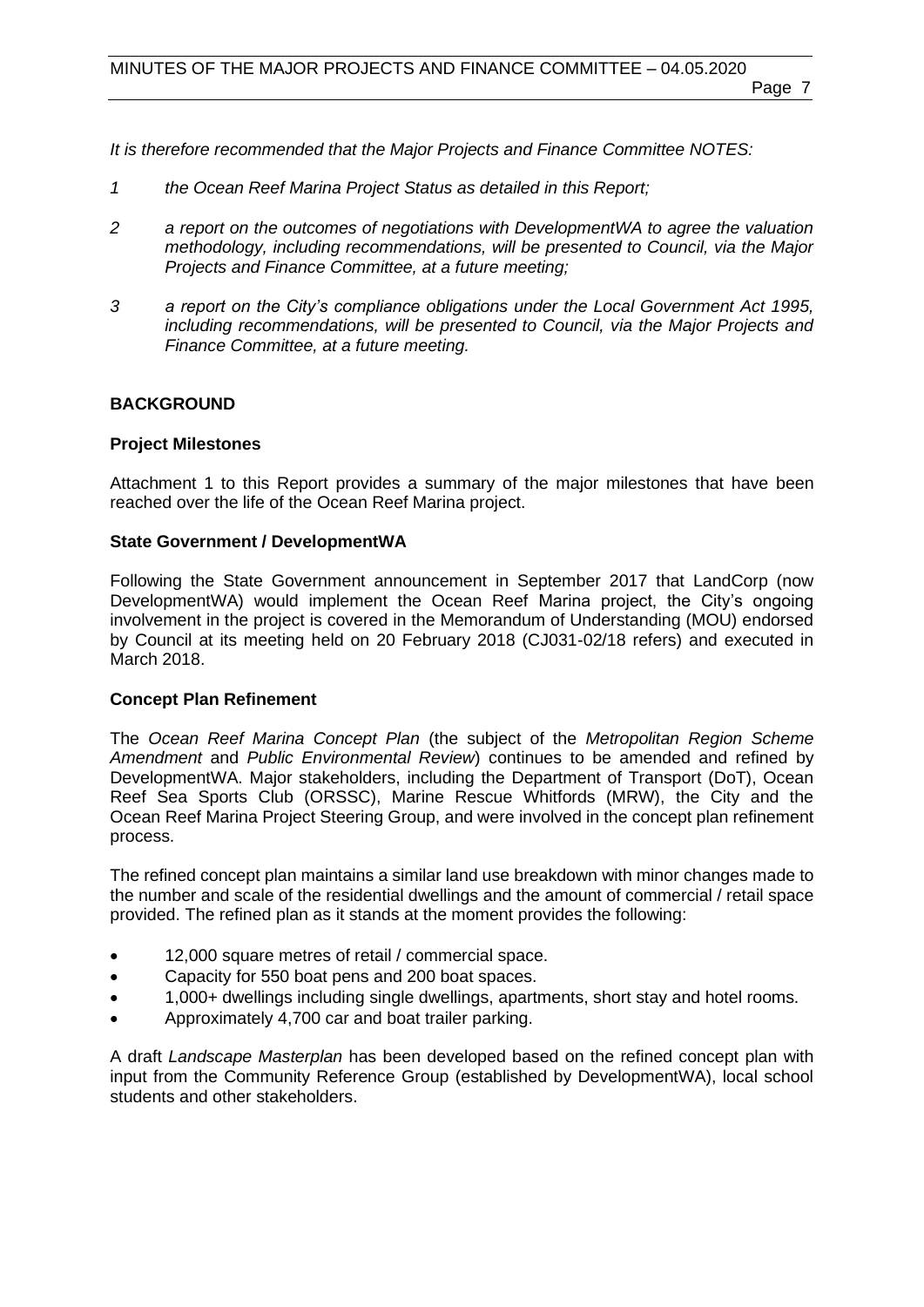#### **Planning and Environmental Approvals**

#### Metropolitan Region Scheme (MRS) Amendment

Following the relevant statutory process and the consent of the Governor, MRS *Amendment 1270/41 – Ocean Reef Marina* came into effect on Friday 29 November 2019.

The total area affected by the amendment is approximately 60.80ha with the following zones:

- Urban Zone: 29.71ha.
- Parks & Recreation: 4.03ha.
- Waterways Reservation: 9,324m<sup>2</sup>.
- Other Regional Roads Reservation: 1,715m<sup>2</sup>.
- Public Purposes (Special Uses) Reservation: 538m<sup>2</sup>.
- Bush Forever removal: 25.96ha.

#### Ocean Reef Marina Improvement Plan and Scheme

The Western Australian Planning Commission (WAPC) advised that the consent of Governor had been received for *Improvement Plan 51 – Ocean Reef Marina* and was gazetted on 31 December 2019.

Improvement plans and schemes allow the State Government to become the planning authority for areas of land, identified as requiring special planning, with the intention of advancing its planning and development.

With the gazettal of *Improvement Plan 51 – Ocean Reef Marina*, the draft *Improvement Scheme* and accompanying report was submitted to the WAPC for consideration.

#### Negotiated Planning Outcome for Bush Forever Site 325

The draft Negotiated Planning Outcome for Bush Forever Site 325 (NPO) was finalised early 2020. The final NPO removed the City as the proponent and entity responsible for implementing the NPO. Responsibility now lies with DevelopmentWA.

In collaboration with the City and the Joondalup Community Coast Care Forum, DevelopmentWA are preparing a Rehabilitation Plan for the 10% (5ha) rehabilitation component of the NPO. To support the plan, a spring vegetation survey was completed in late 2019 and a seed collection program has commenced.

#### Public Environmental Review – section 45C

Environmental approval for the marine components of the Ocean Reef Marina was granted, with several conditions, through a Public Environmental Review based on the original concept plan.

Section 45C of the *Environmental Protection Act 1986* is used where a proponent wishes to change the original environmental proposal where that proposal has already been approved, as is the case for the Ocean Reef Marina.

In January 2020 the Environmental Protection Authority advised that the Minister for Environment had approved the changes to the Ocean Reef Marina proposal in accordance with the s45C application made by DevelopmentWA.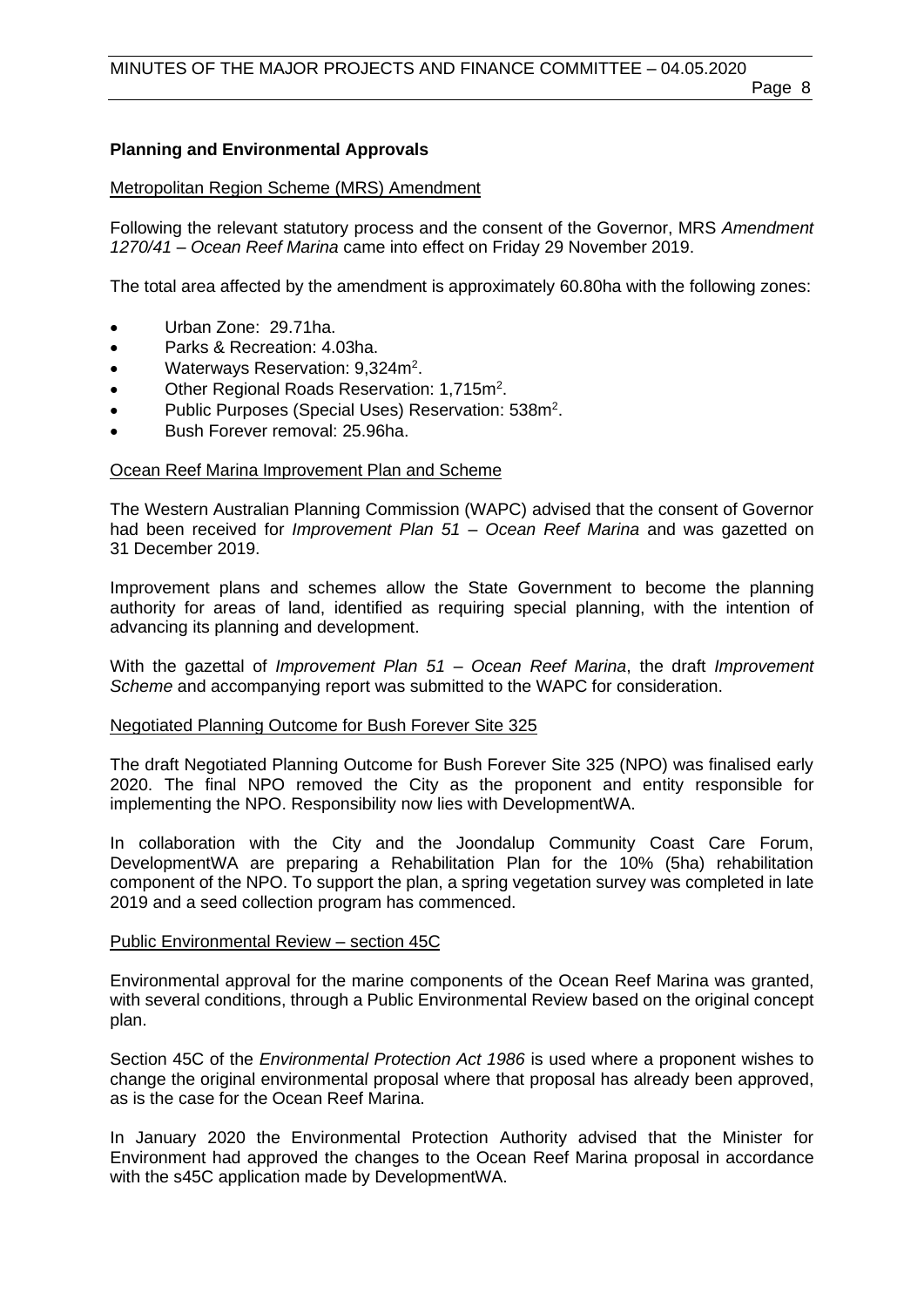# **DETAILS**

# **State Government / DevelopmentWA**

# Land Assembly and the City's Freehold Land

As previously advised, clause 6.1 of the MOU between the City and DevelopmentWA outlines the City's responsibilities in terms of its freehold land:

- *"6.1 The City agrees that it shall:*
	- *(f) Not dispose of or otherwise deal with land it owns within the area of the Project (27 hectare area comprising Lot 1032 on Plan 13198 and Lot 1029 on Diagram 57604) which would materially affect or restrict the implementation of the Project.*
	- *(g) Contribute the portion of City owned land required for the Project for an agreed market value (assumed to be nominal) consideration. The methodology used to value the required Project land to be agreed between the Parties."*

DevelopmentWA has provided the City with a proposed strategy for land assembly/tenure which was provided to the Major Projects and Finance Committee for noting at its meeting held on 9 March 2020 (Item 11 refers). Further information on the proposed strategy has been provided by DevelopmentWA which the City is currently reviewing.

The City has obtained legal advice on its compliance obligations under the *Local Government Act 1996* (LGA) regarding undertaking major land transactions as well as the agreements required to facilitate the transfer of land for the project and its ongoing operational and maintenance responsibilities.

The advice suggests that the City needs to negotiate three separate agreements:

- 1 Transfer Agreement between the City and the State of WA pursuant to which:
	- a the City and the State agree to proceed with the marina development
	- b the City (amongst other things) agrees to transfer Lot 1029 and Lot 1032
	- c the State (amongst other things) agrees to transfer back to the City the parts of the City's land not required for the marina development
- 2 Development Agreement between the City and DevelopmentWA pursuant to which:
	- a DevelopmentWA will undertake the staged development of the marina
	- d the land tenure arrangements for the marina development
	- c various matters that will be agreed between the City and DevelopmentWA
- 3 Marina Management Agreement between the City, DevelopmentWA and the Department of Transport (DoT).

The proposed Development and Marina Management agreements are currently being negotiated with DevelopmentWA and DoT. There has been a delay to progressing the Marina Management Agreement due to on-going negotiations between DevelopmentWA and DoT on the areas of responsibility for a fully development marina.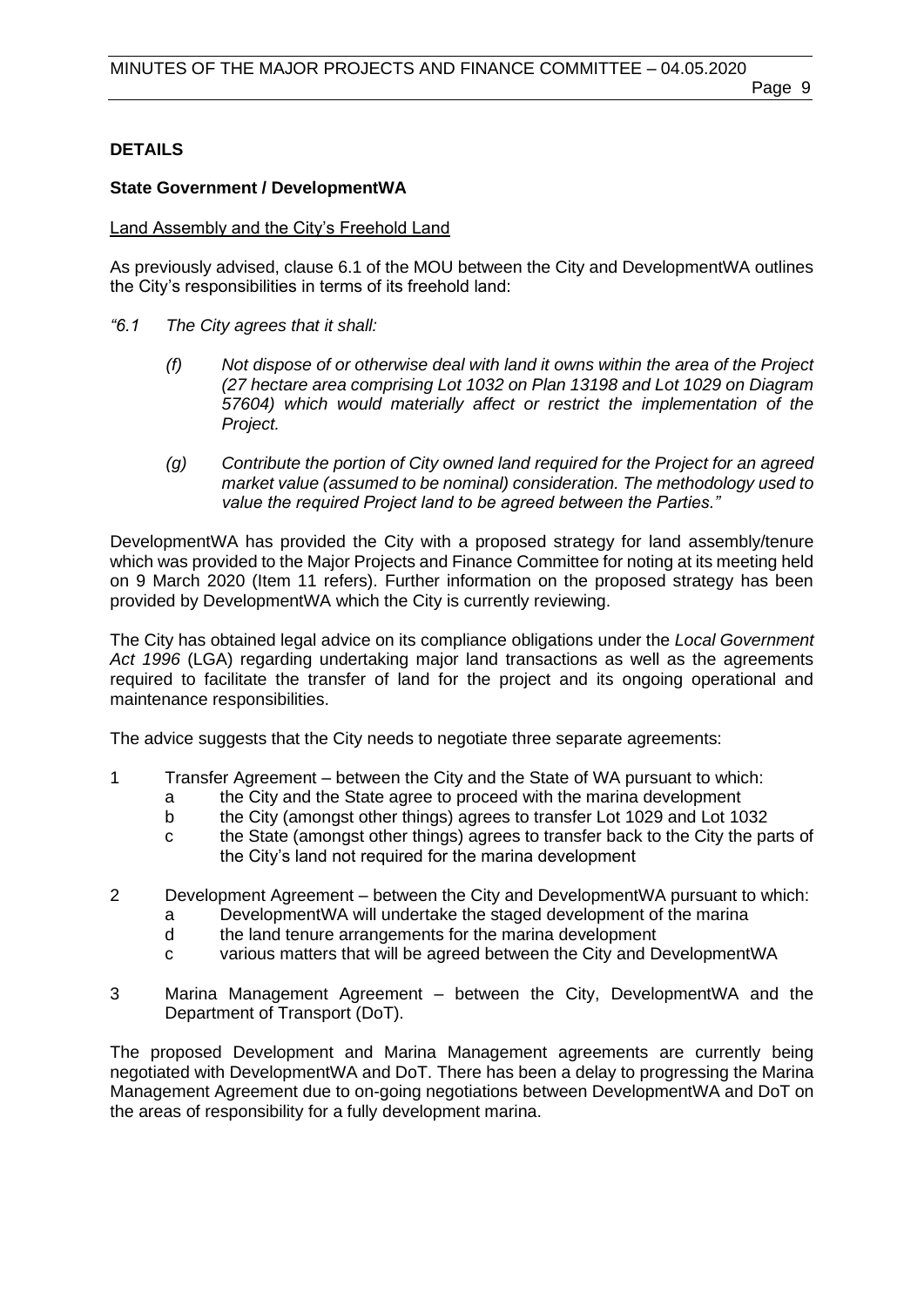To determine its compliance obligations under the LGA, the City needs to determine the value of the transaction, defined in the LGA as "the consideration under the transaction". Following an assessment of all definitions within the LGA and the *Local Government (Functions and General) Regulations 1996* (the Regulations), the City's legal advisors are of the opinion that the following would make up "the consideration under the transaction":

- The three required agreements together are the "land transaction". Therefore, the monetary amounts proposed under the agreements could form part of the "consideration" – including the agreed value of the City's land.
- The "consideration" the City receives for loss of assets (other than land) form part of the "consideration under the transaction".
- If income is received from new assets, is something that is promised or given by another party to the agreements this would form part of the "consideration under the transaction".
- Potential rates or parking revenue would not form part of the "consideration under the transaction" as the right to levy rates and charges is covered under the LGA and other laws.
- The value of any expenditure incurred by the City after entering into the MOU with DevelopmentWA would form part of the "consideration under the transaction". Expenditure incurred before the MOU is not included.

Until such time as the:

- monetary amounts proposed under the three agreements
- terms and conditions of the three agreements
- settled position of the City as the value of the City's land
- settled position of the City as to the value of the City's surplus land (i.e. the land not required for the development and transferred back to the City).

a definitive position on whether a business plan process is required cannot be reached.

The City is continuing to engage with DevelopmentWA to determine the above and, as noted by the Major Projects and Finance Committee at its meeting held on 9 March 2020 (Item 11 refers), the valuation methodology used by Australian Property Consultants to value Lot 1032 and the required portion of Lot 1029 is the preferred option.

#### Development Applications

At its meeting held on 18 February 2020 (CJ003-02/20 refers), Council approved (with conditions) the Development Application (DA) for the early works component of the development. The DA was also approved (again with condition) by the WAPC in February 2020.

Following a review of the detailed engineering drawings and specifications as well as the detailed landscape plan (conditions of approvals), the City has provided feedback and comments to DevelopmentWA and have suggested several amendments to ensure conditions of approval are met.

The DA for the construction of the breakwaters and associated infrastructure was approved with conditions by the Metro North-West Joint Development Assessment Plan at its meeting held on 24 April 2020.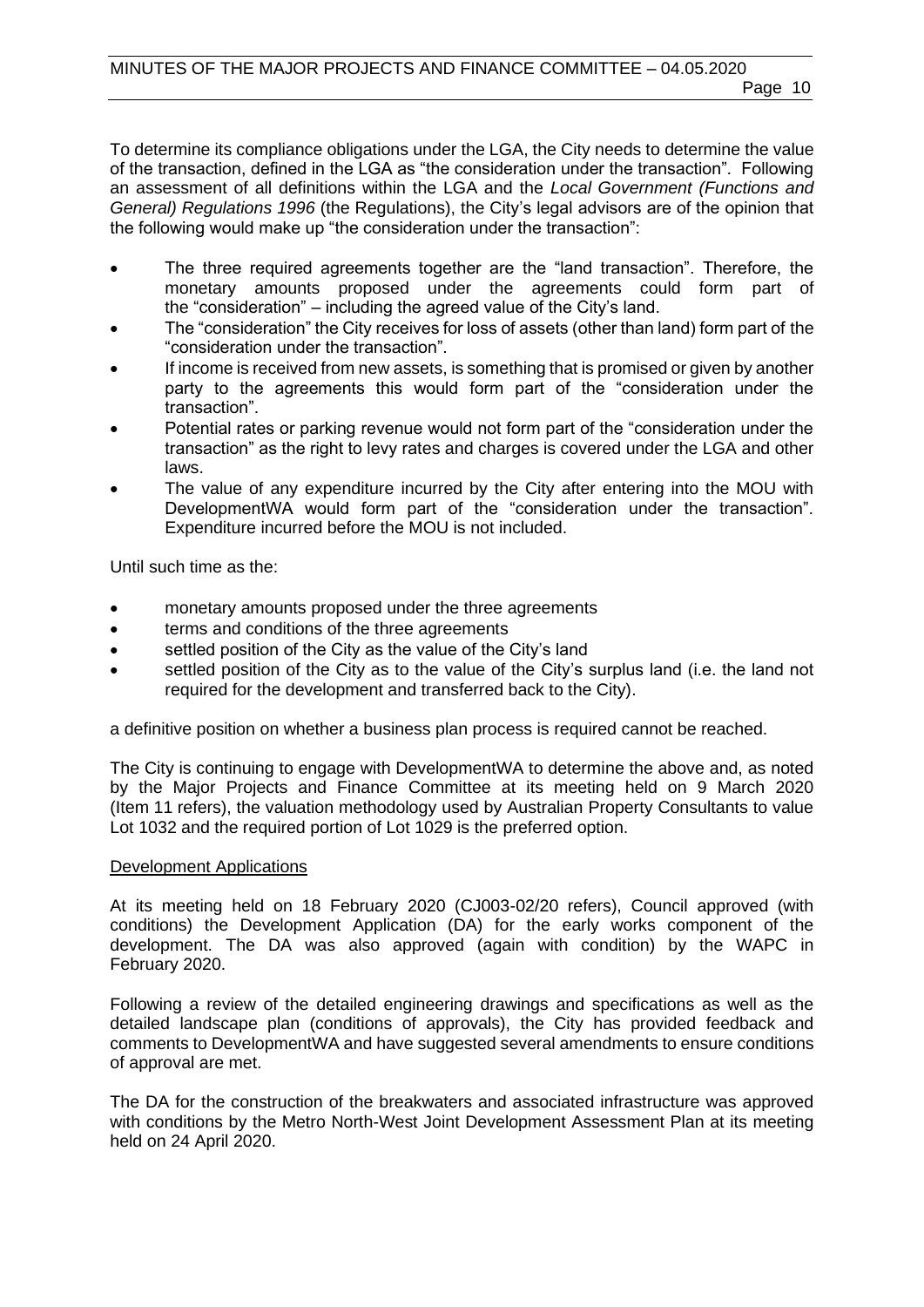The works associated with both development applications as well as the necessary landside geotechnical assessments require the clearing of native vegetation and the applications for clearing permits are been submitted to the Department of Water and Environmental Regulation (DWER) by DevelopmentWA.

DWER has advised DevelopmentWA that four appeals have been received against the geotechnical assessment clearing permit approval. It is considered highly likely that appeals will also be lodged against any further clearing permit approvals.

Delays in the clearing permit approvals process which will have an impact on the proposed timeline for the works. DevelopmentWA and the Ocean Reef Marina project team are liaising closely with DWER to ensure clearing permit approval process, including consideration of any appeals, can be undertaken expeditiously.

Due to the delay in commencing the works, the Access Licence granted by the City for DevelopmentWA and its contractors to access City-owned land for works will likely need to be extended (current end date 31 August 2020).

#### **Concept Plan Refinement**

DevelopmentWA continued to refine the preferred concept plan with minor changes made to short and long-term parking bays to service the public boat pens in the northern section of the development. The provision of a small service area for these boat pens is also being considered.

#### **Planning Approvals**

#### Ocean Reef Marina Improvement Scheme

As reported to the Major Projects and Finance Committee at meetings held on 15 July 2019 (Item 6 refers) and 9 March 2020 (Item 1 refers), the planning approvals for the Ocean Reef Marina need to consider the refined concept plan. It has been agreed by the relevant decision-making authorities that an *Improvement Plan* and *Improvement Scheme* is the most efficient and effective planning process to progress the development in line with the project program.

Improvement plans and schemes allow the State Government to become the planning authority for areas of land, identified as requiring special planning, with the intention of advancing its planning and development.

The *Ocean Reef Marina Improvement Scheme* was released for public comment by the WAPC on 19 March to 26 June 2020. The *Improvement Scheme* was supported by the Improvement Scheme Report, technical reports and the draft *Ocean Reef Marina Development Design Guidelines*.

The *Improvement Scheme* provides the planning framework for the Ocean Reef Marina and the Improvement Scheme Report includes the scheme aims, describes the reserves and precincts and explains the rationale behind land use, subdivision and development.

The draft *Design Guidelines* were released for information only, to provide an example of how a high standard of development within the marina can be achieved. A separate approval process is required for the *Design Guidelines* once the *Improvement Scheme* is gazetted. Frequently Asked Questions relating to the *Design Guidelines* are provided in Attachment 2 to this Report.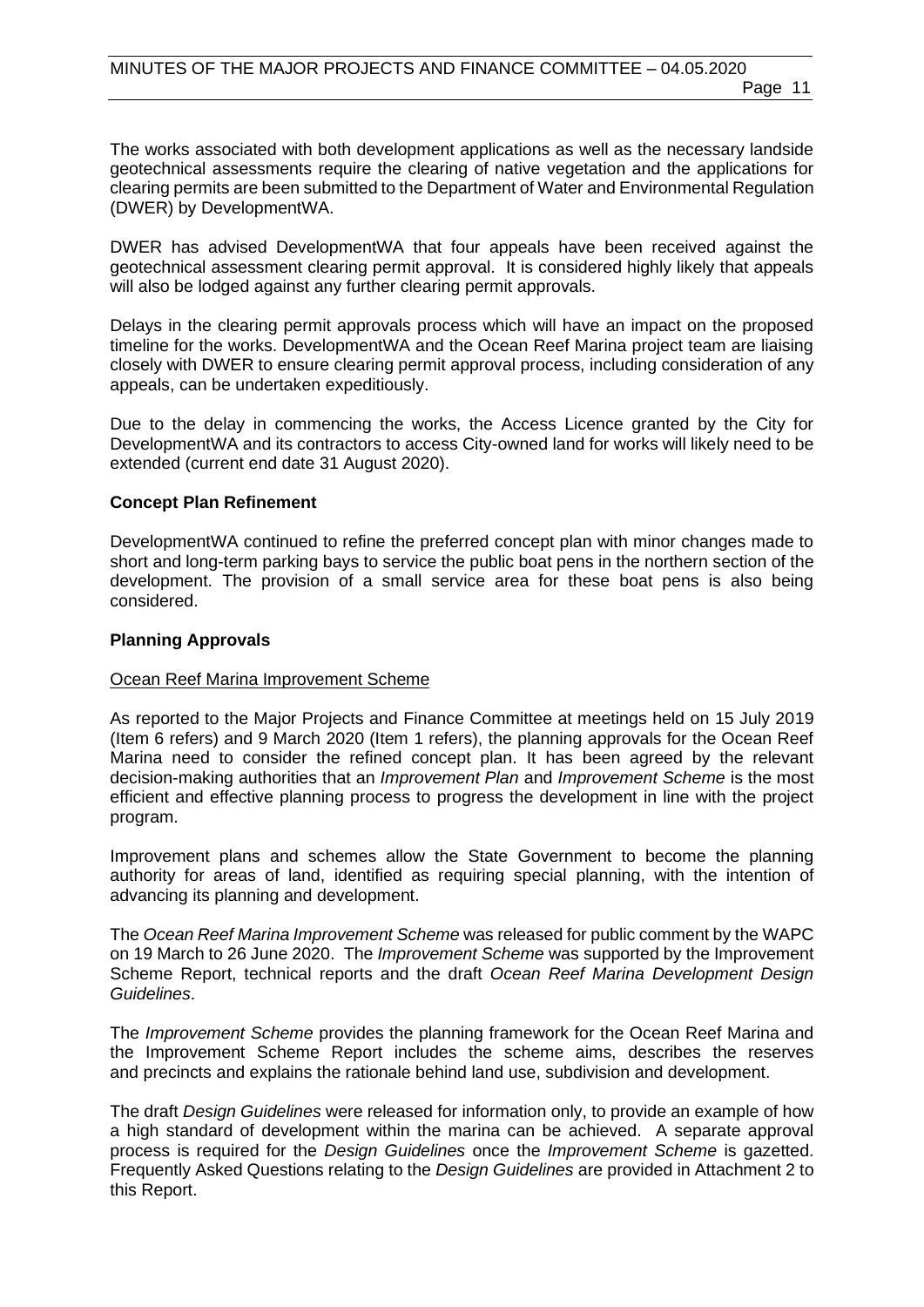# **Community Engagement**

DevelopmentWA hosted a community Webinar on 8 April 2020 to provide details on the Improvement Scheme and other matters relating to the development. Approximately 180 community members 'attended' the Webinar and Emily Hamilton MLA (Member for Joondalup) and His Worship the Mayor made short addresses. Attendees were able to lodge questions (approximately 120 questions were received) which were answered by DevelopmentWA, the Project Team or the City during the Webinar with some questions taken on notice.

A recording of the Webinar is available on the DevelopmentWA website.

#### **Stakeholder Engagement**

#### Ocean Reef Sea Sports Club

DevelopmentWA has advised the Ocean Reef Sea Sports Club (ORSSC) that the business case prepared by McGees Property (engaged by DevelopmentWA) is final and has recommended that the ORSSC take a proactive approach to obtaining funding for their new facility. It was also recommended that the ORSSC consider ways to reduce the cost of the new facility.

#### Marine Rescue Whitfords

The Marine Rescue Whitfords (MRW) business case is also considered final. MRW are working closely with the Department of Fire and Emergency Services and other agencies obtain funding for a new facility. The MRW are also considering way of reducing the cost of their new facility.

As indicated in the *Ocean Reef Marina Land Assembly / Tenure Report* presented to the Major Projects and Finance Committee at its meeting held on 9 March 2020 (Item 11 refers), it is proposed that both the ORSSC and MRW will continue to operate in their locations until such time as the land is required for the development. It is assumed that by that time new facilities will be available for both groups.

#### **Other matters**

At its meeting held on 9 March 2020 (Item 12 refers), the Major Projects and Finance Committee noted the *Ocean Reef Marina – Financial Evaluation Report*.

No further amendments to the financial evaluation have been possible as many of the issues which impact the evaluation have yet to be finalised. Some of the outstanding issues include:

- agreement on the actual areas of responsibility for both the City and the Marina Manager
- specifications and costs of the landscape masterplan
- agreement on the value of the City's freehold land required for the development
- refinement of the staging plan and information regarding the potential timelines for the release of developable lots
- Marina Management, Land Transfer and Development Agreement.

#### **Issues and options considered**

Not applicable.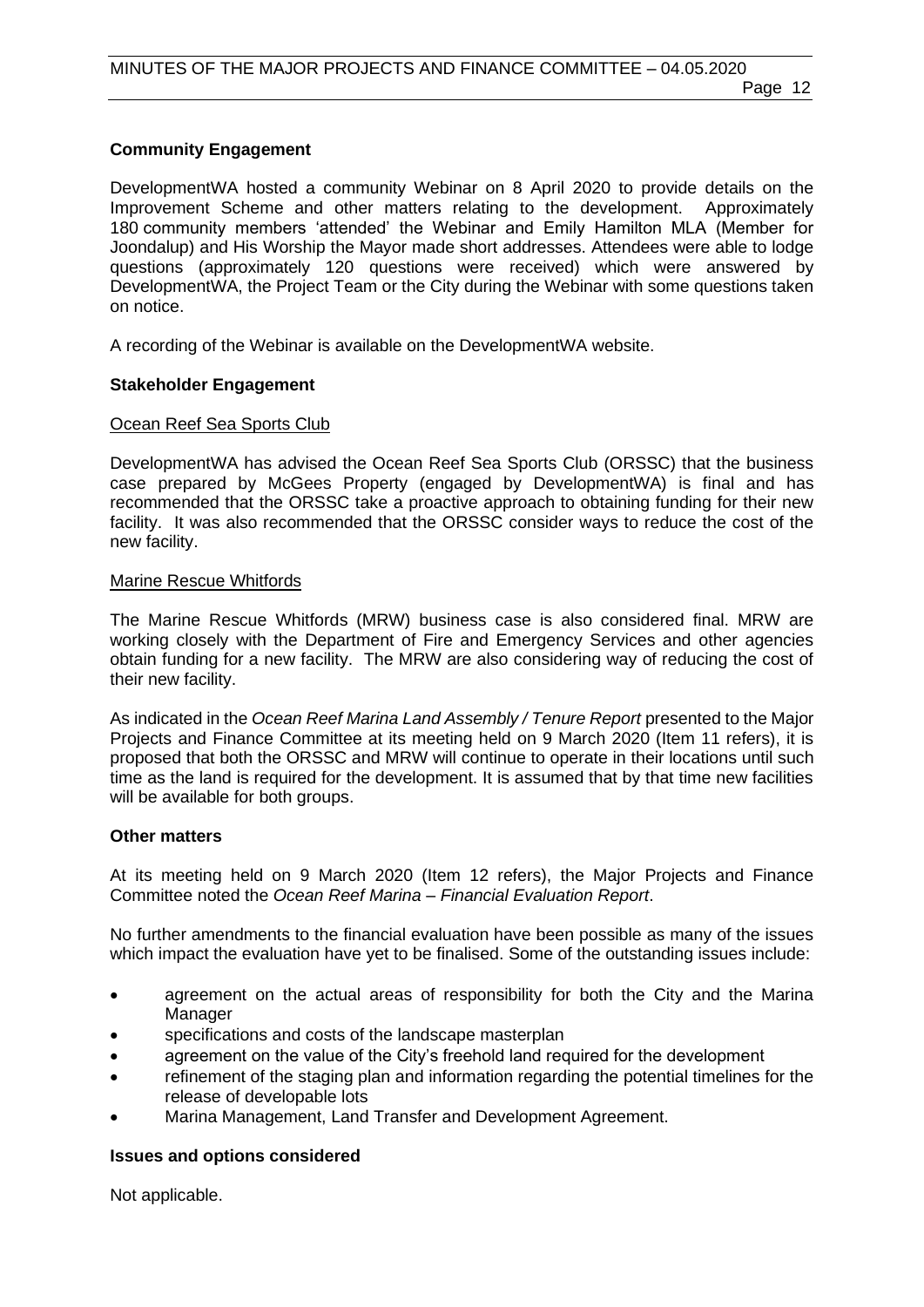#### **Legislation / Strategic Community Plan / Policy implications**

**Legislation** The City is governed by the requirements of the *Local Government Act 1995* in relation to dealings involving commercial undertakings and land development.

Other applicable legislation includes:

- *Planning and Development Act 2005.*
- *Environmental Protection Act 1986.*
- *Fisheries Adjustment Scheme Act 1987.*
- *Land Administration Act 1997.*
- *Planning and Development (Local Planning Schemes) Regulations 2015.*
- *Environmental Protection, Biodiversity and Conservation Act 1999* (Cwlth).
- *Native Title Act 1993* (Cwlth).

The approvals for the development are influenced by State Planning and Development Control policies:

- *2.6: State Coastal Planning Policy.*
- *2.8: Bushland Policy for the Perth Metropolitan Region.*
- *3.7: Planning in Bushfire Prone Areas.*
- *1.8: Canal Estates and Artificial Water.*

#### **Strategic Community Plan**

| Key theme                   | Economic Prosperity, Vibrancy and Growth.                                                                                           |  |
|-----------------------------|-------------------------------------------------------------------------------------------------------------------------------------|--|
| <b>Objective</b>            | Destination City.                                                                                                                   |  |
| <b>Strategic initiative</b> | Facilitate the establishment of major tourism infrastructure.<br>$\bullet$<br>Encourage diverse accommodation options.<br>$\bullet$ |  |
| <b>Policy</b>               | Local Planning Scheme No. 3.                                                                                                        |  |

#### **Risk management considerations**

The execution of the MOU ensures that the City's interests in the project are acknowledged and protected. Further it allows the City to negotiate with the State Government on matters such as land tenure, on-going management responsibilities of a constructed marina and the City's contribution to the construction of community infrastructure (if any).

The City needs to ensure that due diligence is exercised when preparing legally binding agreements that may be entered into with the State Government or its agencies. The requirement for legal advice during the preparation process is considered an absolute necessity to ensure the City's interests are identified and protected.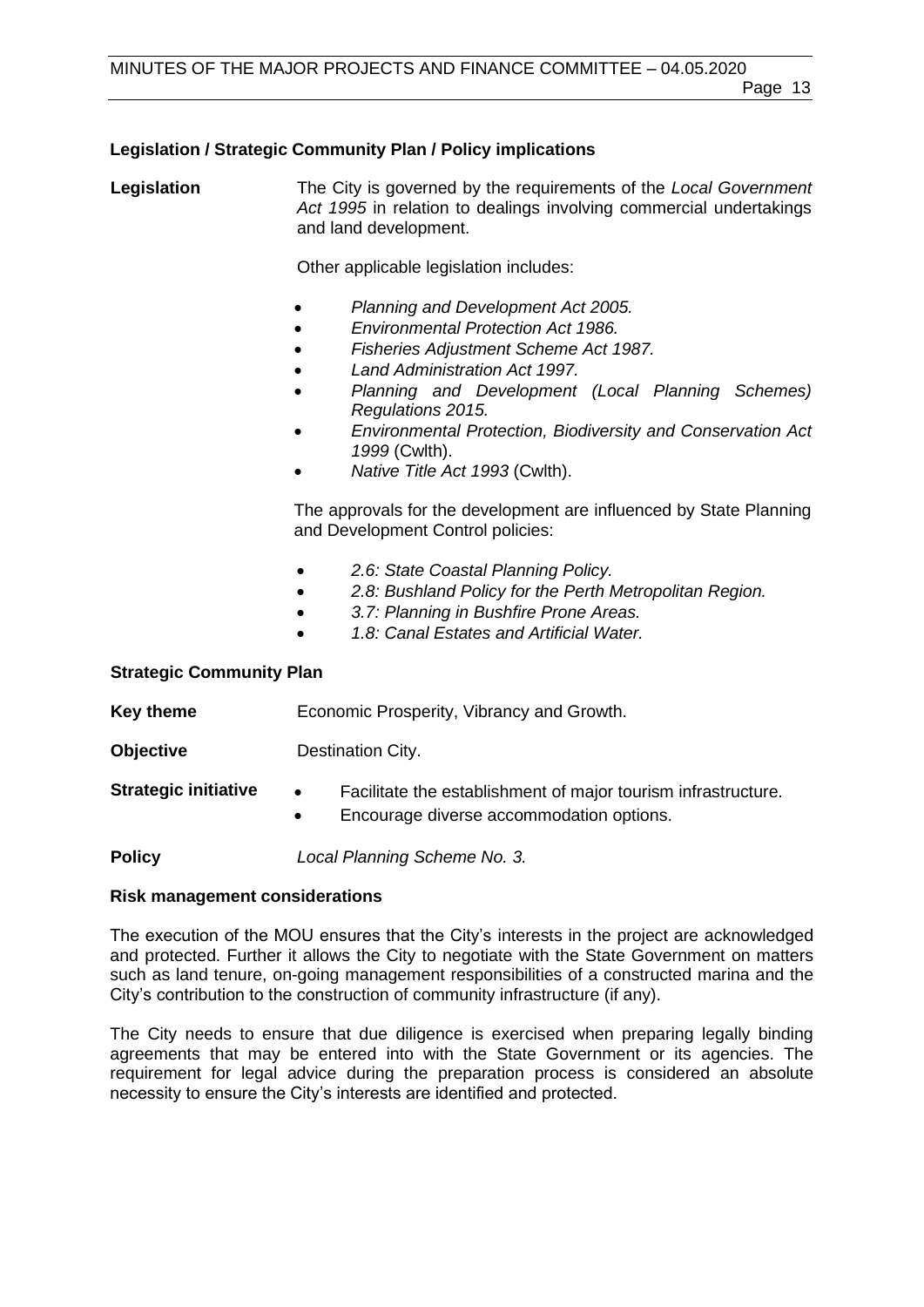The financial analysis currently being undertaken by the City will ensure relevant and up-to-date information on the financial impact of the construction and on-going operation of the marina on the City, is available. This analysis will assist in the City's negotiations with DevelopmentWA and DoT on the on-going project, construction and operational responsibilities. Further, this analysis and any future financial analyses will mitigate the risk of the City being placed in a position where the financial burden of its on-going responsibilities is untenable.

The *Ocean Reef Marina Risk Register* has been developed and is regularly updated as appropriate (Attachment 3 refers).

#### **Financial / budget implications**

Current financial year impact

| Account no.              | C <sub>1001</sub>  |
|--------------------------|--------------------|
| <b>Budget Item</b>       | Ocean Reef Marina. |
| <b>MYR Budget amount</b> | \$158,208          |
| Amount spent to date     | \$122,106          |
| <b>Balance</b>           | \$36,102           |

Total Project Expenditure (as at 30 January 2020 including internal staff costs)

| 2007-08                       | \$<br>133,241 |
|-------------------------------|---------------|
| 2008-09                       | \$<br>968,284 |
| 2009-10                       | \$<br>265,793 |
| 2010-11                       | \$<br>325,046 |
| 2011-12                       | \$<br>388,552 |
| 2012-13                       | \$<br>376,393 |
| 2013-14                       | \$<br>838,371 |
| 2014-15                       | \$1,314,917   |
| 2015-16                       | \$1,163,151   |
| 2016-17                       | \$<br>575,906 |
| 2017-18                       | \$<br>174,832 |
| 2018-19                       | \$<br>63,842  |
| 2019-20                       | \$<br>122,106 |
| <b>LESS Grants Received</b>   | \$(1,285,500) |
| <b>Total City Expenditure</b> | \$5,424,934   |

#### 2019-20

The 2019-20 project budget covers staff costs, communications and marketing (independent of DevelopmentWA's stakeholder engagement strategy), legal advice, as well as an allocation for the City to undertake financial / economic investigations on the on-going financial impacts (both income and expenditure) of the project.

During the Mid-Year Budget Review process, it was determined that additional funds would be required to meet the City's anticipated expenditure for the remainder of the 2019-20 financial year. The need for additional funding is largely due to higher than anticipated expenditure on legal advice and staff costs.

The additional funding request increases the project budget to \$158,208.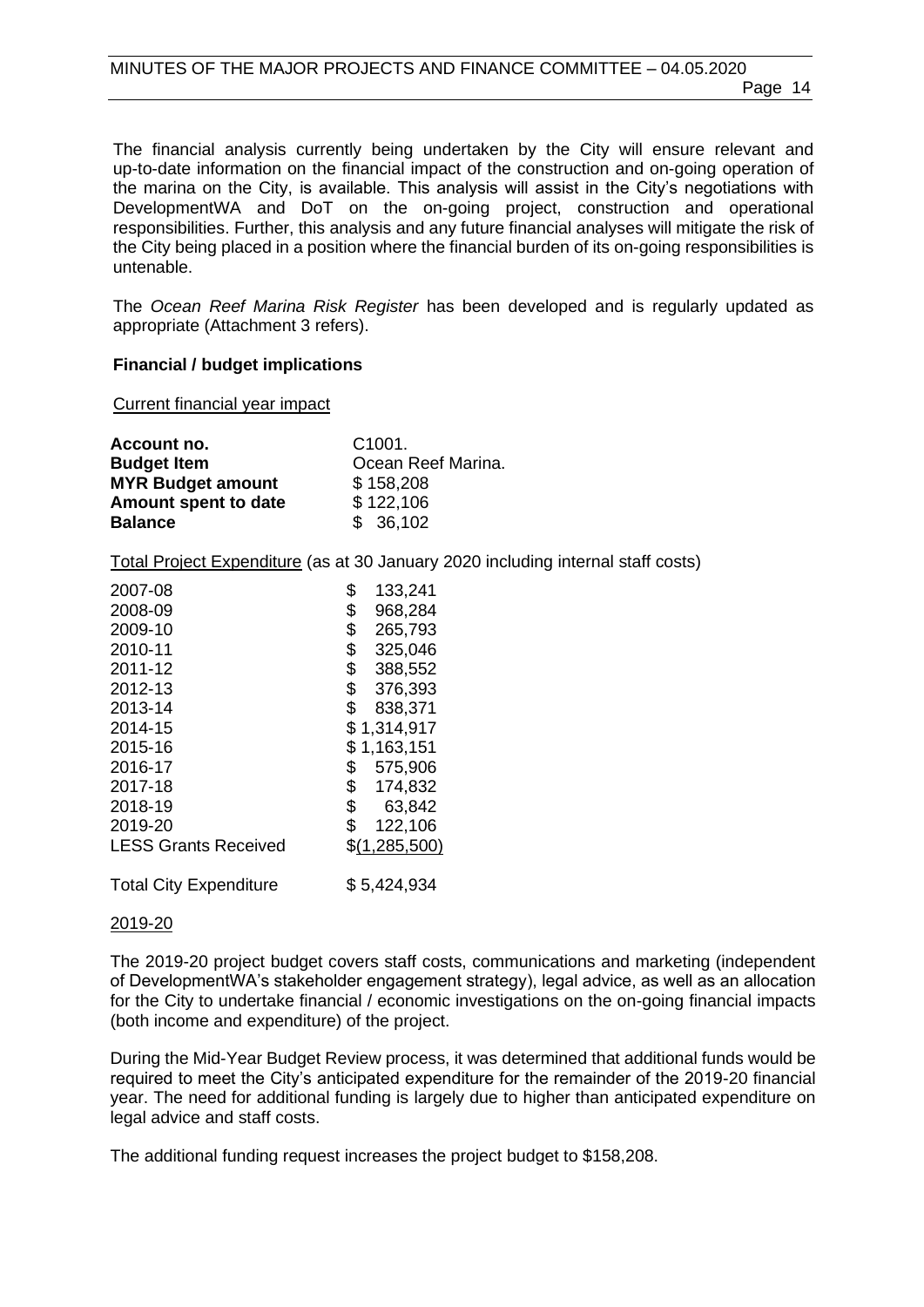#### 2020-21

The draft 2020-21 project budget anticipates expenditure of approximately \$154,000, a substantial percentage of which is allocated to staff costs and financial and legal advice (required for the preparation of the required agreements between the City and DevelopmentWA).

#### **Annual operating cost**

| <b>Estimated annual income</b>                    | Investigations into the on-going financial impacts (both income<br>and expenditure) based on the refined concept plan and other                                                                  |  |
|---------------------------------------------------|--------------------------------------------------------------------------------------------------------------------------------------------------------------------------------------------------|--|
| <b>Capital replacement</b>                        | information provided by DevelopmentWA.                                                                                                                                                           |  |
| 20 Year Strategic Financial<br><b>Plan impact</b> | The financial evaluations will inform the City's negotiations with<br>Development WA and will enable the City to better understand<br>the what the potential on-going financial impacts will be. |  |

#### **Impact year**

All amounts quoted in this report are exclusive of GST.

#### **Regional significance**

The Ocean Reef Marina development will become a significant tourist / visitor destination and a key focal point within the northern Perth corridor.

#### **Sustainability implications**

As previously reported to the Major Projects and Finance Committee at its meeting held on 9 March 2020 (Item 1 refers), the Ocean Reef Marina project is registered for an *Infrastructure Sustainability Planning* rating from the Infrastructure Sustainability Council of Australia.

The *Ocean Reef Marina Design Guidelines* will provide criteria and guideline to support good design which optimises the sustainability of the built form environment, delivering positive environmental, social and economic outcomes.

The guidelines include a design guidance section that recommends additional measures by which the development can achieve a higher level of sustainable design, community interaction and architectural character.

#### **Consultation**

DevelopmentWA's stakeholder engagement strategy identifies His Worship the Mayor, Elected Members, the City as well as Ministers, State Government agencies and special interest groups such as abalone industry representatives as key stakeholders in the project.

The strategy also complements and builds on the community engagement undertaken by the City throughout the life of the project. The strategy is refined and updated as the project moves through each phase with specific engagement requirements identified for each particular phase. For example, DevelopmentWA intends to undertake a letter drop to nearby residents prior to commencement of the early works. Information provided will detail what will be happening on site, mitigation measures adopted to minimise impacts, vehicle movements, and duration of works.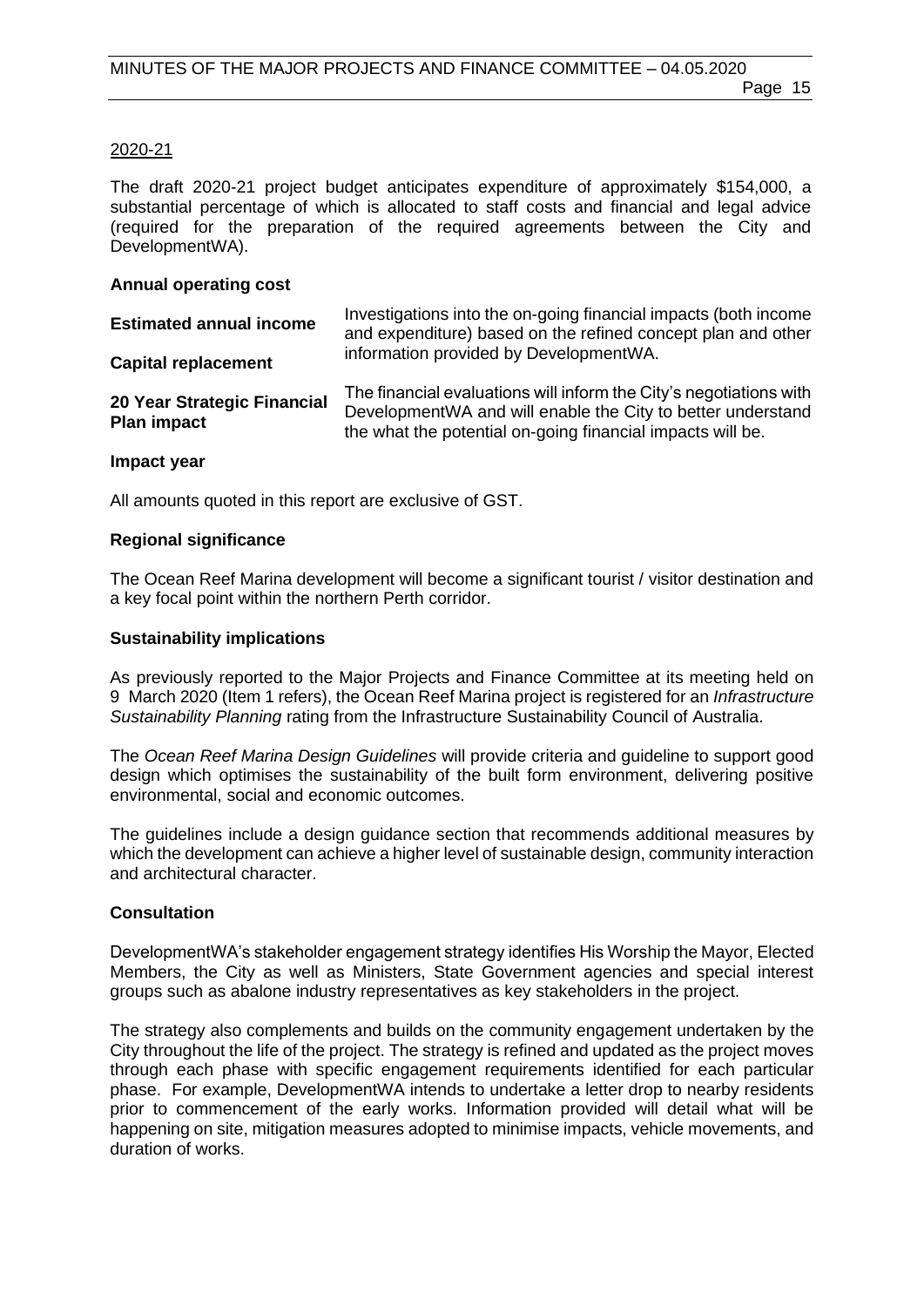#### **COMMENT**

Since the meeting of the Major Projects and Finance Committee held on 9 March 2020, the implementation of the project has continued to progress.

However, delays in obtaining clearing permits for the early works has impacted on the construction timetable. Notwithstanding the delays, DevelopmentWA is confident that construction will commence within the next few months.

The City has experienced some difficulty in obtaining the necessary information from DevelopmentWA in order to progress the three required agreements. However, it is considered that the difficulties experienced are not insurmountable and the City will continue to engage and collaborate with DevelopmentWA to expedite the agreements as well the refinment of the City's financial evaluation.

#### **VOTING REQUIREMENTS**

Simple Majority.

*Cr May entered the electronic meeting at 6.18pm.*

**MOVED Cr Jones, SECONDED Mayor Jacob that the Major Projects and Finance Committee NOTES:**

- **1 the Ocean Reef Marina Project Status as detailed in this Report;**
- **2 a report on the outcomes of negotiations with DevelopmentWA to agree the valuation methodology, including recommendations, will be presented to Council, via the Major Projects and Finance Committee, at a future meeting;**
- **3 a report on the City's compliance obligations under the** *Local Government Act 1995***, including recommendations, will be presented to Council, via the Major Projects and Finance Committee, at a future meeting.**

#### **The Motion was Put and CARRIED (7/0)**

**In favour of the Motion:** Cr Logan, Mayor Jacob, Crs Jones, McLean, Poliwka, Raftis and Thompson.

*Appendix 1 refers*

*To access this attachment on electronic document, click here: [Attach1agnMPF200504.pdf](http://www.joondalup.wa.gov.au/files/committees/MPFI/2020/Attach1agnMPF200504.pdf)*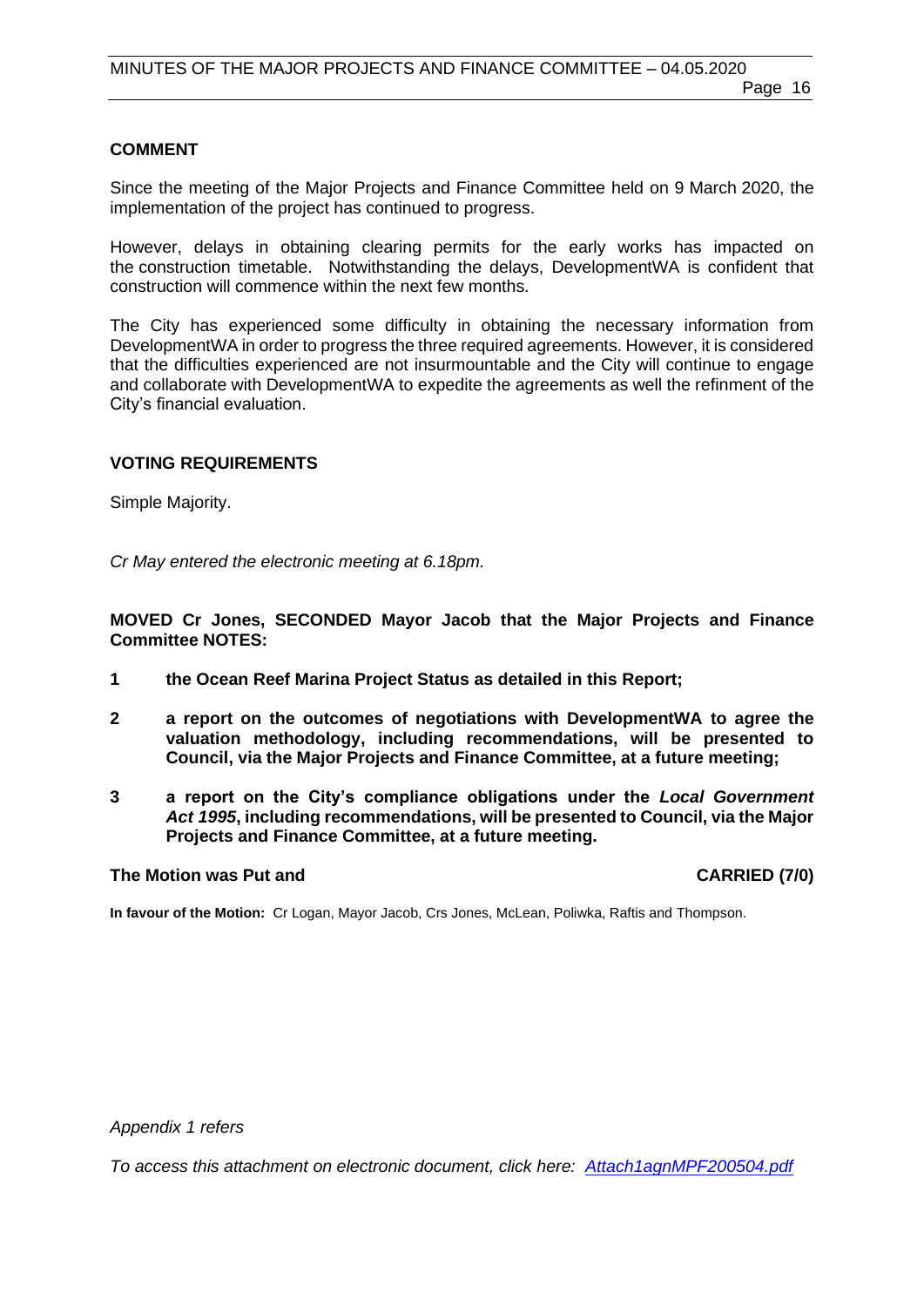Page 17

# <span id="page-16-0"></span>**ITEM 2 JINAN GARDEN – PROJECT STATUS**

| <b>WARD</b>                           | <b>North</b>                                                                                                                                                                                     |
|---------------------------------------|--------------------------------------------------------------------------------------------------------------------------------------------------------------------------------------------------|
| <b>RESPONSIBLE</b><br><b>DIRECTOR</b> | Mr Garry Hunt<br>Office of the CEO                                                                                                                                                               |
| <b>FILE NUMBER</b>                    | 52469, 101515                                                                                                                                                                                    |
| <b>ATTACHMENT</b>                     | Nil.                                                                                                                                                                                             |
| <b>AUTHORITY / DISCRETION</b>         | Executive - The substantial direction setting and oversight<br>role of Council, such as adopting plans and reports,<br>accepting tenders, directing operations, setting and<br>amending budgets. |

#### **PURPOSE**

For Council to consider deferring the Jinan Garden project.

### **EXECUTIVE SUMMARY**

At its meeting held on 21 May 2019 (CJ066-05/19 refers), Council resolved in part to support the development of the Jinan Garden as a standalone project.

The City subsequently commenced actions to progress the project including engagement with representatives of the North Metro TAFE and landscape architect consultant Plan E was engaged to assist the City with the design and implementation of the project. It was planned that detailed design and further site investigations would occur during the remainder of the 2019-20 financial year and that project documentation, tender process and construction phase would occur in 2020-21.

However, given the current financial impacts resulting from the COVID-19 pandemic, and in the interest of financial prudency it is considered timely to defer the project until at least the 2021-22 financial year.

*It is therefore recommended that Council:*

- *1 DEFERS progressing the Jinan Garden project further until the 2021-22 financial year;*
- *2 NOTES that a further report will be presented to the Major Projects and Finance Committee prior to recommencing work on the project.*

#### **BACKGROUND**

The City of Joondalup has a Sister City Relationship with the City of Jinan. The signing of a Memorandum of Understanding which was endorsed by Council at its meeting held on 25 July 2000 (CJ183-07/00 refers) marked the commencement of the relationship. In 2004, both Cities signed an official protocol agreement formalising the Sister City Relations between the two Cities (CJ007-02/04 refers).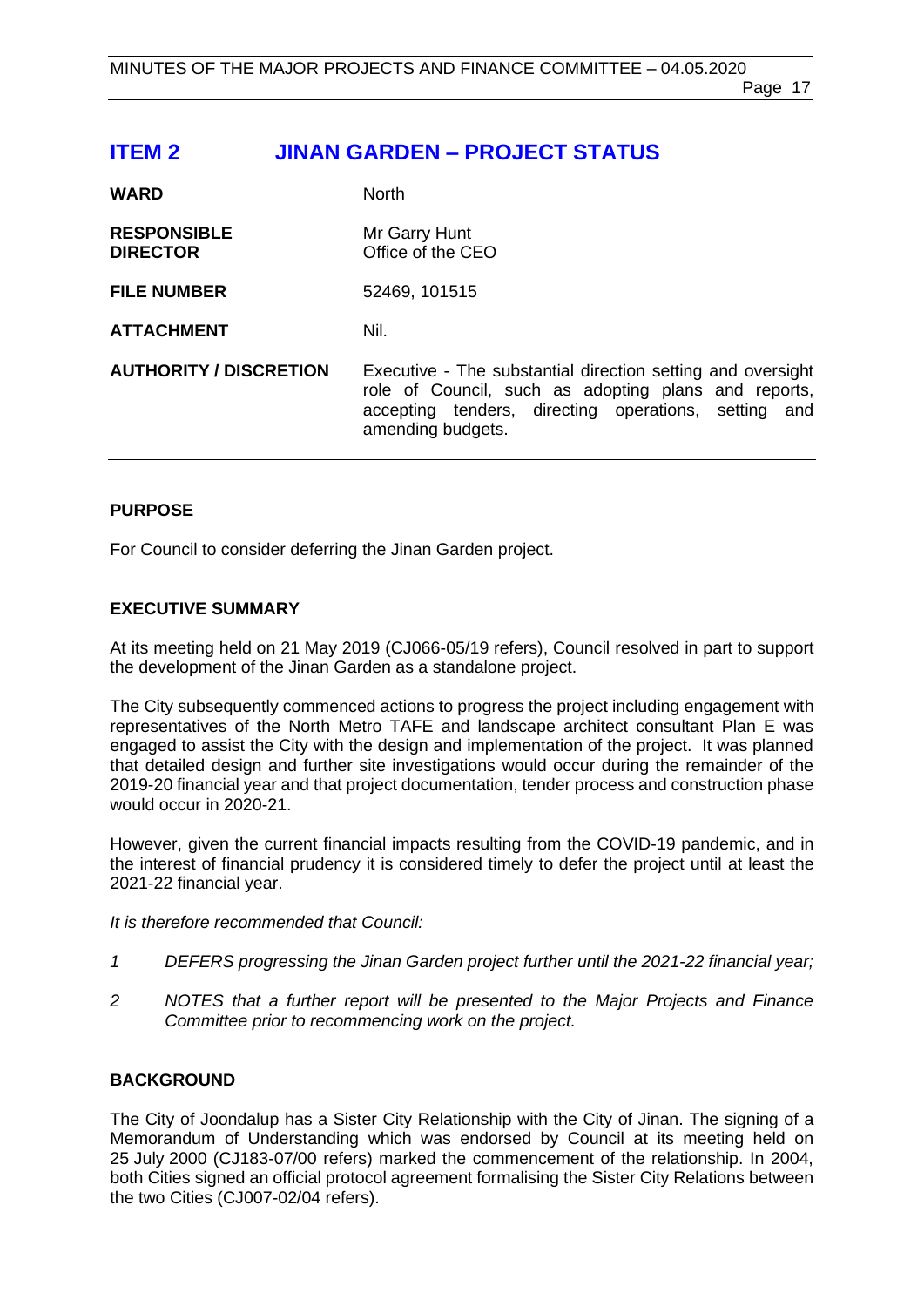One of the key achievements resulting from the relationship is the plan to construct Sister City garden. In 2009 the City of Joondalup engaged Plan E Landscaping consultants to develop a concept for a Sister City 'Joondalup Garden' to be established in Jinan, as part of the 7<sup>th</sup> China International Garden and Flower Expo. The garden was completed and opened in late September 2009.

At its meeting held on 14 December 2010 (CJ217-12/10 refers), Council agreed to incorporate the Jinan Garden in the design of the proposed Joondalup Performing Arts and Cultural Facility (JPACF). In April 2012 the City engaged the services of landscape architect consultants Plan E for the purpose of a review of the Jinan Gardens design that was gifted to the City by the Jinan Municipal People's Government.

A Business Case for the JPACF project was developed which included details and costings for the Jinan Garden, to be constructed in Central Park adjacent to the JPACF site. Community consultation on the Business Case was undertaken over a 42 day period from 16 February 2017 to 30 March 2017. The results of the community consultation process were detailed in a report considered by Council at its meeting held on 27 June 2017 (CJ101-06/17 refers). Council decided not to proceed with the design development phase of the JPACF project and the Jinan Garden was temporarily placed on hold while a review of the JPACF project was undertaken.

From 23 March to 30 March 2019, a delegation from Joondalup visited Jinan resulting in part in the signing of a new three year cooperation and exchange plan. The renewed three year plan identifies the key projects for delivery over the next three years and includes the progression of the Jinan Garden project.

At its meeting held on 21 May 2019 (CJ066-05/19 refers), Council resolved in part to support the development of the Jinan Garden as a standalone project. Council also resolved to list for consideration \$2.15 million for the planning and development of the Jinan Garden in 2019-20 and 2020-21 of the City's *Five Year Capital Works Program*, as follows:

- *"3 SUPPORTS the development of the Jinan Garden, as a significant stand-alone piece of cultural infrastructure, separate from the Joondalup Performing Arts and Cultural Facility;*
- *4 LISTS FOR CONSIDERATION in the City's Five Year Capital Works Program \$260,000 in 2019-20 and \$1.89 million in 2020-21, for the planning and development of the Jinan Garden and REDUCES the capital expenditure within the 20 Year Strategic Financial Plan for the Joondalup Performing Arts and Cultural Facility by \$2.15 million;*
- *5 SUPPORTS the proposed location for the Jinan Garden as detailed in Attachment 2 to this Report, subject to further site investigations and approvals as required;*
- *6 NOTES that the Chief Executive Officer will present further status reports on the Jinan Garden and JPACF projects to the Major Projects and Finance Committee at a later date".*

At its meeting held on 25 June 2019 (CJ079-06/19 refers), Council received a report providing an overview of the highlights and outcomes of the visit made by the City of Joondalup delegation to Jinan in March 2019. Also at that meeting Council resolved to adopt the *Five Year Capital Works Program,* including the Jinan Garden Project.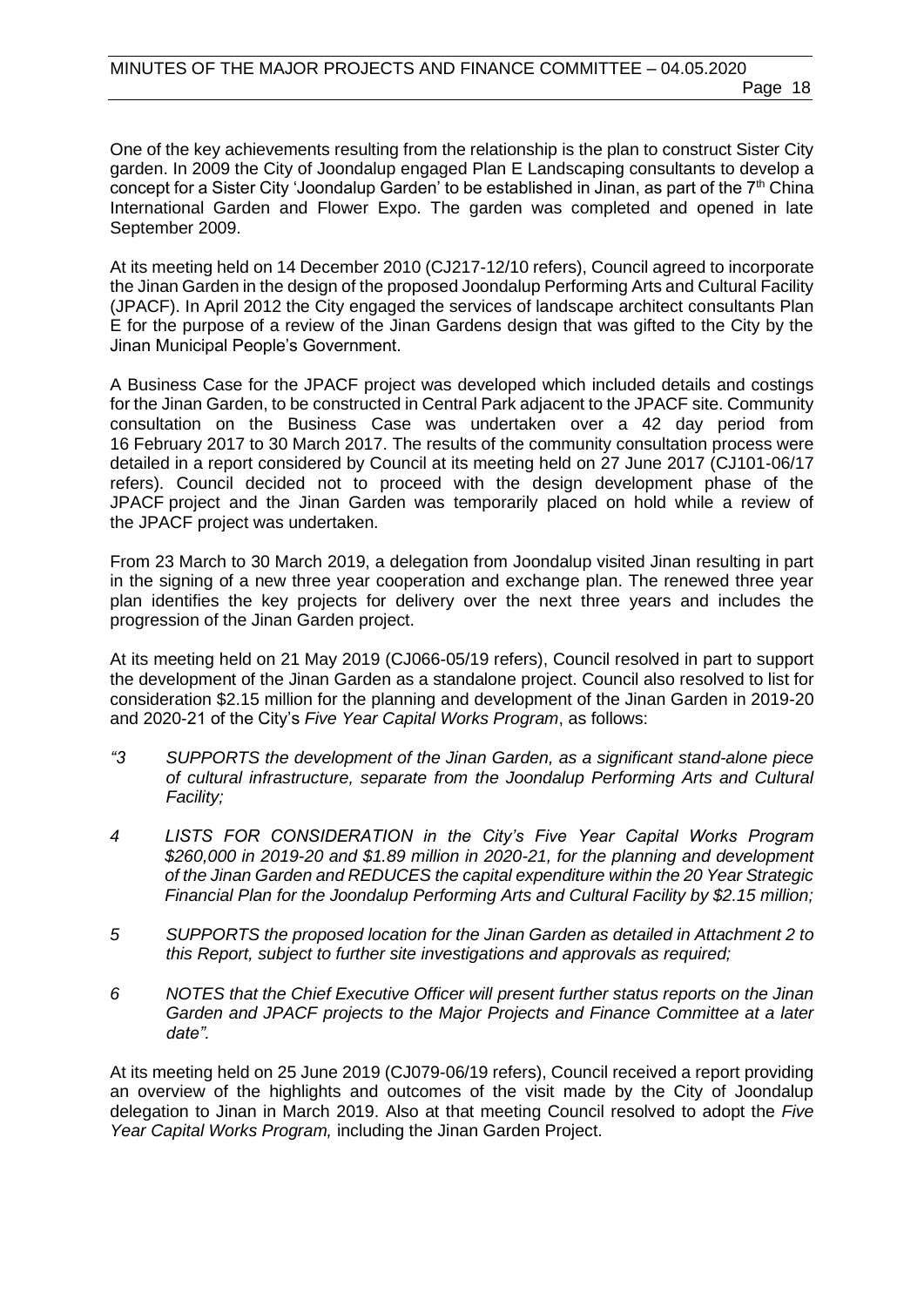On 9 September 2019 the Major Projects and Finance Committee noted a report on the progress on the project, including details on the preparation of project management documentation, liaison with North Metro TAFE and the procurement of a landscape architect consultant.

At its meeting held on 18 February 2020 (C04-02/20 refers), Council received a petition requesting that Council reconsider and rescind their decision to spend \$2.15 million on the Jinan Garden and instead, redeploy the funds for community gardens across the City of Joondalup. A report on the petition will be presented to Council at a later date.

At its meeting held on 9 March 2020 (Item 7 refers), the Major Projects and Finance Committee noted a status report on the Jinan Garden project. The report informed the committee on the actions undertaken on the project to date including ongoing liaison with North Metro TAFE regarding their involvement with the project and engagement of landscape architects Plan E to assist the City with the design and implementation of the garden.

#### **DETAILS**

#### **Jinan Garden**

In July 2019, following Council's decision to proceed with the Jinan Garden as a stand-alone project and adoption of the *Five Year Capital Works Program* (which includes the Jinan Garden), the City commenced the preparation of a new Jinan Garden project. New project management documentation has been prepared and detailed design and site investigations are progressing.

The City has engaged with North Metro TAFE representatives to discuss partnerships and opportunities for North Metro TAFE staff and students to be involved in the project, including design, implementation and facility management.

Landscape architect consultant Plan E were initially engaged by the City to assist the City with the design and implementation of the garden. Plan E have commenced preliminary tasks including project drawing administration and design review. Plan E have recently been directed to cease work on the project due to the COVID-19 pandemic, until such time as Council has considered the future of the project.

In the City's *Five Year Capital Works Program* there is currently \$260,000 listed for 2019-20 and \$1,890,000 listed for 2020-21. Deferring the project until the 2021-22 financial year would assist the City to reduce spending which could assist in mitigating the financial impacts resulting from the COVID-19 pandemic.

#### **Joondalup Garden in Jinan**

The City was recently advised by a community member that the Joondalup Garden in Jinan was temporarily closed. Acting on that information the City made enquiries with the Jinan Foreign Affairs Office regarding the current status of the Joondalup Garden. The response indicated that the land on which the Joondalup Garden was constructed has been rezoned for other uses including commercial buildings, however the garden still exists and is visitable, until such time as the land is redeveloped.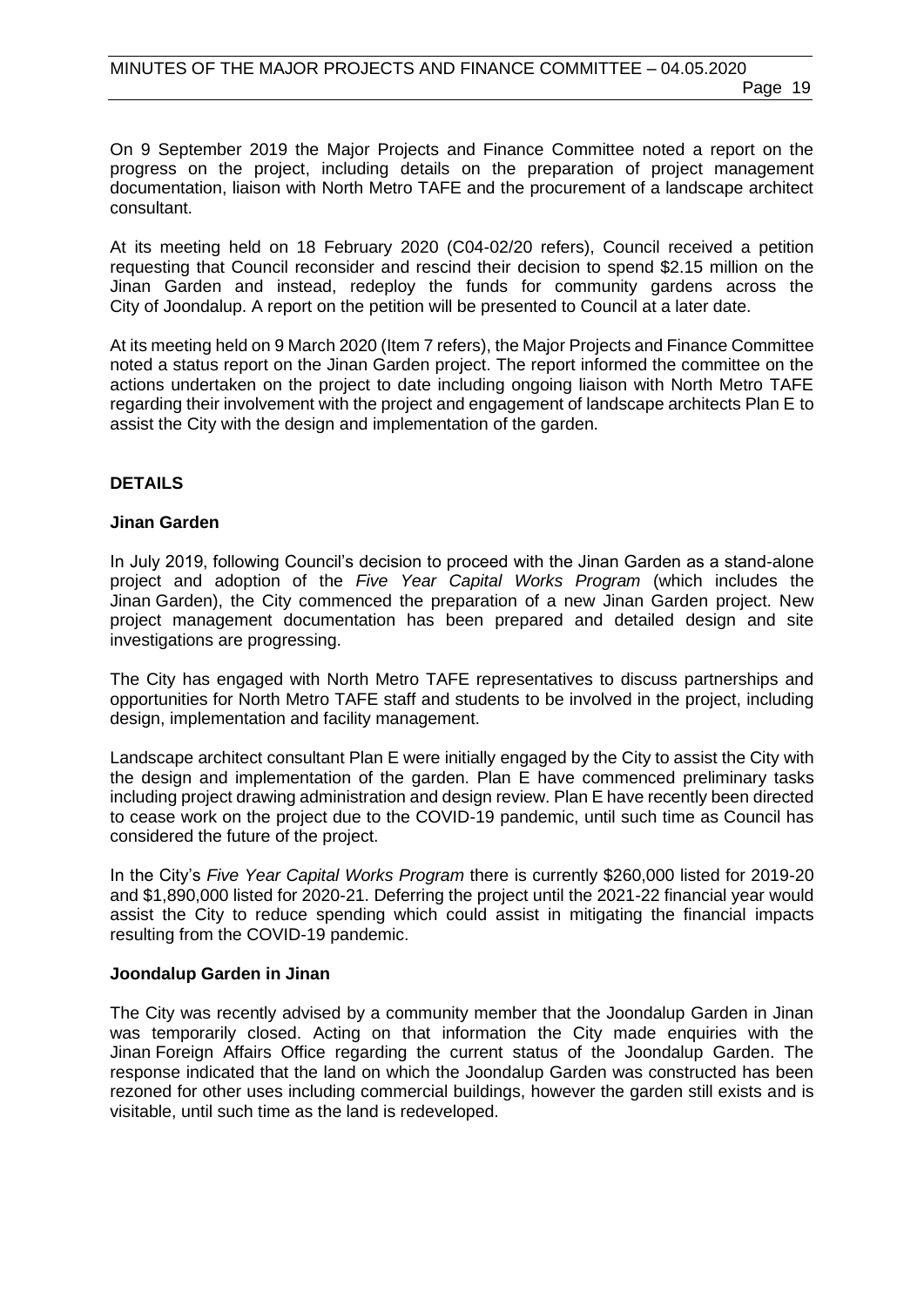Page 20

The following is an excerpt from the response from the Jinan Foreign Affairs Office:

*"Joondalup Park was built in 2009, as a part of the 7th China (Jinan) International Garden Flower Expo with the help and support of Joondalup. After the Expo, Joondalup Park became a part of Jinan Garden Flower Park to be visited by tourists as a scenic spot. Before, the care and operation of Jinan Garden Flower Park belonged to Jinan Municipal Garden Bureau, and about 3-4 years ago, this Park was transferred to Jinan Urban Construction Group, a state-owned company governed by Jinan Municipal Government for city construction. In 2019, owing to the new city planning, Jinan Garden Flower Park was reorganized and reopen to the public. Parts of Jinan Garden Flower Park was set as a public park open to the citizens for free, and other parts of Jinan Garden Flower Park, including Joondalup Park, was set for other use, including to be built as commercial buildings. Up to now, we can still see and visit Joondalup Park as the new plan for other use has not been operated, only in the process of planning. By now, person in responsible from Jinan Urban Construction Group for new project has not given us confirmed information when they will start the construction of buildings. You may have our words that Joondalup Park will always stay there unless they operate the new plan".*

#### **Issues and options considered**

Not applicable.

#### **Legislation / Strategic Community Plan / policy implications**

| Legislation                     | Local Government Act 1995.                                                                                                   |
|---------------------------------|------------------------------------------------------------------------------------------------------------------------------|
| <b>Strategic Community Plan</b> |                                                                                                                              |
| <b>Key theme</b>                | Governance and Leadership.                                                                                                   |
| <b>Objective</b>                | Strong leadership.                                                                                                           |
| <b>Strategic initiative</b>     | Foster strategic alliances to deliver key transformational<br>projects and initiatives in partnership with key stakeholders. |
| <b>Policy</b>                   | Not applicable.                                                                                                              |

#### **Risk management considerations**

The potential risk factors of deferring the project include:

- potential impacts on the Sister City Relationship with the City of Jinan
- managing community/stakeholder expectations those supportive of the Jinan Garden may be dissatisfied with deferring the project.

#### **Financial / budget implications**

#### Current financial year impact

| Account no.          | CW003922             |
|----------------------|----------------------|
| <b>Budget Item</b>   | Jinan Garden project |
| <b>Budget amount</b> | \$260,000            |
| Amount spent to date | \$22,745             |
| <b>Proposed cost</b> | \$.                  |
| <b>Balance</b>       | \$237,255            |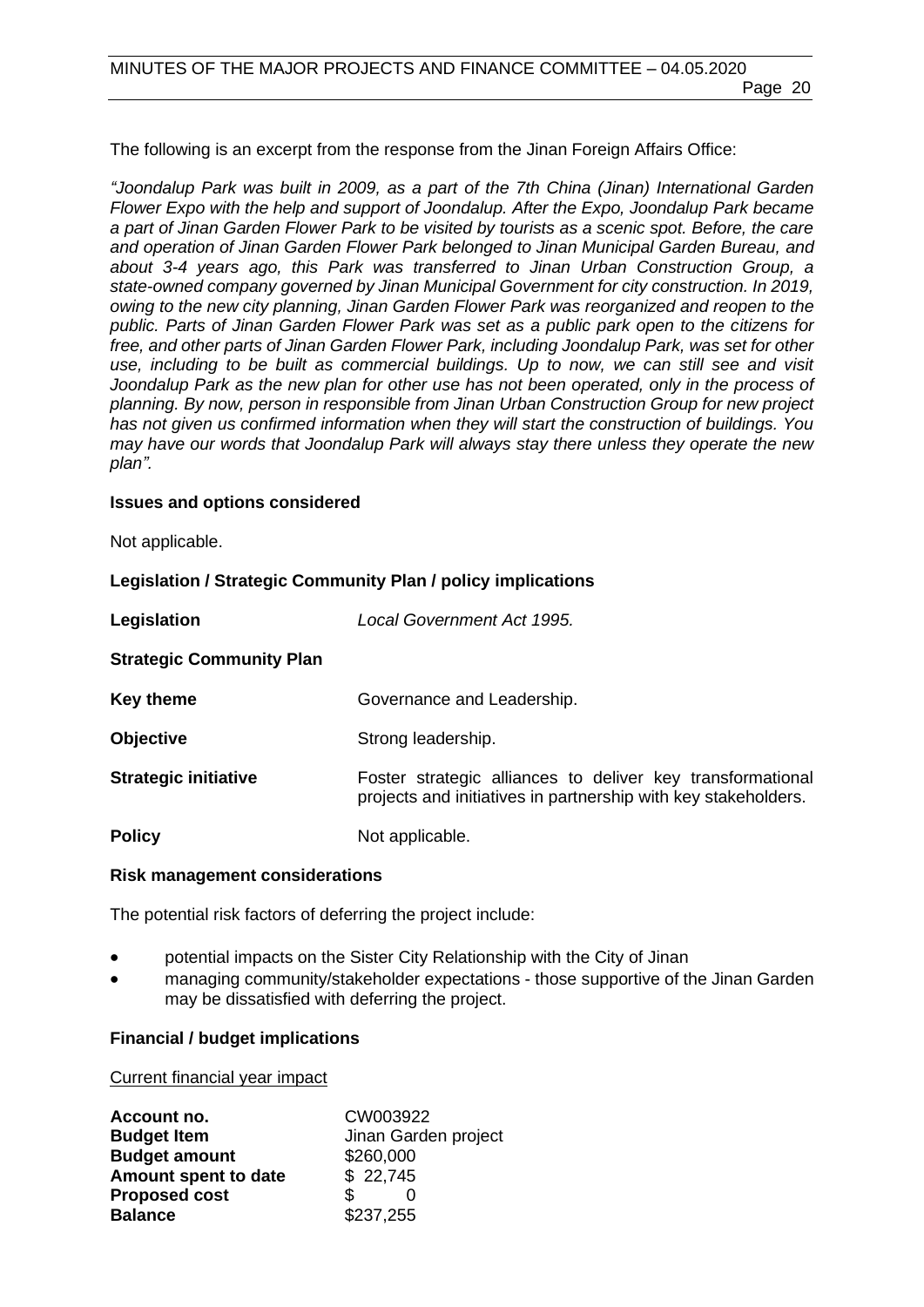#### Future financial year impact

| <b>Annual operating cost</b>                                      | Annual operating costs will be investigated when the project<br>progresses.                                                                |
|-------------------------------------------------------------------|--------------------------------------------------------------------------------------------------------------------------------------------|
| <b>Estimated annual income</b>                                    | Estimated annual income, including potential income from<br>functions and ceremonies, will be investigated when the project<br>progresses. |
| <b>Capital replacement</b>                                        | Capital replacement costs will be investigated when the project<br>progresses.                                                             |
| 20 Year Strategic Financial \$2.15 million.<br><b>Plan impact</b> |                                                                                                                                            |
| Impact year                                                       | 2019-20 and 2020-21.                                                                                                                       |

All amounts quoted in this report are exclusive of GST.

#### **Regional significance**

Not applicable.

#### **Sustainability implications**

The Sister City Relationship between the City of Joondalup and the City of Jinan, which includes plans for the construction of the Jinan Garden, has been developed with the intent of achieving positive social / cultural, economic, and environmental exchange opportunities.

The consideration of financial sustainability implications such as potential income streams and environmental implications such as vegetation clearing, plant selection and water use will continue when the project progresses.

#### **Consultation**

Community consultation on the business case for the Joondalup Performing Arts and Cultural Facility, which included details and costings for the Jinan Garden, was undertaken over a 42 day period from 16 February to 30 March 2017. The results of the community consultation process were detailed in a report considered by Council at its meeting held on 27 June 2017 (CJ101-06/17 refers).

#### **COMMENT**

In view of the prevailing economic circumstances it is proposed the Council defers the project until the 2021-22 financial year. It is proposed a further report will be presented to the Major Projects and Finance Committee toward the end of the 2020-21 financial year with a recommendation on what action should be taken in relation to the project.

#### **VOTING REQUIREMENTS**

Simple Majority.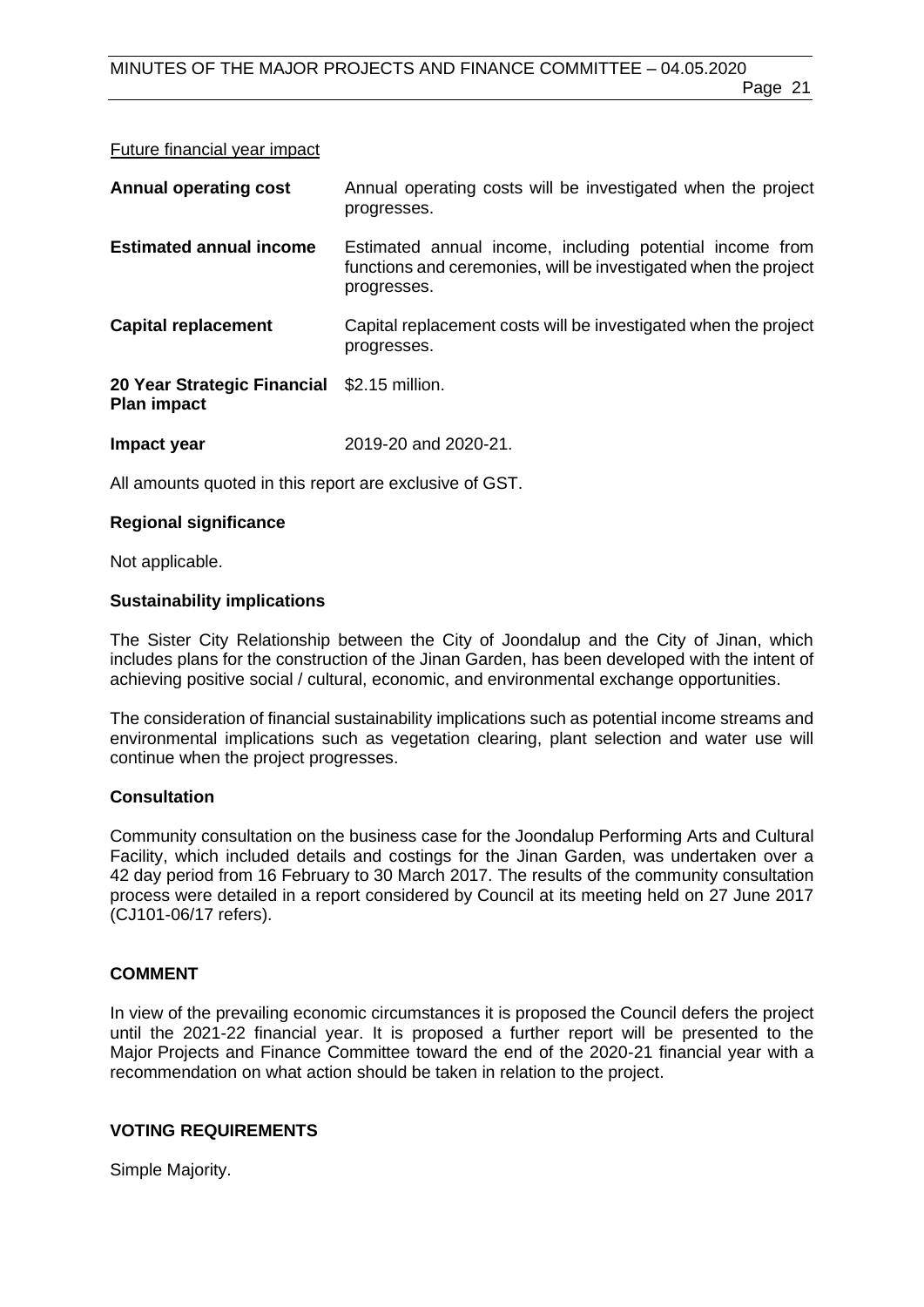*The Director Infrastructure Services left the electronic meeting at 6.45pm and returned at 6.54pm.*

*Cr Chester left the electronic meeting at 6.58pm and returned at 6.59pm.*

#### **OFFICER'S RECOMMENDATION**

That Council:

- 1 DEFERS progressing the Jinan Garden project further until the 2021-22 financial year;
- 2 NOTES that a further report will be presented to the Major Projects and Finance Committee prior to recommencing work on the project.

#### **MOVED Cr Logan, SECONDED Mayor Jacob that Council:**

- **1 DEFERS progressing the Jinan Garden project further at this time;**
- **2 NOTES that a further report will be presented to the Major Projects and Finance Committee prior to recommencing work on the project.**

**AMENDMENT MOVED Cr Raftis, SECONDED Cr Poliwka that a new part 3 be added to the motion to read as follows:**

*"3 AGREES the total budget allocated for the Jinan Garden project to be no more than \$250,000 with the balance of the funding being sourced from other third party sources.".*

#### The Motion was Put and **CARRIED** (4/3)

**In favour of the Amendment:** Crs Jones, Poliwka, Raftis and Thompson. **Against the Amendment:** Cr Logan, Mayor Jacob and Cr McLean.

#### **The original motion as amended, being:**

**That Council:** 

- **1 DEFERS progressing the Jinan Garden project further at this time;**
- **2 NOTES that a further report will be presented to the Major Projects and Finance Committee prior to recommencing work on the project;**
- **3 AGREES the total budget allocated for the Jinan Garden project to be no more than \$250,000 with the balance of the funding being sourced from other third party sources.**

**was Put and CARRIED (7/0)** 

**In favour of the Motion:** Cr Logan, Mayor Jacob, Crs Jones, McLean, Poliwka, Raftis and Thompson.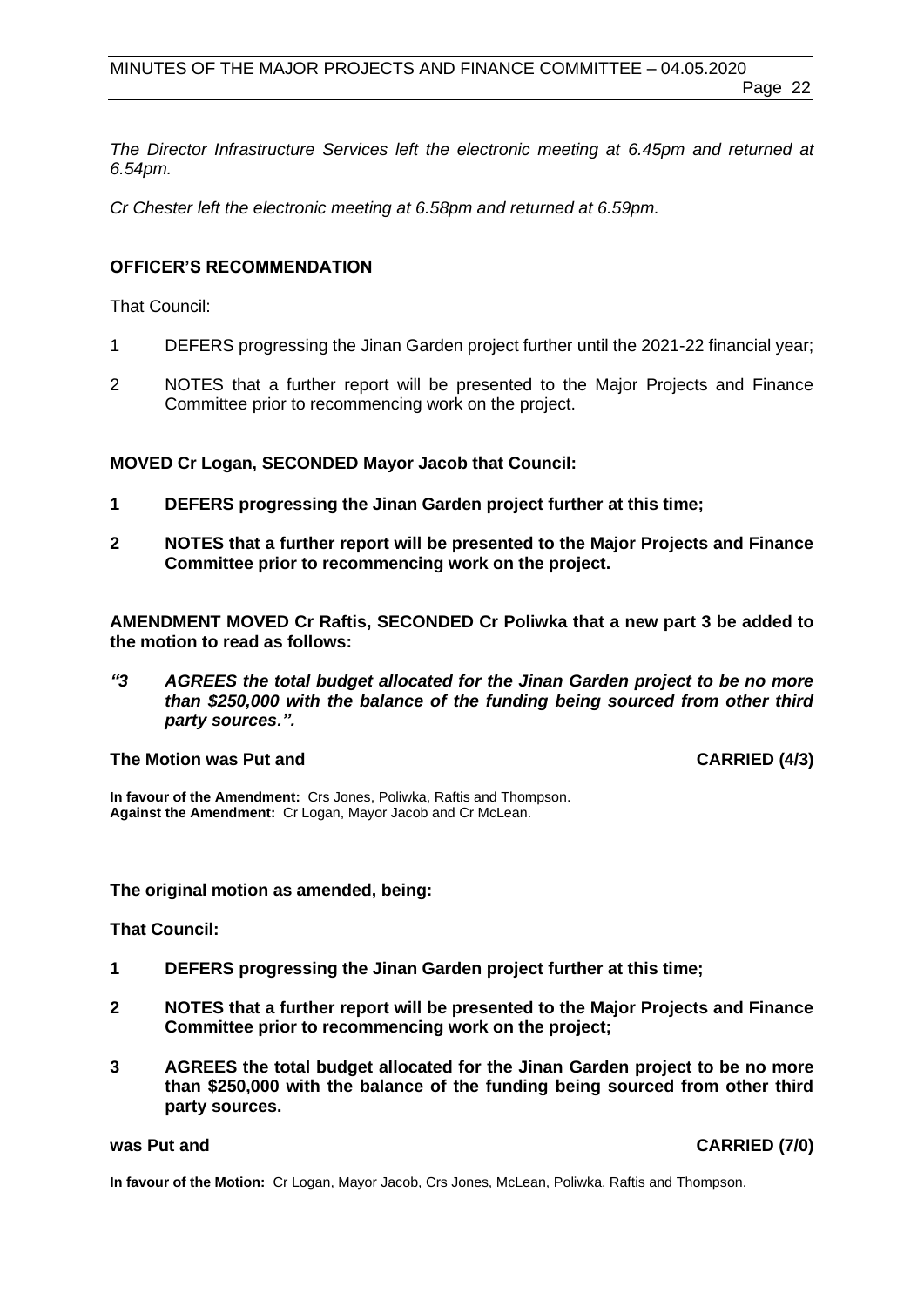# <span id="page-22-0"></span>**ITEM 3 JOONDALUP PERFORMING ARTS AND CULTURAL FACILITY – PROJECT STATUS**

| <b>WARD</b>                           | All                                                                                                                                                                                              |
|---------------------------------------|--------------------------------------------------------------------------------------------------------------------------------------------------------------------------------------------------|
| <b>RESPONSIBLE</b><br><b>DIRECTOR</b> | Mr Garry Hunt<br>Office of the CEO                                                                                                                                                               |
| <b>FILE NUMBER</b>                    | 75577, 101515                                                                                                                                                                                    |
| <b>ATTACHMENT</b>                     | Attachment 1 JPACF - Project History                                                                                                                                                             |
| <b>AUTHORITY / DISCRETION</b>         | Executive - The substantial direction setting and oversight<br>role of Council, such as adopting plans and reports,<br>accepting tenders, directing operations, setting and<br>amending budgets. |

#### **PURPOSE**

For Council to consider deferring the Joondalup Performing Arts and Cultural Facility (JPACF) project.

#### **EXECUTIVE SUMMARY**

At its meeting held on 21 May 2019 (CJ066-05/19 refers), Council considered a report on the progress of the JPACF project review. The report included capital and operating cost details and concept design plans for a refined design and Council resolved in part that it:

- *"1 NOTES the refined concept design and associated capital and operating cost estimates as detailed in this Report and shown in Attachment 1 to Report CJ066-05/19 and ADOPTS this concept design for further progression of the Joondalup Performing Arts and Cultural Facility project, including:*
	- *1.1 further refinement of capital and operating costs;*
	- *1.2 funding opportunity investigations and grant applications;*
	- *1.3 further refinement of the concept design;*
	- *1.4 preparation of a business case."*

The City has commenced planning and scoping for a new business case for the project based on the refined concept design however given the current financial impacts resulting from the COVID-19 pandemic, in the interest of financial prudency it is considered timely to defer the project until the 2021-22 financial year.

#### *It is therefore recommended that Council:*

- *1 DEFERS progressing the Joondalup Performing Arts and Cultural Facility project until the 2021-22 financial year;*
- *2 NOTES that a further report will be presented to the Major Projects and Finance Committee prior to recommencing work on the project.*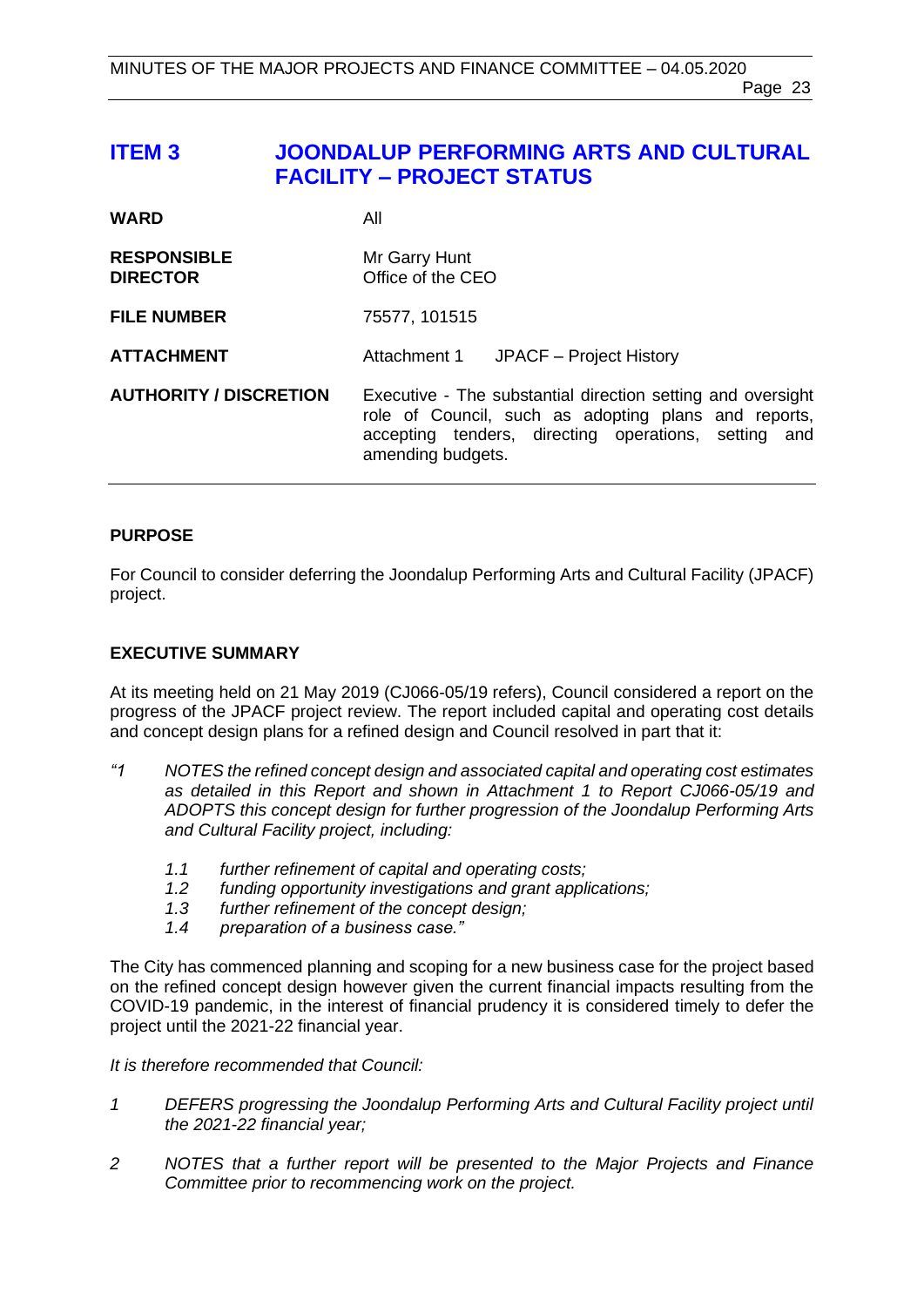#### **BACKGROUND**

At its meeting held on 21 May 2019 (CJ066-05/19 refers), Council considered a report on the progress of the JPACF project review. The report included capital and operating cost details and concept design plans for a refined design and resolved in part as follows:

- *"1 NOTES the refined concept design and associated capital and operating cost estimates as detailed in this Report and shown in Attachment 1 to Report CJ066-05/19 and ADOPTS this concept design for further progression of the Joondalup Performing Arts and Cultural Facility project, including:*
	- *1.1 further refinement of capital and operating costs;*
	- *1.2 funding opportunity investigations and grant applications;*
	- *1.3 further refinement of the concept design;*
	- *1.4 preparation of a business case."*
- *2 NOTES that the Chief Executive Officer will present further status reports on the Jinan Garden and JPACF projects to the Major Projects and Finance Committee at a later date."*

Due to the extensive history of the JPACF project additional details of the background are contained in Attachment 1 to this Report.

#### **DETAILS**

In line with the resolution of Council at its meeting held on 21 May 2019 (CJ066-05/19 refers), to adopt a refined concept design for the purpose of progressing a new business case for the project, the City has been considering options and preparing a scope of works for the engagement of a suitably qualified consultant to assist with the process.

The City has maintained an enduring commitment to bring the JPACF project to fruition, including significant financial investment. At its meeting held on 21 August 2018 (CJ152-08/18 refers), Council resolved to amend the City's *20 Year Strategic Financial Plan* to postpone the completion date for the project to 2027-28, in lieu of 2022-23. Council also resolved to reduce the City's capital contribution from \$97.4 million to \$30 million.

There is currently \$92,000 requested for the Joondalup Performing Arts and Cultural Facility draft project budget for the 2020-21 financial year. Deferring the project until the 2021-22 financial year would reduce spending which could assist in mitigating the financial impacts resulting from the COVID-19 pandemic. The proposed delay would not impact the City's plans to complete the project by 2027-28.

#### **Issues and options considered**

Not applicable.

**Legislation / Strategic Community Plan / policy implications**

**Legislation** *Local Government Act 1995.*

**Strategic Community Plan**

**Key theme Community Wellbeing.**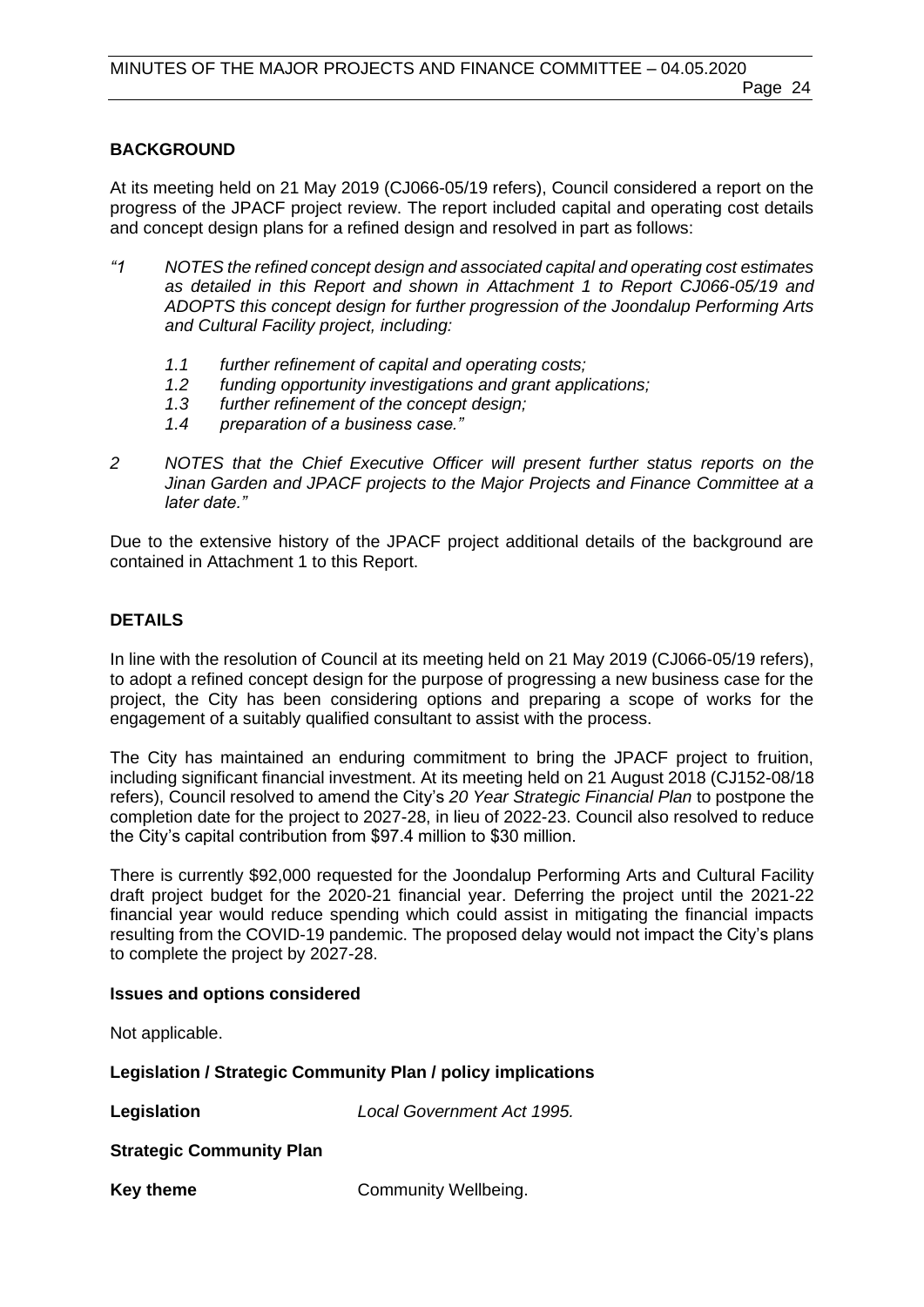| <b>Objective</b>            | Cultural development.                                                                                                    |
|-----------------------------|--------------------------------------------------------------------------------------------------------------------------|
| <b>Strategic initiative</b> | Establish a significant cultural facility with the capacity to<br>attract world-class visual and performing arts events. |
| <b>Policy</b>               | Not applicable.                                                                                                          |

#### **Risk management considerations**

The potential risk factors of deferring the project include:

- protracted time to complete the overall project
- managing community/stakeholder expectations those supportive of the JPACF may be dissatisfied with deferring the project
- inability to respond effectively to external funding opportunities as they arise, if the design and business case is not being actively progressed and has not been sufficiently refined.

### **Financial / budget implications**

#### Current financial year impact

| Account no.<br><b>Budget Item</b><br><b>Budget amount</b><br>Amount spent to date<br><b>Proposed cost</b><br><b>Balance</b> | 1-210-C1002<br>Joondalup Performing Arts and Cultural Facility<br>\$190,479<br>\$10,337<br>\$<br>- 0<br>\$180,142 |  |
|-----------------------------------------------------------------------------------------------------------------------------|-------------------------------------------------------------------------------------------------------------------|--|
| <b>Future financial year impact</b>                                                                                         |                                                                                                                   |  |
| <b>Annual operating cost</b>                                                                                                | Annual operating costs are being investigated as part of the<br>project review process.                           |  |
| <b>Estimated annual income</b>                                                                                              | Estimated annual income are being investigated as part of<br>the project review process.                          |  |
| <b>Capital replacement</b>                                                                                                  | Capital replacement costs are being investigated as part of the<br>project review process.                        |  |
| 20 Year Strategic Financial \$59.3 million.<br><b>Plan impact</b>                                                           |                                                                                                                   |  |
| Impact year                                                                                                                 | Completion date 2027-28.                                                                                          |  |

All amounts quoted in this report are exclusive of GST.

#### **Regional significance**

It is envisaged that the construction of the JPACF will enhance the City Centre as the major commercial, educational, recreational and arts and cultural centre for the northern corridor of the Perth metropolitan area.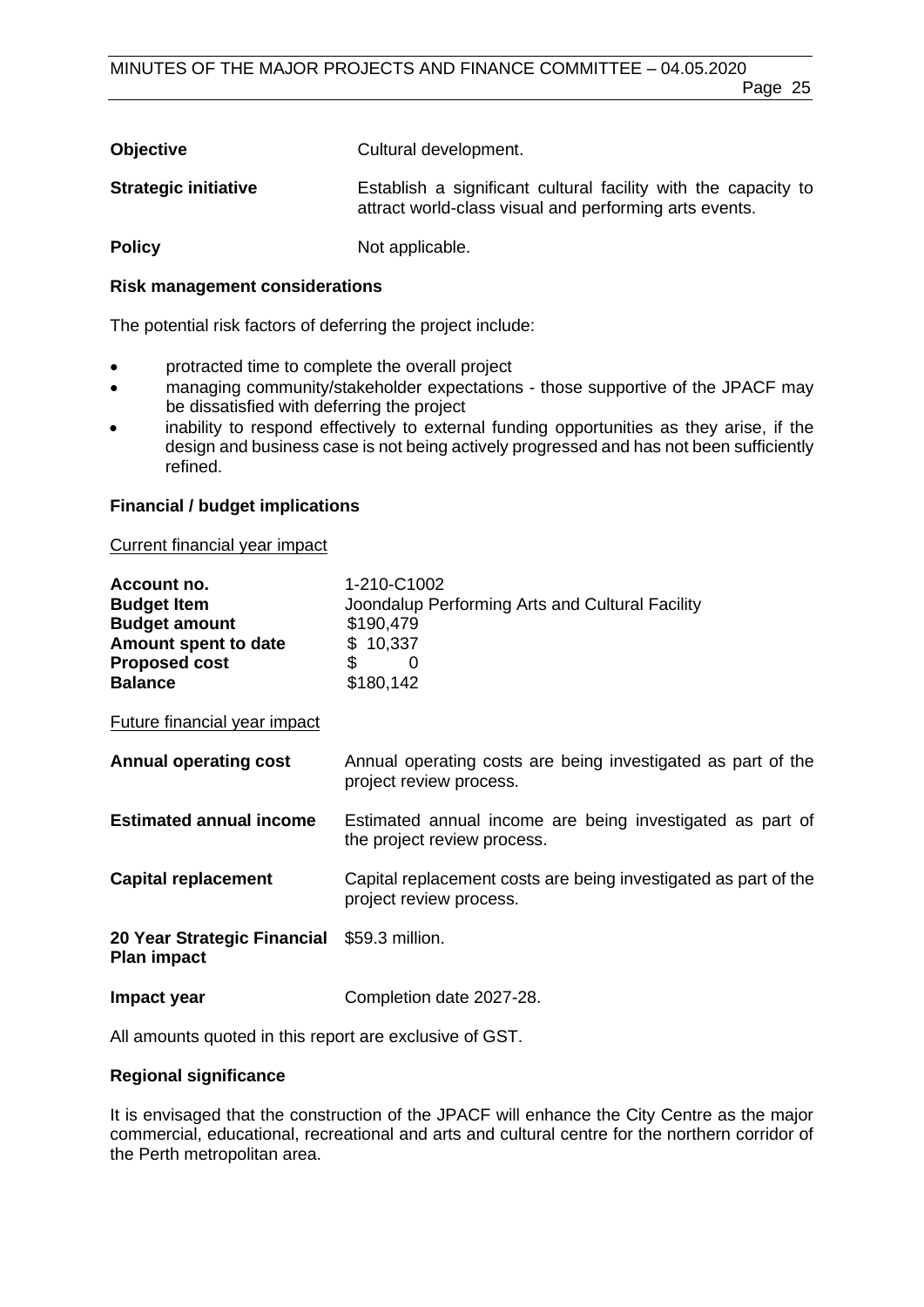# **Sustainability implications**

Sustainability implications have previously been considered during the design phase of the current JPACF concept plan and were incorporated into the business case for the facility. The consideration of sustainability implications will continue as the project progresses.

### **Consultation**

From the early stages of the project, commencing with a comprehensive youth, audience, venue and performing art organisations survey in 2001, the City has continued to consult widely on the JPACF project.

The following consultation has taken place on the project to date:

- In the initial scoping and planning phases of the project a comprehensive survey of various schools, community groups and professional cultural and performing arts performers and artists was undertaken by the City from 2010-11.
- In the preparation of the 2012 Market Analysis and Feasibility Study, numerous performing arts managers, performing arts venue representatives, arts producers, local cultural organisations and existing, school, convention, sporting and learning facility representatives were consulted.
- During the architectural design competition for the concept design, ratepayers, residents and the broader community were given the opportunity to view the four conceptual design submissions and vote and comment on their preferred design. The City received over 450 votes and numerous comments.
- On an ongoing basis the City has consulted with performing arts facility managers, the Department of Culture and the Arts and the Perth Theatre Trust. The City has also liaised with experts in the performing arts, conferencing, events, exhibitions and education sectors.
- From 2011 to 2015 the JPACF project was overseen by the former JPACF Steering Committee which included Elected Members, external members from the Joondalup Learning Precinct, specialist performing arts and cultural experts and members from community arts groups.
- The City has briefed government and opposition representatives at both state and federal level highlighting the local, regional, social and economic benefit of this proposed facility, with the intention of obtaining financial support.
- Throughout the various phases of the project, consultants specialising in facility operation and management, architecture and social, economic and financial analysis, have been engaged by the City.
- Community Consultation on the business case for the previous \$100 million project, which included the Jinan Garden project, was undertaken over a 42 day period from 16 February 2017 to 30 March 2017. The results of community consultation process were detailed in a report considered by Council at its meeting held on 27 June 2017 (CJ101-06/17 refers).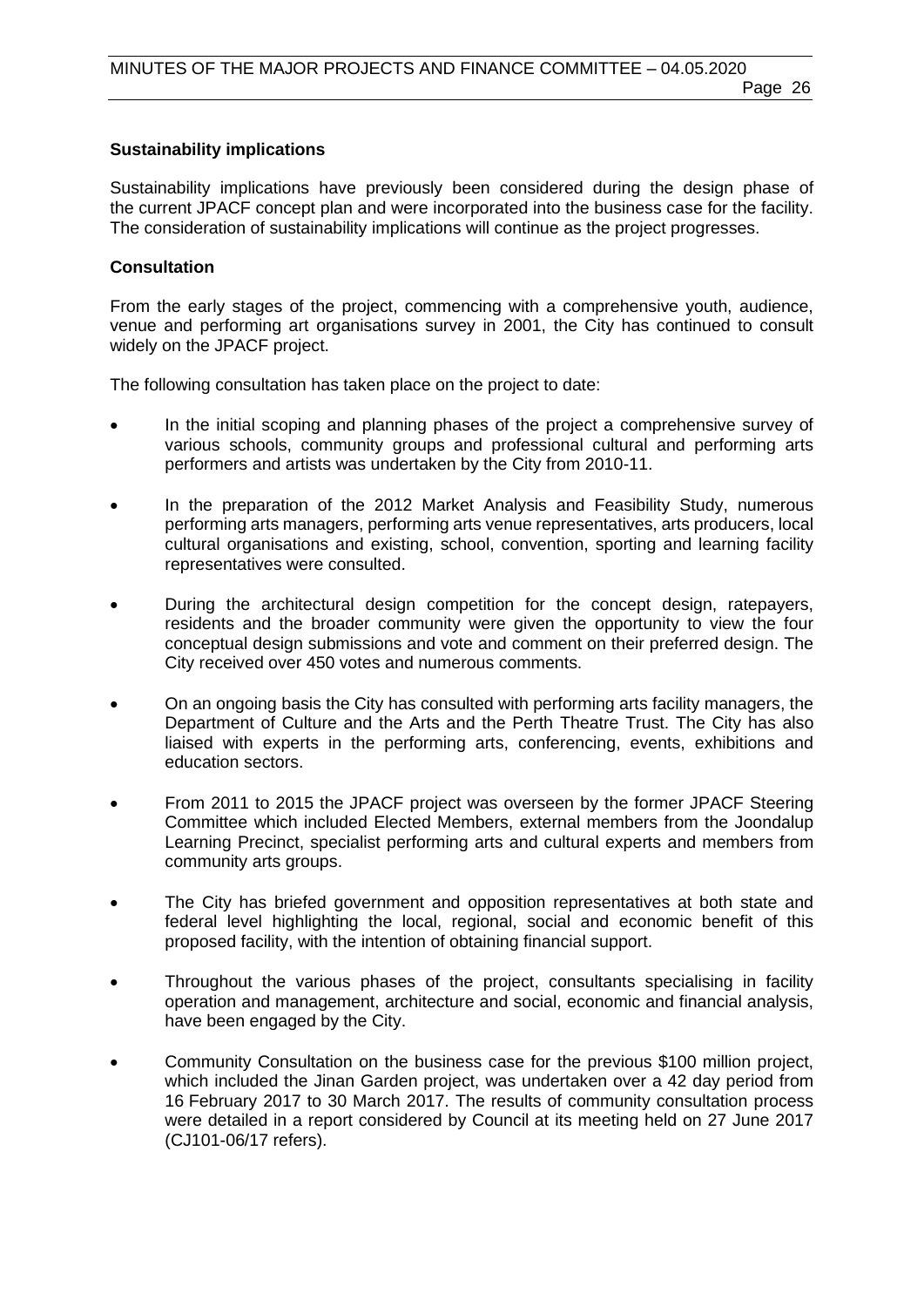Further community and stakeholder engagement will be undertaken at a later stage of the project in accordance with the City's *Community Consultation and Engagement Policy,* as directed by Council.

#### **COMMENT**

The City will delay progressing the project until such time Council has decided to defer the project as recommended in this report. In the event Council decide to defer the project until the 2021-22 financial year it is proposed a further report will be presented to the Major Projects and Finance Committee toward the end of the 2021-22 financial year with a recommendation on recommencing the project.

#### **VOTING REQUIREMENTS**

Simple Majority.

*The Director Infrastructure Services left the electronic meeting at 7.15pm and returned at 7.26pm.*

*Cr Jones left the electronic meeting at 7.30pm and returned at 7.32pm.*

*Cr Chester left the electronic meeting at 7.32pm and returned at 7.33pm.*

#### **OFFICER'S RECOMMENDATION**

That Council:

- 1 DEFERS progressing the Joondalup Performing Arts and Cultural Facility project until the 2021-22 financial year;
- 2 NOTES that a further report will be presented to the Major Projects and Finance Committee prior to recommencing work on the project.

#### **MOVED Cr Logan, SECONDED Cr McLean** that Council:

- 1 DEFERS progressing the Joondalup Performing Arts and Cultural Facility project until the 2022-23 financial year;
- 2 NOTES that a further report will be presented to the Major Projects and Finance Committee prior to recommencing work on the project.

#### **The Motion was Put and LOST (3/4)**

**In favour of the Motion:** Cr Logan, Mayor Jacob and Cr McLean. **Against the Motion:** Crs Jones, Poliwka, Raftis and Thompson.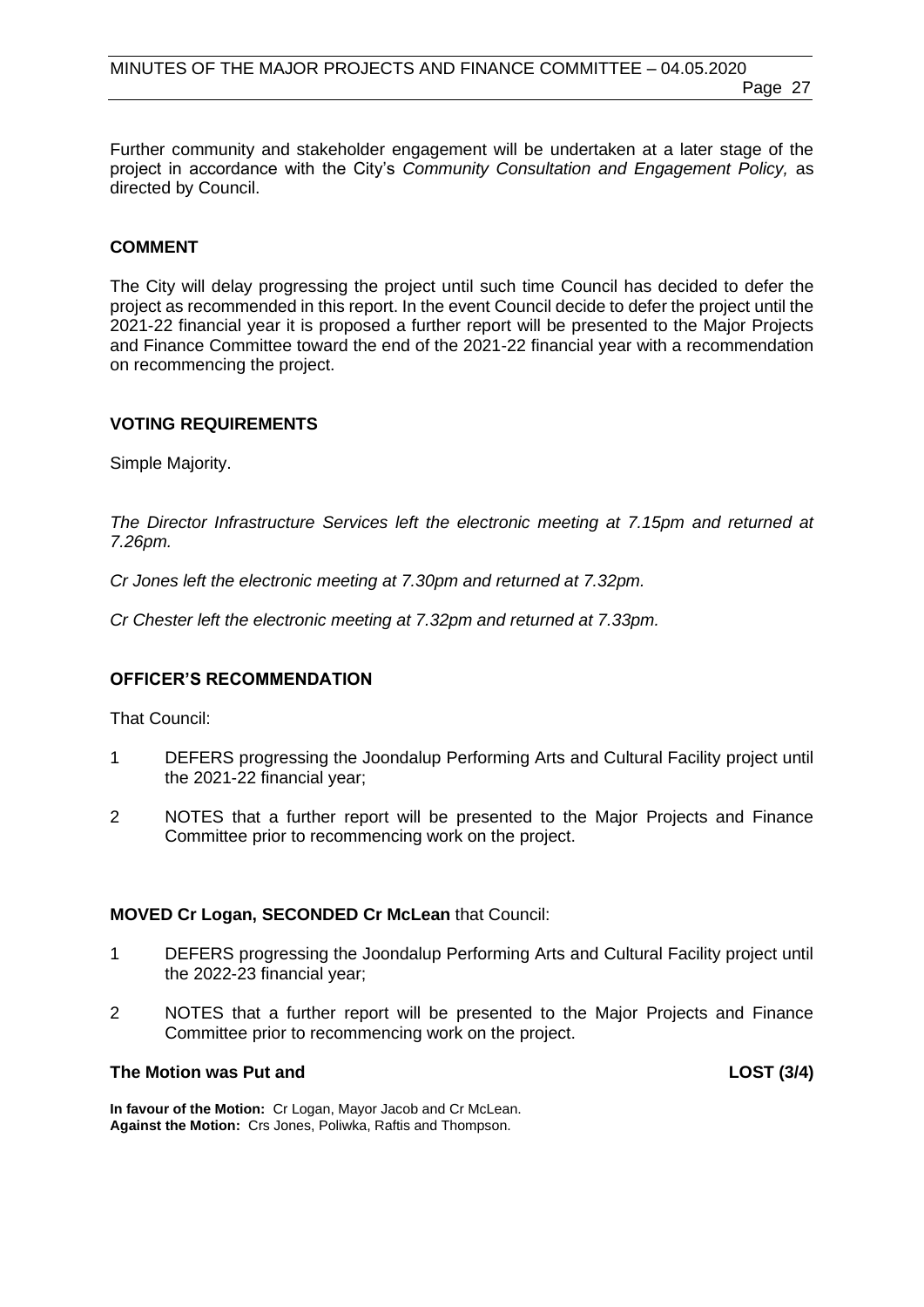# **MOVED Cr Poliwka, SECONDED Cr Thompson that Council:**

- **1 DEFERS progressing the Joondalup Performing Arts and Cultural Facility project until the 2023-24 financial year;**
- **2 NOTES that a further report will be presented to the Major Projects and Finance Committee prior to recommencing work on the project.**

# The Motion was Put and **CARRIED** (5/2)

**In favour of the Motion:** Crs Jones, McLean, Poliwka, Raftis and Thompson. **Against the Motion:** Cr Logan and Mayor Jacob.

*Appendix 2 refers*

*To access this attachment on electronic document, click here: [Attach2agnMPF200504.pdf](http://www.joondalup.wa.gov.au/files/committees/MPFI/2020/Attach2agnMPF200504.pdf)*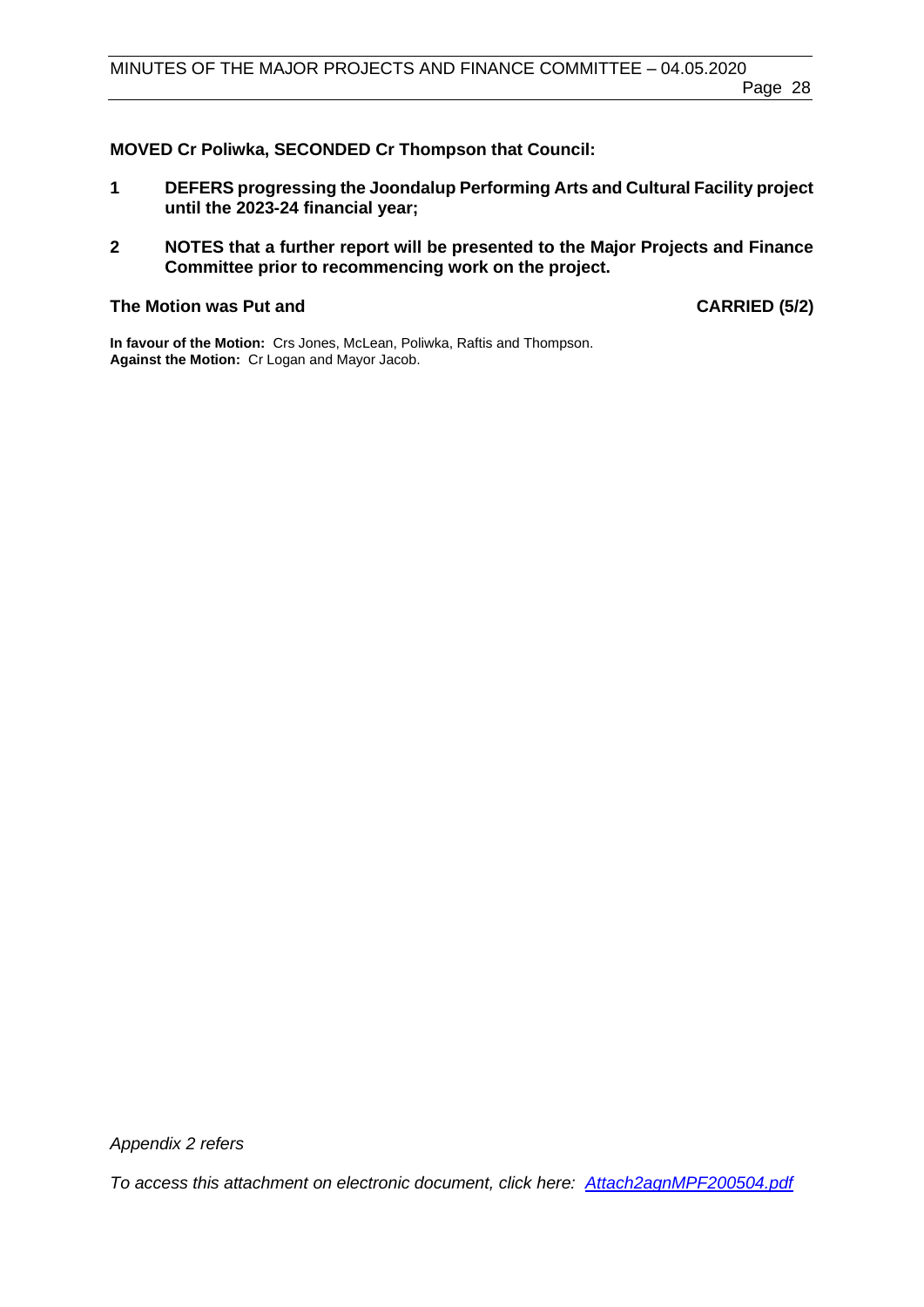#### **Disclosure of interest affecting impartiality**

| <b>Name/Position</b>      | Mr Mat Humfrey - Director Corporate Services.          |  |
|---------------------------|--------------------------------------------------------|--|
| <b>Item No./Subject</b>   | Item 4 - Edgewater Quarry Masterplan - Project Status. |  |
| <b>Nature of interest</b> | Interest that may affect impartiality.                 |  |
| <b>Extent of Interest</b> | Mr Humfrey is a former member of the Edgewater Quarry  |  |
|                           | Community Reference Group and lives nearby.            |  |

# <span id="page-28-0"></span>**ITEM 4 EDGEWATER QUARRY MASTERPLAN - PROJECT STATUS**

| <b>WARD</b>                           | North-Central                                                                                                                                          |
|---------------------------------------|--------------------------------------------------------------------------------------------------------------------------------------------------------|
| <b>RESPONSIBLE</b><br><b>DIRECTOR</b> | Mr Garry Hunt<br>Office of the CEO                                                                                                                     |
| <b>FILE NUMBER</b>                    | 37544, 101515, 107716                                                                                                                                  |
| <b>ATTACHMENT</b>                     | Nil.                                                                                                                                                   |
| <b>AUTHORITY / DISCRETION</b>         | Information - includes items provided to Council for<br>information purposes only that do not require a decision of<br>Council (that is for 'noting'). |

#### **PURPOSE**

For the Major Projects and Finance Committee to note the progress on the Edgewater Quarry Masterplan project.

#### **EXECUTIVE SUMMARY**

Following Edgewater Quarry Community Reference Group (EQCRG) Workshop No. 4 (held on 4 March 2020), planning consultants Taylor Burrell Barnett have drafted a concept plan based on discussions and agreement arising from the workshop.

The draft concept plan will now be prepared for presentation to the EQCRG together with the updated financial evaluation. Should the EQCRG accept the draft concept plan, it will be presented to a future Council meeting, via Major Projects and Finance Committee, to seek approval for community consultation.

*It is therefore recommended that the Major Projects and Finance Committee NOTES:*

- *1 the Edgewater Quarry Masterplan Project Status Report;*
- *2 that a report, including a recommendation from the Edgewater Quarry Community Reference Group, on the draft concept plan for the Edgewater Quarry site will be presented to a future Council meeting, via the Major Projects and Finance Committee.*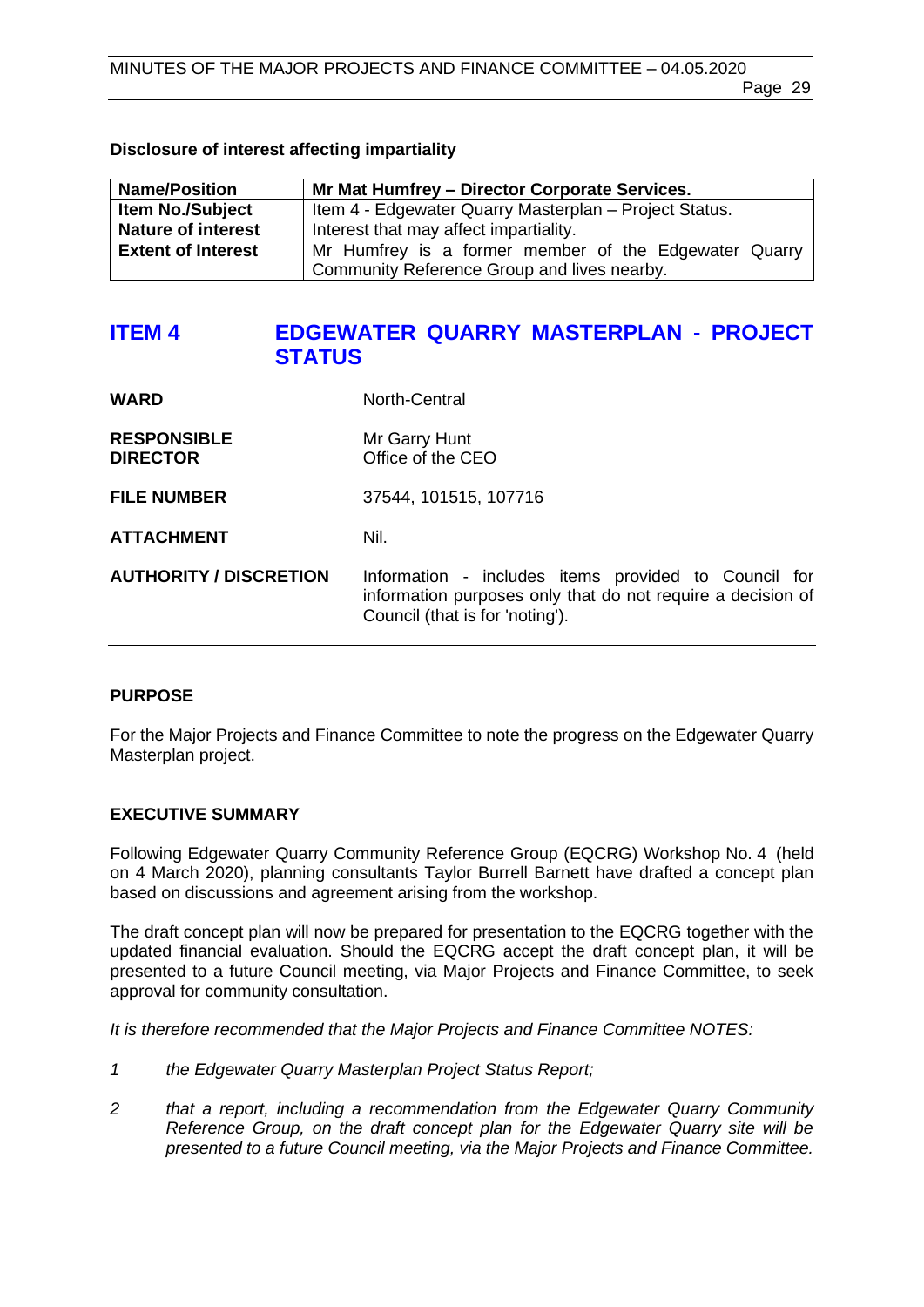# **BACKGROUND**

At its meeting held on 12 December 2017 (CJ209/12/17 refers), Council endorsed the establishment of the EQCRG.

At the same meeting, Council also approved the appointment of His Worship the Mayor and Elected Members for North Central Ward to the EQCRG, as well as the Terms of Reference.

As identified In the Terms of Reference the role of the EQCRG is to:

- examine the future options for the Edgewater Quarry site
- assist with the development of a concept plan
- identify and discuss the issues and concerns of the community and stakeholders around the options for the Edgewater Quarry site
- represents the interests of the wider community
- act as a conduit to disseminate information and feedback to and from the wider community
- liaise with extended networks and community groups to facilitate information sharing concerning Edgewater Quarry.

In accordance with the Terms of Reference and following an Expression of Interest process, Council appointed the 20 community representatives at its meeting held on 15 May 2018 (CJ075-05/18 refers).

Further, the EQCRG was re-established and members appointed by Council at its meeting held on 4 November 2019 (JSC04-11/19 refers).

Since its establishment, the EQCRG has met on four occasions to consider and agree the aspirations for the Edgewater Quarry development, identify potential inclusions and exclusions, develop option plans and consolidate those options into a draft preferred concept plan.

#### **DETAILS**

As previously advised, the EQCRG, established by Council in December 2017 (CJ209/12/17 refers) has met on four occasions. The outcome of discussions held at the four workshops resulted in the preparation of draft, preliminary options which were amalgamated into one preliminary plan and presented back to the EQCRG at Workshop No. 3.

This preliminary plan was workshopped by the group resulting in the development of a further three potential options. Through an open discussion the following issues were identified and generally agreed:

| Housing type: | Density – high quality, townhouse type development.<br>Height – to reflect the site but generally three storeys.<br>Streetscapes – up-market streetscapes with a balance of space and<br>density. |  |
|---------------|---------------------------------------------------------------------------------------------------------------------------------------------------------------------------------------------------|--|
| Mixed use:    | Needs to create inviting and warm, safe places for people.<br>Not fast food outlets or petrol stations.                                                                                           |  |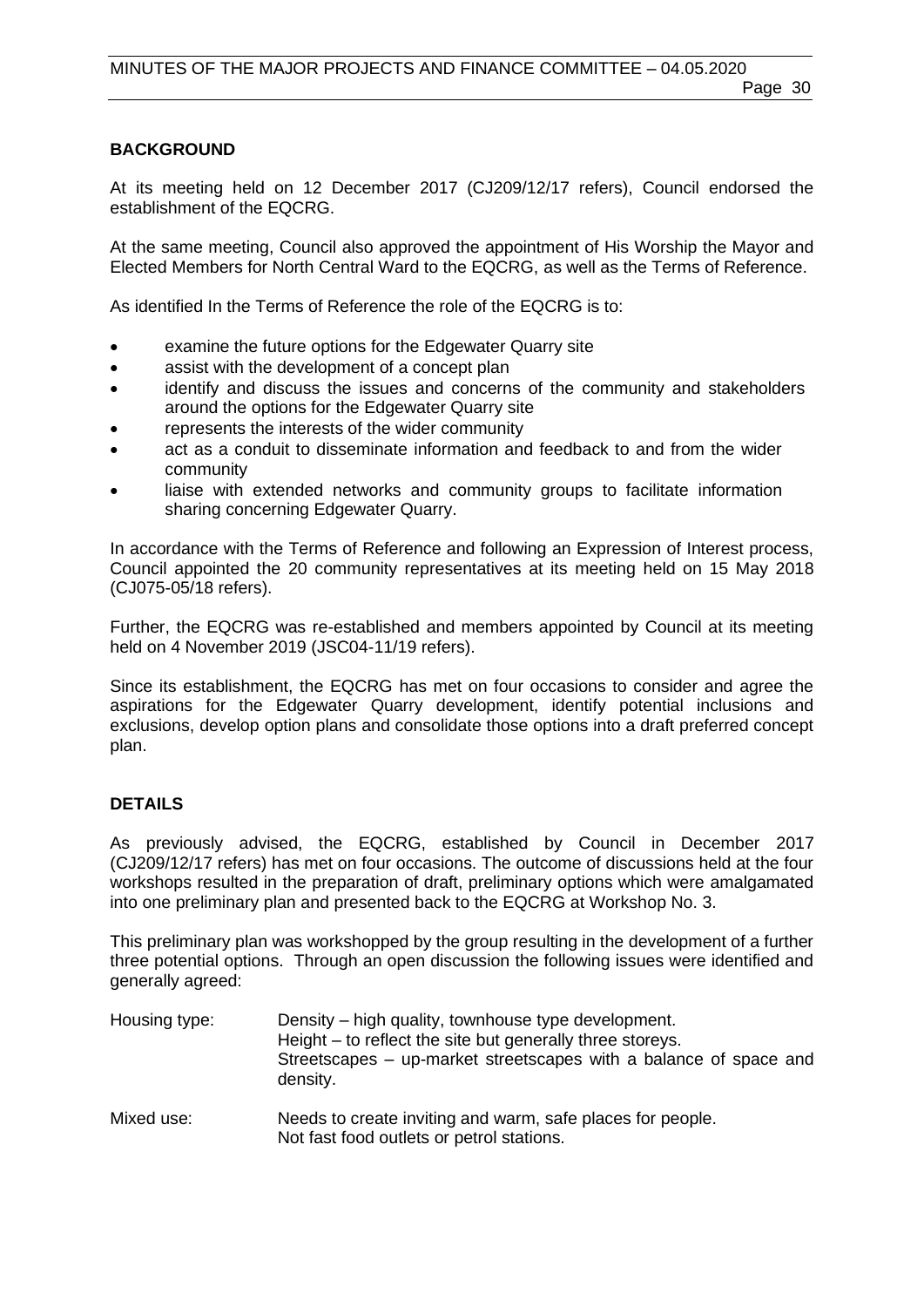- Commercial: A mix of commercial land-uses include childcare and matching existing offerings on Joondalup Drive. Café and tavern. Educational (ECU) facility.
- Environmental: Retention of valuable and sensitive vegetation with pedestrian and cycle access paths.

Advised at the meeting held on 9 March 2020, the City engaged Taylor Burrell Barnett to develop draft concept plans from the three options prepared by the EQCRG and undertake preliminary financial feasibility analyses of the three plans.

The outcome of the above was presented to the Major Projects and Finance Committee at its meeting held on 9 March 2020 (Item 13 refers). The report presented to the Committee indicated that the preliminary financial analyses suggested that each of the three plans were financially viable.

Taylor Burrell Barnett has since prepared a draft concept plan based on discussions and agreement of the EQCRG at Workshop No 4 held on 4 March 2020.

The draft concept plan reflects the following key design outcomes from the EQCRG:

- Optimise commercial development along Joondalup Drive.
- Incorporate space for a rectangular training field.
- Provide medium-density residential housing in the eastern area of the site.
- Provide higher-density residential housing in the central area of the site.
- Provide mixed-use development incorporating higher-density residential housing in the western area of the site.
- Consideration for how the east-west connector street can be designed to dissuade non-local through traffic. The concept plan illustrates the philosophy of designing the central portion of the street as a slow-speed (for example 20kph), shared-surface space whilst maintaining ease of wayfinding for east-west movement (pedestrians and drivers) and providing good passive surveillance over the open space areas from the people in the slow-moving vehicles.

The residential yield of the draft concept plan is estimated as follows:

| Medium-density residential: | 20 dwellings<br>Average lot size 220sqm, zoned R40                            |
|-----------------------------|-------------------------------------------------------------------------------|
| Higher-density residential: | 153 dwellings<br>Plot ratio 1.3 (zoned R100), average<br>dwelling size 75sqm  |
| Mixed-use residential:      | 65 dwellings<br>Plot ratio of 0.7 (zoned R40), average<br>dwelling size 75sqm |
| <b>Total</b>                | 238 dwellings                                                                 |

Taking into consideration comments and feedback from the participants in the Workshops Taylor Burrell Barnett will prepare the draft concept plan for presentation to the EQCRG for consideration.

The financial evaluation will also be updated taking into consideration the new land use yields.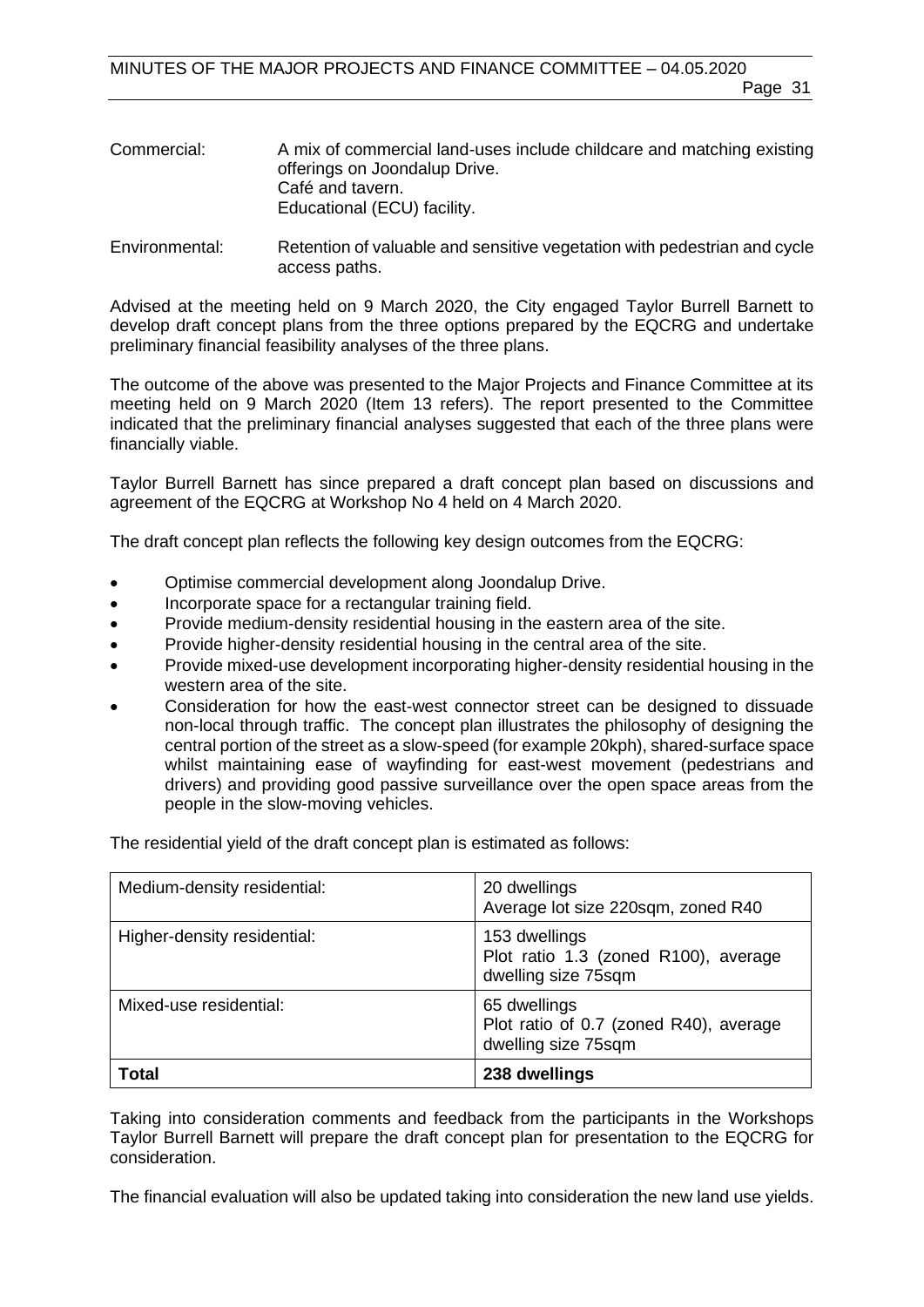Should the EQCRG agree that the draft concept plan accurately reflects the discussions and outcomes from the four workshops, the draft concept plan and financial evaluation will be presented to Council, via the Major Projects and Finance Committee, for consideration and approval to advertise for community comment.

#### **Issues and options considered**

Not applicable.

#### **Legislation / Strategic Community Plan / Policy implications**

**Legislation** The City is governed by the requirements of the *Local Government Act 1995* in relation to dealings involving commercial undertakings and land development.

Other applicable legislation includes:

- *Planning and Development Act 2005.*
- *Environmental Protection Act 1986.*
- *Land Administration Act 1997.*
- *Planning and Development (Local Planning Schemes) Regulations 2015.*
- *Environmental Protection, Biodiversity and Conservation Act 1999* (Cwlth).

#### **Strategic Community Plan**

- **Key theme** Financial Sustainability. **Objective** Major project delivery. **Strategic initiative** Support new projects that balance identified financial risks against effective management approaches. **Key theme Economic Prosperity, Vibrancy and Growth. Objective Activity Centre development. Strategic initiative •** Support the development of fresh and exciting de-centralised areas of activity. Facilitate increased housing density in Activity Centres. **Key theme Quality Urban Environment. Objective Quality built outcomes. Strategic initiative •** Planning frameworks promote and support adaptive, mixed-use developments with active ground floor uses on appropriately zoned sites. • Environmentally sensitive building designs are showcased, promoted and encouraged. • Buildings and landscaping are suitable for the immediately and
	- reflect community values.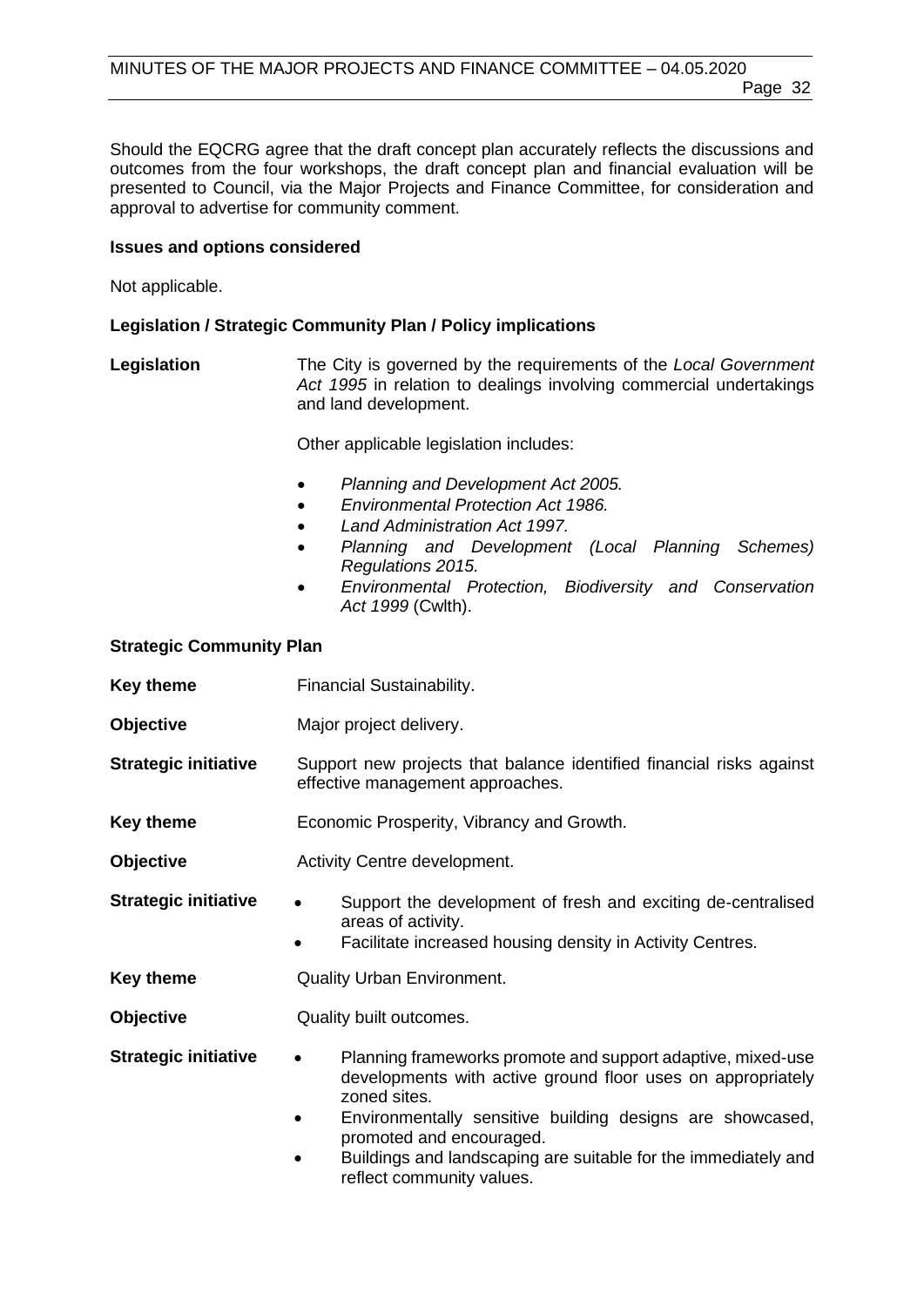#### **Policy** *Local Planning Scheme No. 3.* Other local planning policies as applicable.

# **Risk management considerations**

Not applicable. This report is for noting only. Should the project progress and Risk Register will be prepared, monitored and updated as applicable.

# **Financial / budget implications**

### Current financial year impact

| Account no.          | 220-A2201                                              |  |
|----------------------|--------------------------------------------------------|--|
| <b>Budget Item</b>   | City Projects Operating – Edgewater Quarry Masterplan. |  |
| <b>Budget amount</b> | \$70,630                                               |  |
| Amount spent to date | \$42,659                                               |  |
| <b>Balance</b>       | \$27.971                                               |  |

The 2019-20 MYR Budget provides for the development of a draft concept plan and financial feasibility analysis, costs associated with the EQCRG and preliminary site investigations.

#### Future financial year impact

The financial feasibility analysis to be prepared by Taylor Burrell Barnett include one-off costs, estimated operating costs and annual income.

The assumptions applied to the analysis require further evaluation, testing and refinement as the project evolves.

All amounts quoted in this report are exclusive of GST.

#### **Regional significance**

The community benefit and opportunity associated with the development of the Edgewater Quarry is considered to have regional significance. Should the project progress, an assessment of the community benefit will be undertaken.

#### **Sustainability implications**

Not applicable.

#### **Consultation**

The EQCRG was established to provide community input into the development of concept plans for the Edgewater Quarry Masterplan.

Should Council determine to progress the project based on the EQCRG identified preferred concept plan, it is anticipated that a full community consultation program will be undertaken in accordance with the City's *Community Consultation Policy.*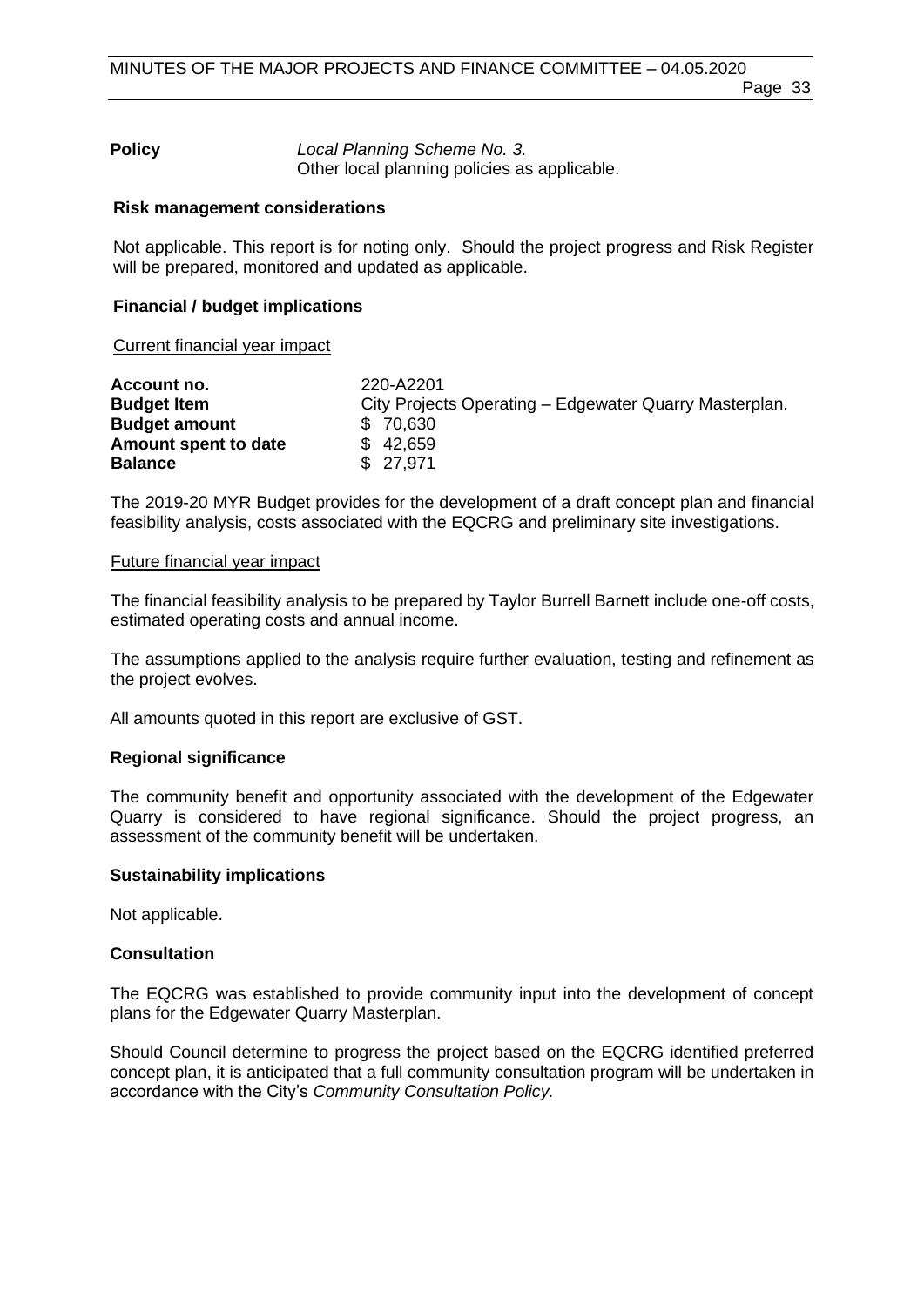#### **COMMENT**

The draft concept plan prepared by Taylor Burrell Barnett has been prepared based on the outcomes of the EQCRG workshops. The consultant team took into consideration the development aspirations identified by the EQCRG, the preferred inclusions and exclusions and the site opportunities and constraints.

It is considered that the draft concept plan accurately captures the outcomes as indicated above. Further, the draft concept plan should now be prepared for presentation to the EQCRG in the first instance, followed by presentation to Council, via the Major Projects and Finance Committee.

#### **VOTING REQUIREMENTS**

Simple Majority.

**MOVED Cr Thompson, SECONDED Cr Jones that the Major Projects and Finance Committee NOTES:**

- **1 the Edgewater Quarry Masterplan Project Status Report;**
- **2 that a report, including a recommendation from the Edgewater Quarry Community Reference Group, on the draft concept plan for the Edgewater Quarry site will be presented to a future Council meeting, via the Major Projects and Finance Committee.**

#### The Motion was Put and **CARRIED** (7/0)

**In favour of the Motion:** Cr Logan, Mayor Jacob, Crs Jones, McLean, Poliwka, Raftis and Thompson.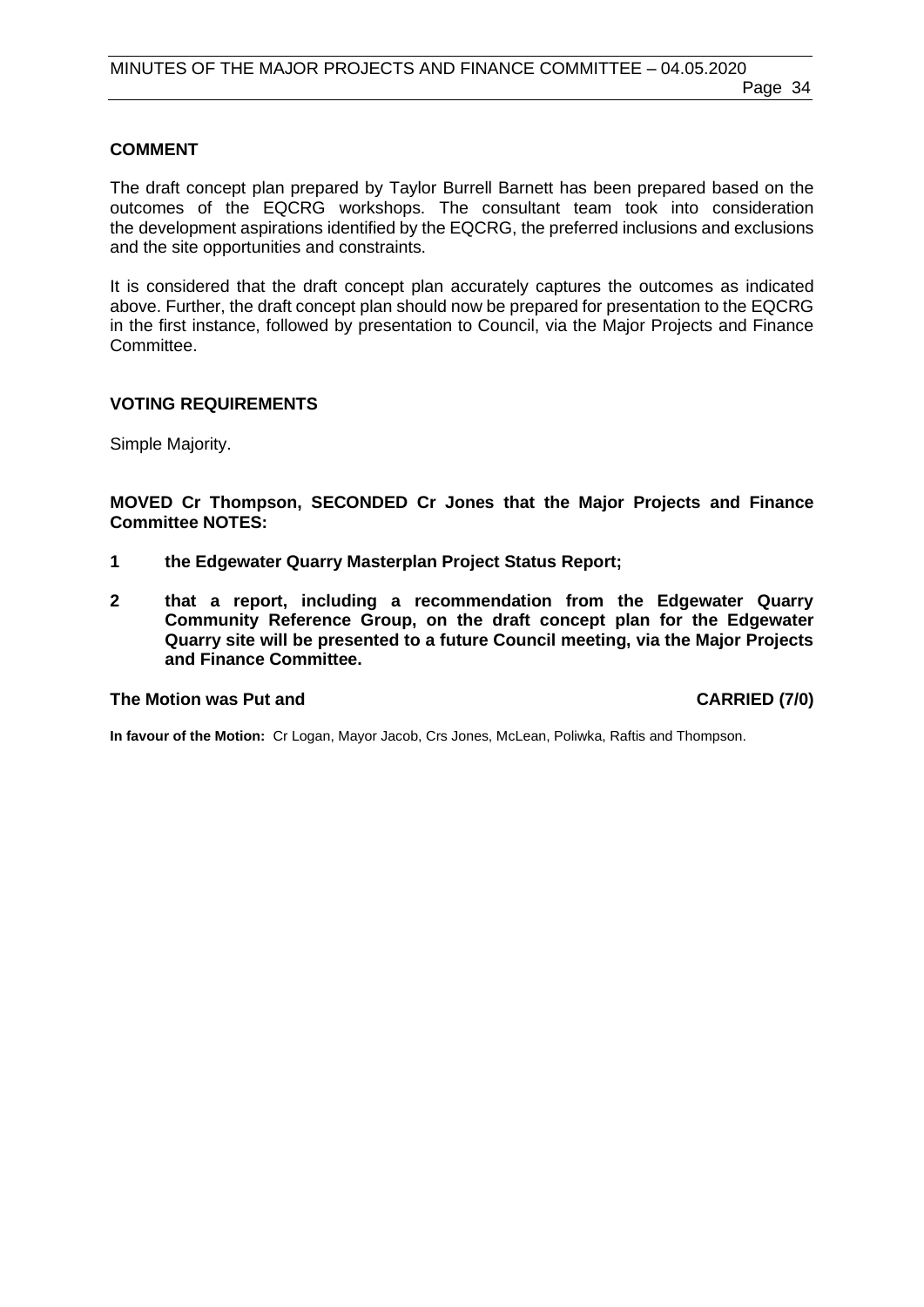#### **Disclosure of Proximity Interest**

| <b>Name/Position</b>      | Cr Kerry Hollywood.                                         |
|---------------------------|-------------------------------------------------------------|
| <b>Item No./Subject</b>   | Item 5 - Burns Beach Café/Restaurant - Project Status.      |
| <b>Nature of interest</b> | <b>Proximity Interest.</b>                                  |
| <b>Extent of Interest</b> | Cr Hollywood lives in the vicinity of the proposed project. |

*Cr Hollywood left the electronic meeting at 7.41pm.*

# <span id="page-34-0"></span>**ITEM 5 BURNS BEACH CAFÉ / RESTAURANT – PROJECT STATUS**

| <b>WARD</b>                           | <b>North</b>                                                                                                                                           |  |
|---------------------------------------|--------------------------------------------------------------------------------------------------------------------------------------------------------|--|
| <b>RESPONSIBLE</b><br><b>DIRECTOR</b> | Mr Garry Hunt<br>Office of the CEO                                                                                                                     |  |
| <b>FILE NUMBER</b>                    | 108335                                                                                                                                                 |  |
| <b>ATTACHMENT</b>                     | Attachment 1<br>Indicative Project Schedule                                                                                                            |  |
| <b>AUTHORITY / DISCRETION</b>         | Information - includes items provided to Council for<br>information purposes only that do not require a decision of<br>Council (that is for 'noting'). |  |

#### **PURPOSE**

For the Major Projects and Finance Committee to note the progress on the Burns Beach Café / Restaurant project.

#### **EXECUTIVE SUMMARY**

At its meeting held on 9 September 2019 (Item 11 refers), the Major Projects and Finance Committee considered a confidential status report on the progress of the Burns Beach Café / Restaurant project and resolved to note a new location for the proposed facility, for the purposes of proceeding to the design development phase of the project. At its meeting held on 9 March 2020 (Item 5 refers), the Major Projects and Finance Committee considered a further status report on the project including details of the progressing design development phase of the project, as well as an update on the City's request to the Department of Planning, Lands and Heritage (DPLH) to purchase Crown Land for the development. The report also noted that the City was in the process of identifying a landscape architect to review the *Burns Beach Master Plan – Coastal Node Concept Plan*.

The City is continuing to progress the design development phase of the project and is progressing the process of engaging an external landscape architecture consultant to assist with the café / restaurant building and the design of the greater coastal node.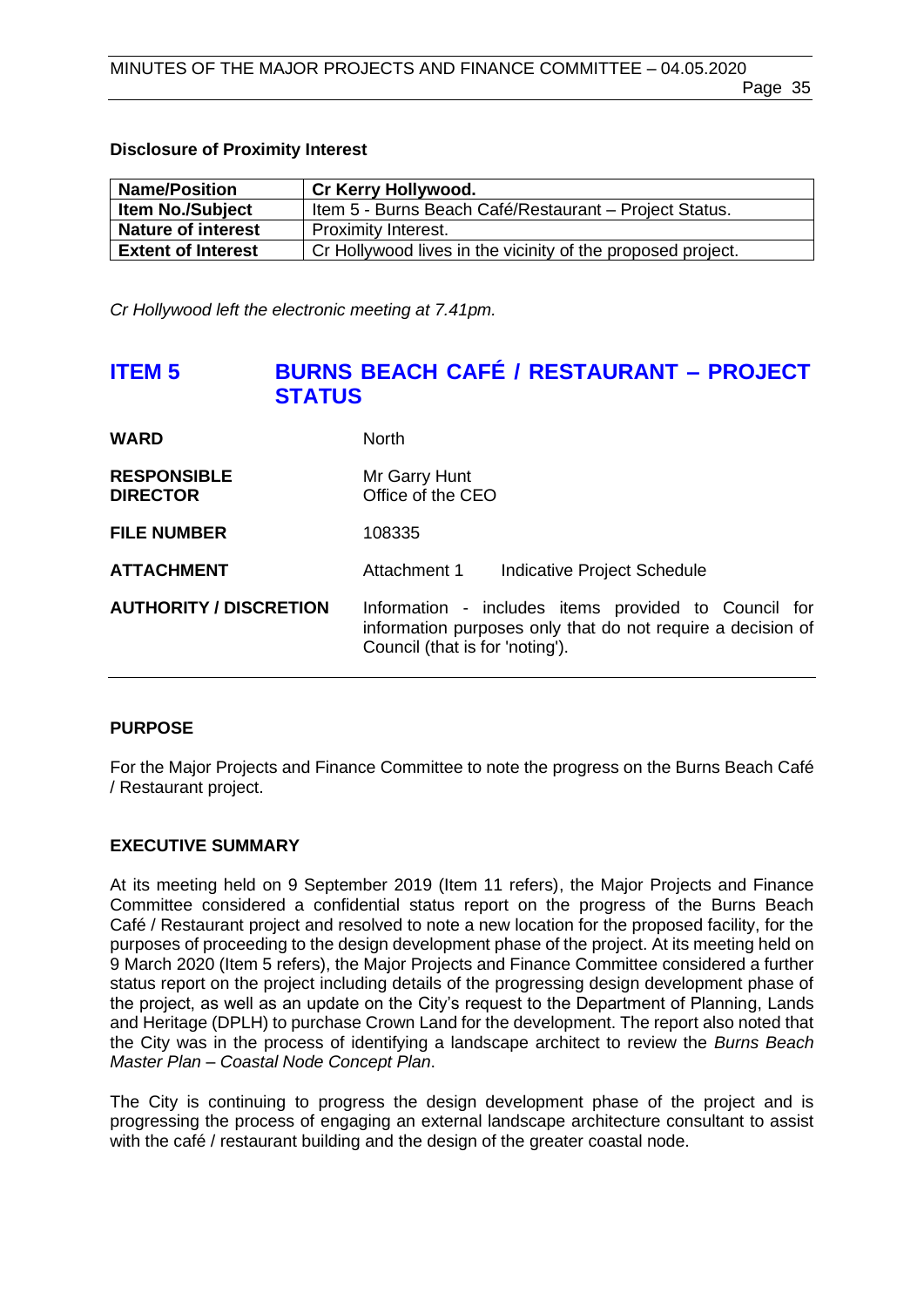The DPLH rejected the City's business case to purchase a portion of Crown Land for the proposed development, in part due to concerns regarding coastal erosion. The City has investigated alternative land tenure arrangements such as a long-term lease, which is preferred by the DPLH, and will seek further clarity on the most appropriate land tenure arrangement from the DPLH.

*It is therefore recommended that the Major Projects and Finance Committee NOTES the Confidential Burns Beach Café / Restaurant project status report.* 

#### **BACKGROUND**

The City owns and manages several strategically located land parcels that in terms of accommodating cafés, kiosks and restaurants have the potential to increase the enjoyment of popular recreational locations and provide the City with a level of commercial gain.

At its meeting held on 22 June 2010 (CJ103-06/10 refers), Council endorsed the philosophy and parameters for the cafés / kiosks / restaurants project to articulate, for historical purposes, its intent to progress the project and to address the project objectives. The *Cafés / Kiosks / Restaurants Project Vision* recognises the provision of facilities which will:

- advance the City's ability to attract visitors / tourists for entertainment and socialising
- provide more employment, increase business opportunities, a greater awareness of the City's natural assets and a greater social and economic contribution by tourists
- provide equitable community based facilities that acknowledges and provides for the lifestyle and alfresco culture of Western Australia.

The fiscal responsibility and commerciality development parameters of the project aims to provide:

- assurance of commercial viability
- due diligence and financial / cost benefit analysis
- future financial and social benefit for City residents and visitors
- high quality, appropriate commercial operations
- consideration of co-location opportunities
- creation of an asset/s that maintains its capital value throughout its economic life cycle.

A preliminary site assessment and analysis of City owned or managed land was undertaken to identify suitable sites. At its meeting held on 27 May 2013 (CJ069-05/13 refers), Council noted the project status and progression options report detailing investigations into the suitability of various sites for the development of café, kiosks and restaurants. At its meeting Council resolved to authorise the Chief Executive Officer to initiate an Expression of Interest (EOI) process for the development of a café / restaurant facility at Burns Beach. A two stage EOI process was developed by the City and advertised on 18 December 2013, however at its meeting held on 6 October 2014 (Item 3 refers), the former Strategic Financial Management Committee (SFMC), after considering a report on the responses to the EOI, resolved to defer the EOI process pending adoption of the *Burns Beach Masterplan* by Council.

At its meeting held on 18 October 2016 (CJ158-10/16 refers), Council resolved in part to adopt the *Burns Beach Masterplan*. The *Burns Beach Masterplan* contains a design for the coastal node precinct of Burns Beach which includes a location for a café / restaurant development.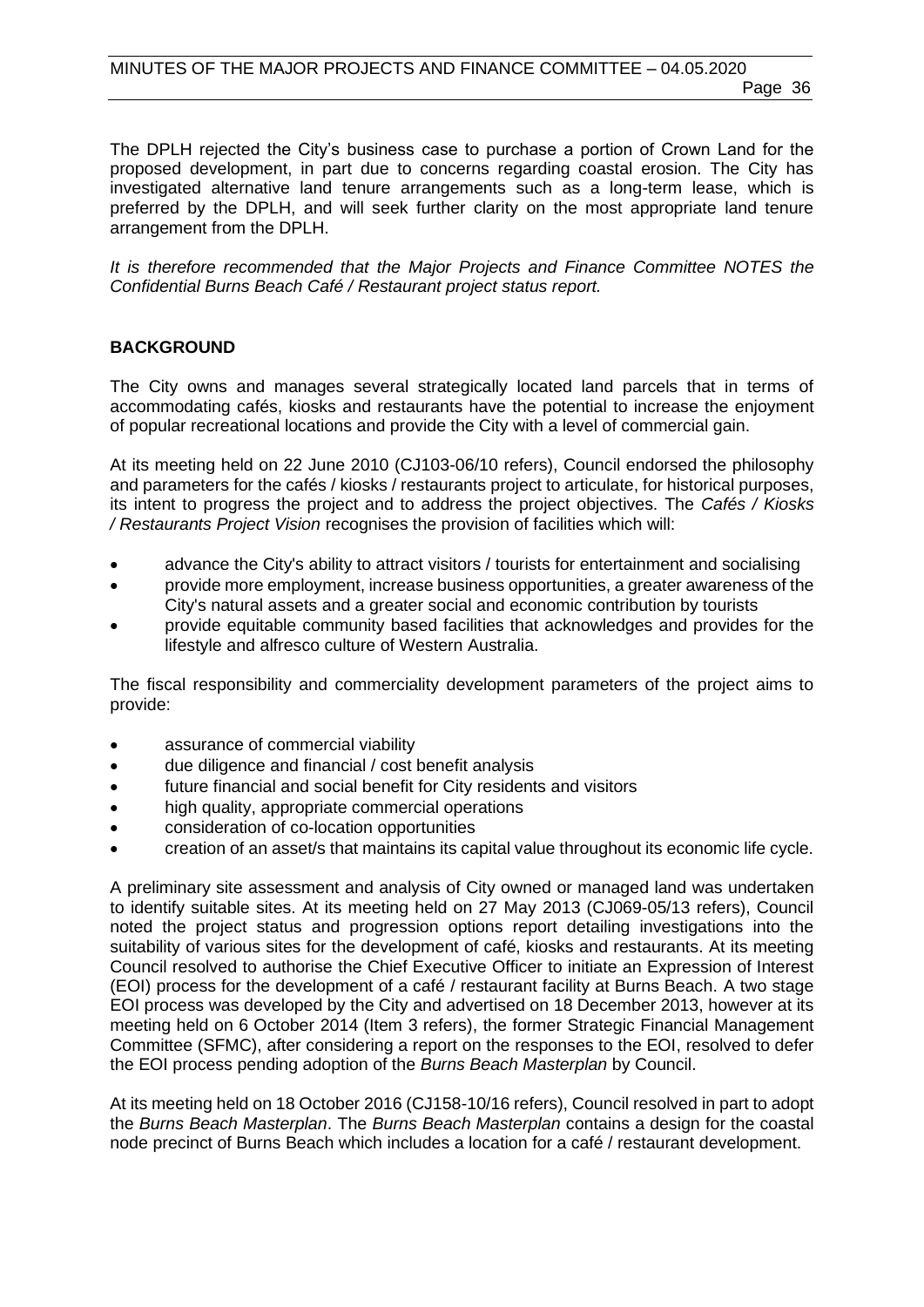A report was presented to the former Finance Committee at its meeting held on 7 August 2017 (Item 11 refers), outlining various options for the City to deliver a café / restaurant development at Burns Beach. After due consideration it was decided in part that the former Finance Committee NOTES:

*"2 the Chief Executive Officer will further investigate options for the City to build* a *café / restaurant facility at Burns Beach, with* a *view of leasing the facility to* a *commercial operator and to present options and opportunities to Council for consideration".*

At its meeting held on 12 March 2018 (Item 8 refers), the Major Projects and Finance Committee considered a status report on options for the implementation of the Burns Beach Café / Restaurant project and noted:

- *"1 the report on the status of the Burns Beach café / restaurant project;*
- *2 the Chief Executive Officer will invite submissions from suitably qualified consultants*  for the provision of architectural and associated services for the design of a new food *and beverage development as outlined in this Report;*
- *3 the Chief Executive Officer will negotiate with the Department of Planning, Lands and Heritage to secure an in-principle agreement on the optimum land tenure arrangement to facilitate the development;*
- *4 the Chief Executive Officer will initiate the process to demolish the Jack Kikeros Hall;*
- *5 a further report will be provided to the Major Projects and Finance Committee with details on the progress of the project."*

At meetings held on 7 May 2018 (Item 2 refers), 16 July 2018 (Item 5 refers) and 12 November 2018 (Item 1 refers), the Major Projects and Finance Committee noted status reports on the Burns Beach Café / Restaurant project.

At its meeting held on 11 March 2019 (Item 8 refers), the Major Projects and Finance Committee considered a confidential status report on the Burns Beach Café / Restaurant project. The report provided an update on the progress of the concept design development, including facility location details, and outlined the City's intent to commence preparation on an EOI process to identify commercial operators to lease the proposed café / restaurant facility. Upon consideration of the report the Major Projects and Finance Committee resolved:

*"That the item "Confidential Burns Beach Café / Restaurant – Project Status" be REFERRED BACK to the Chief Executive Officer to revisit the carparking provision of the Burns Beach Café / Restaurant Concept Plan".*

At its meeting held on 6 May 2019 (Item 11 refers), the Major Projects and Finance Committee considered a confidential status report and resolved as follows:

"*That the Major Projects and Finance Committee NOTES:*

- *1 the confidential report on the status of the Burns Beach Café / Restaurant project;*
- *2 that the Chief Executive Officer will initiate an Expression of Interest process to identify commercial operators for the proposed café / restaurant facility at Burns Beach;*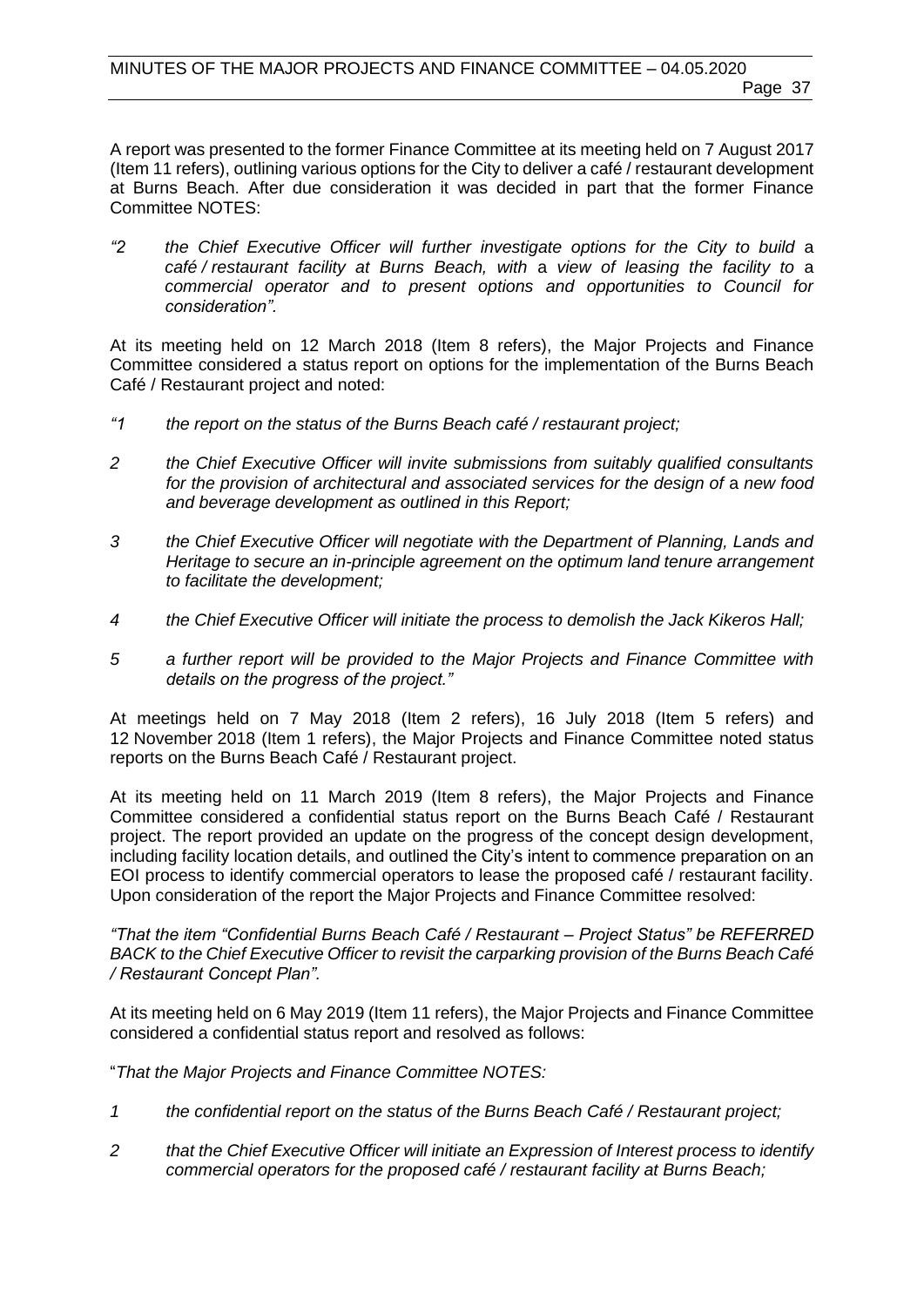*3 that the proposed indicative location for the Burns Beach Café / Restaurant, as shown in Attachment 1 to this report, is the location for the facility for the purposes of progressing the design development for the Burns Beach Café / Restaurant and the Burns Beach Master Plan – Coastal Node Concept Plan."* 

At its meeting held on 9 September 2019 (Item 11 refers), the Major Projects and Finance Committee considered a confidential status report on the progress of the Burns Beach Café / Restaurant project and resolved to note a new location for the proposed facility, for the purposes of proceeding to the design development phase of the project.

At its meeting held on 9 March 2020 (Item 5 refers), the Major Projects and Finance Committee considered a further status report on the project including details of the progressing design development phase of the project, as well as an update on the City's request to the Department of Planning, Lands and Heritage (DPLH) to purchase Crown Land for the development. The report also noted that the City was in the process of identifying a landscape architect to review the *Burns Beach Master Plan – Coastal Node Concept Plan*.

### **DETAILS**

The project architect, Bollig Design Group has continued the design development process for the café / restaurant including concept design work on the car park and access roads to the facility and undertaking a traffic and parking impact study for the café / restaurant. Further progress on the design development phase will occur once the City has reviewed the greater coastal node with the assistance of a landscape architect.

The business case for the City to purchase a portion of Crown Reserve 42219 at Burns Beach for the proposed facility was rejected by the DPLH, in part due to liability arising from coastal erosion. The City has been advised that a leasehold tenure is the preferred option. The DPLH's general position for a lease arrangement in this scenario is for an initial term of 21 years, with an option for a further term of 21 years, being subject to any coastal erosion risks being reassessed and managed through a new coastal hazard and risk management adaptation plan, toward the end of the initial term.

Further clarification was recently sought from the DPLH on its stance on the proposed land purchase and it was confirmed that the lease option was preferred. A financial analysis was undertaken of the various land tenure arrangements, being freehold purchase, ground rent paid annually, and ground rent paid up-front. There isn't a significant difference in cash flows between the three options over a 42-year period see figure below: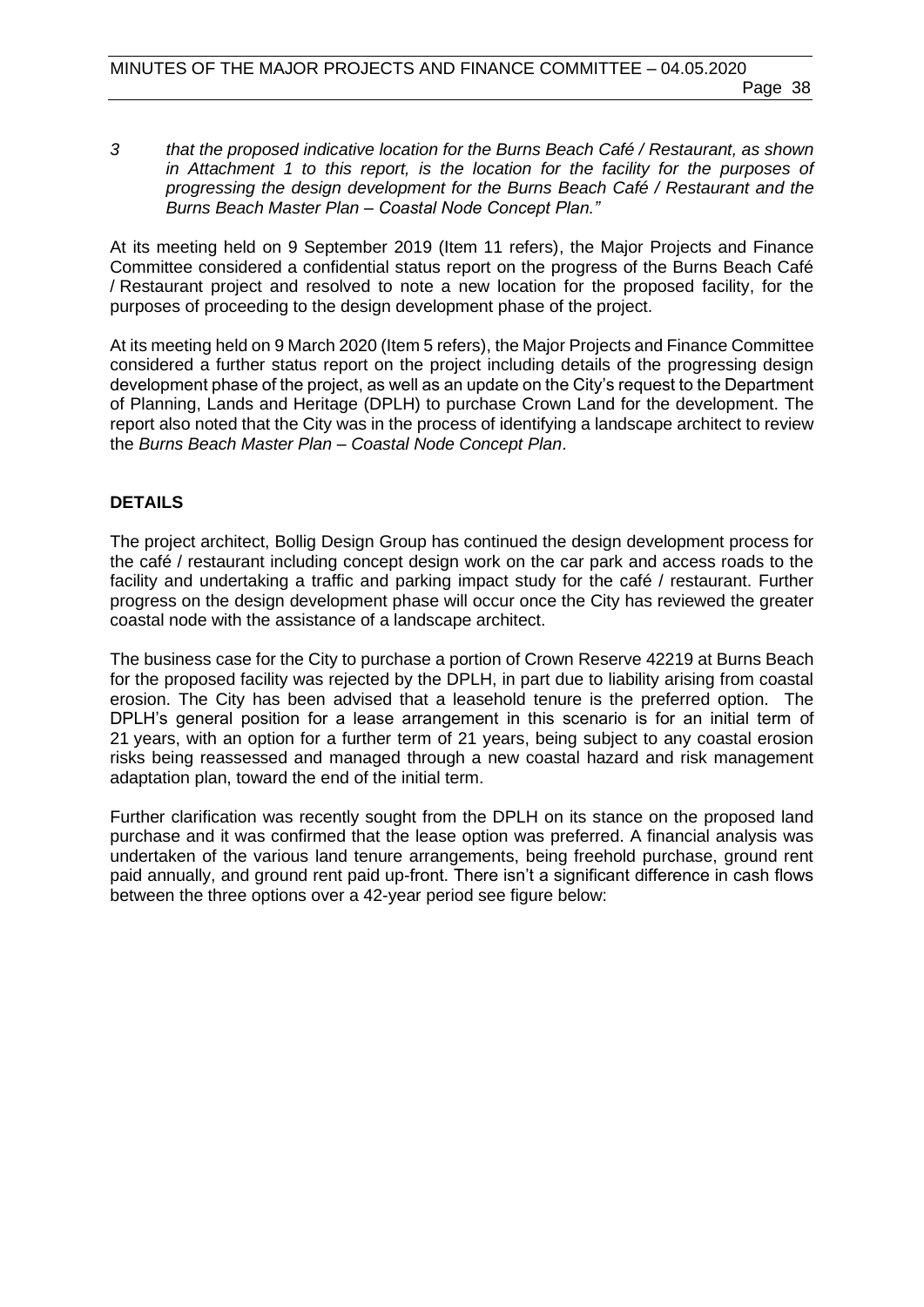

*Figure 1 – Cumulative cashflows of various land tenure arrangements.*

The option to purchase the land was previously deemed favorable for several reasons, being:

- future land development opportunities
- lease income without future payments to the Crown
- the property would become a registered City asset
- the City could potentially dispose of the land and improvements
- reduced administrative cost compared to dealing with a Crown Lease
- the City could potentially redevelop at any point in time.

However given the DPLH's concerns about liability arising from coastal erosion it may be worth the City reconsidering its preferred land tenure option, in favor of a lease option.

A benefit of a lease arrangement is that the City may be able to negotiate a 'rent free' period to reflect the costs of servicing the lease area and other improvements to the coastal node, which may not be possible in the freehold purchase option. Furthermore, an annual ground rent scenario would mean considerably less up-front cost to the City than a freehold purchase scenario where the City would need to spend an estimated \$1,000,000 to purchase the land. The purchase option would also result in capital being 'tied-up' in the property, albeit the City may have the ability to undertake dealings with the land at any time.

It is proposed that the City will continue to liaise with the DPLH to investigate the potential terms surrounding a Crown Land lease arrangement and what implications and concessions may be involved.

It is intended that once land tenure matters have been resolved the City will undertake community consultation on the proposed café/restaurant and other improvements to the coastal node and then proceed with the approvals processes. An EOI process to identify potential commercial operators of the proposed café/restaurant building will commence at an appropriate stage of the project. Updates on these matters and the design process will be provided to the Major Projects and Finance Committee at future meetings. Indicative timeframes for the project are in Attachment 1 to this Report.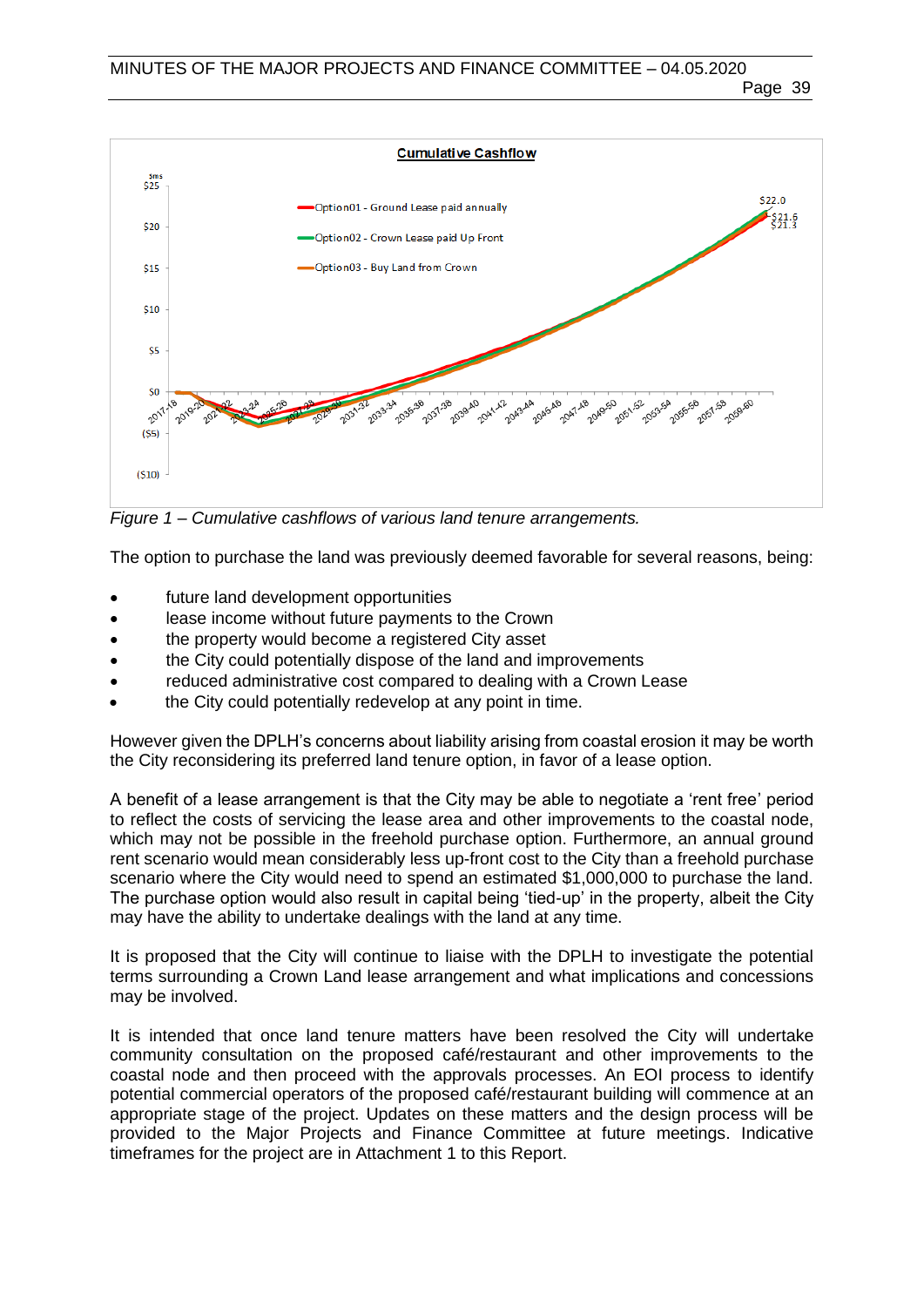# **Issues and options considered**

Not applicable.

# **Legislation / Strategic Community Plan / policy implications**

| Legislation                     | Besides the legislation that covers the eventual planning and<br>building requirements, with regard to the land related matters<br>the Land Administration Act 1997 and the DPLH relevant<br>policies deal with the administration of Crown land. The<br>Local Government Act 1995 and the Local Government<br>(Functions and General) Regulations 1996 deal with local<br>governments' dealings with property, which includes<br>purchase and leasing. |  |
|---------------------------------|---------------------------------------------------------------------------------------------------------------------------------------------------------------------------------------------------------------------------------------------------------------------------------------------------------------------------------------------------------------------------------------------------------------------------------------------------------|--|
| <b>Strategic Community Plan</b> |                                                                                                                                                                                                                                                                                                                                                                                                                                                         |  |
| <b>Key theme</b>                | Economic Prosperity, Vibrancy and Growth.                                                                                                                                                                                                                                                                                                                                                                                                               |  |

**Strategic initiative** Facilitate the establishment of major tourism infrastructure.

**Policy** Not applicable.

# **Risk management considerations**

The DPLH's *State Coastal Planning Policy No. 2.6* applies to development along the City's coastline, particularly with regard to potential long-term risks from severe storm erosion and sea level rise. In accordance with this legislation the City has undertaken the required *Coastal Hazard Risk Management and Adaptation Plan* (CHRMAP) for the site of the old Jack Kikeros Hall, which was the previous site for the proposed development. The CHRMAP will be updated to reflect the new location further south.

The DPLH's *State Planning Policy No. 3.7: Planning in Bushfire Prone Areas* also applies to this site. In accordance with the legislation the City has undertaken a *Bushfire Attack Level* (BAL) assessment for the site of the old Jack Kikeros Hall, which was the previous site for the proposed development. A new assessment and a *Bushfire Management Plan* is being undertaken for the new location.

The proposed café/restaurant and elements of the *Burns Beach Master Plan – Coastal Node Concept Plan* will require the clearing of some native vegetation therefore a clearing permit will be required under the *Environmental Protection Act 1986* (EP Act). A targeted flora and vegetation survey has been undertaken for the proposed café / restaurant site which showed that the impact of the proposed clearing on conservation significant species and communities will be very low. The City will liaise with the Department of Water and Environmental Regulation (DWER) as part of the proposed review of the coastal node concept plan, to reduce the risk of impact on any matters of environmental significance.

Other potential risks to the successful progression of the project include:

- inability to obtain support and approvals from the statutory approval authorities
- negative community reaction to the project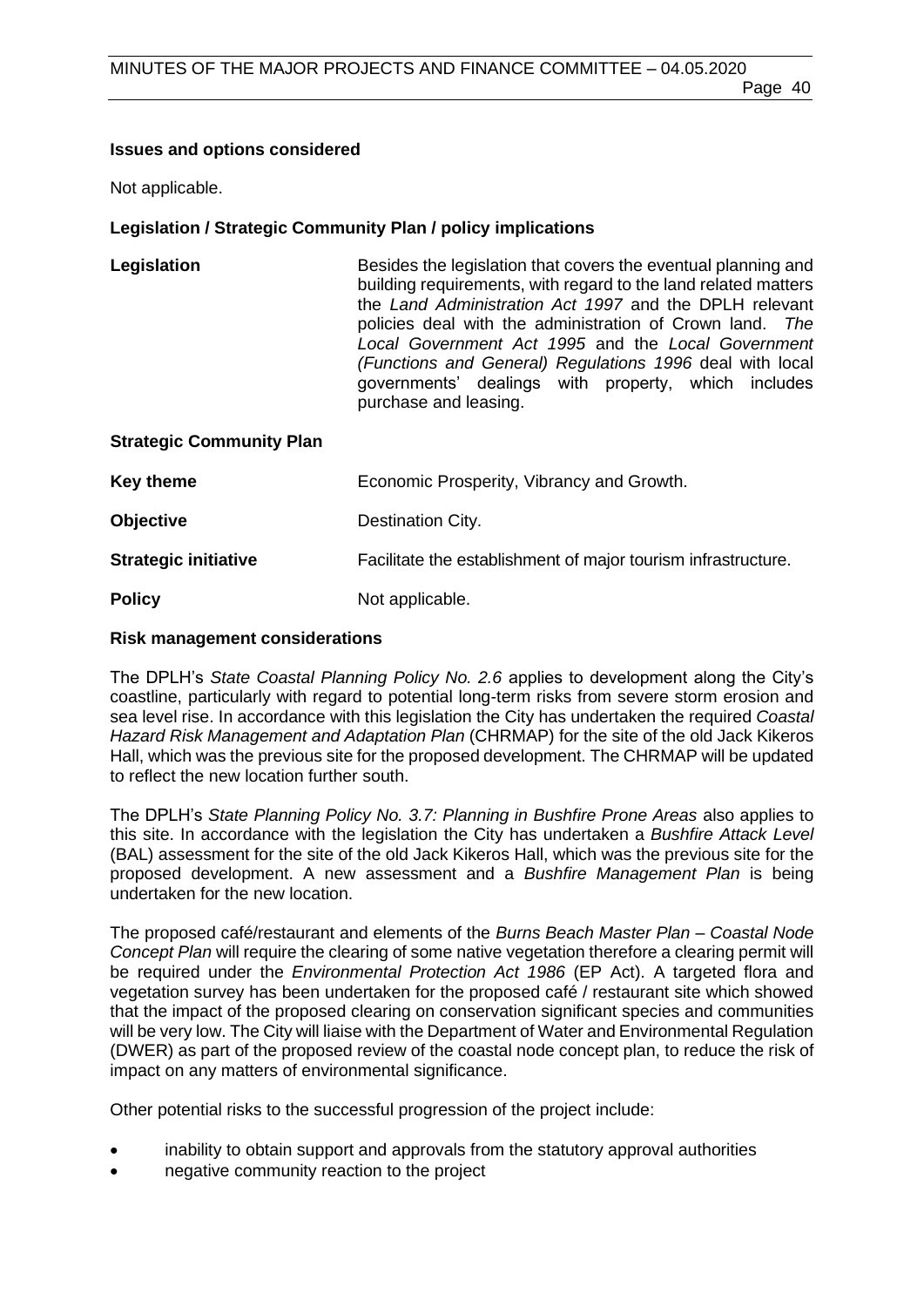Page 41

- lack of suitable respondents to the City's EOI to identify commercial business operators
- failure of negotiations on lease agreements with commercial operators
- a proponent, or the City, may opt not to proceed with the development.

#### **Financial / budget implications**

Current financial year impact

| Account no.          | 1-220-C1060                                                    |
|----------------------|----------------------------------------------------------------|
| <b>Budget Item</b>   | Cafés/Kiosks/Restaurants (Burns Beach).                        |
| <b>Budget amount</b> | \$1,264,102 (includes \$1 million for the Crown Land purchase) |
| Amount spent to date | \$78,191                                                       |
| <b>Proposed cost</b> | \$0                                                            |
| <b>Balance</b>       | \$1,185,911                                                    |

Figures above are current at April 2020.

All figures in this report are exclusive of GST.

#### Future financial year impact

| <b>Annual operating cost</b>                      | In the event the City is successful in leasing the Crown Land<br>required for the facility and the City constructs its own building,<br>it will be responsible for paying Crown Land rent and the cost<br>of structural maintenance, depreciation and insurance of the<br>building. All other annual operating costs including rates and<br>consumption of services would be borne by the commercial<br>operator. |
|---------------------------------------------------|-------------------------------------------------------------------------------------------------------------------------------------------------------------------------------------------------------------------------------------------------------------------------------------------------------------------------------------------------------------------------------------------------------------------|
| <b>Estimated annual income</b>                    | The City will receive the market rent negotiated with an<br>operator. Rates will also be payable by the operator.                                                                                                                                                                                                                                                                                                 |
| <b>Capital replacement</b>                        | A capital replacement component has been included in<br>financial evaluations for the project and will be further<br>developed through the design process.                                                                                                                                                                                                                                                        |
| 20 Year Strategic Financial<br><b>Plan impact</b> | The capital costs / funding for the City to build the facility is<br>currently factored into the City's Capital Works Program<br>2019-20 to 2023-24 and the cost of purchasing the land is<br>included in the City's budget for 2019-20.                                                                                                                                                                          |
| Impact year                                       | 2021-22.                                                                                                                                                                                                                                                                                                                                                                                                          |

All amounts quoted in this report are exclusive of GST.

#### **Regional significance**

The provision of cafés / kiosks / restaurants on City owned or managed land will provide significant resident / visitor / tourist benefit by enhancing the City's existing natural assets and amenities.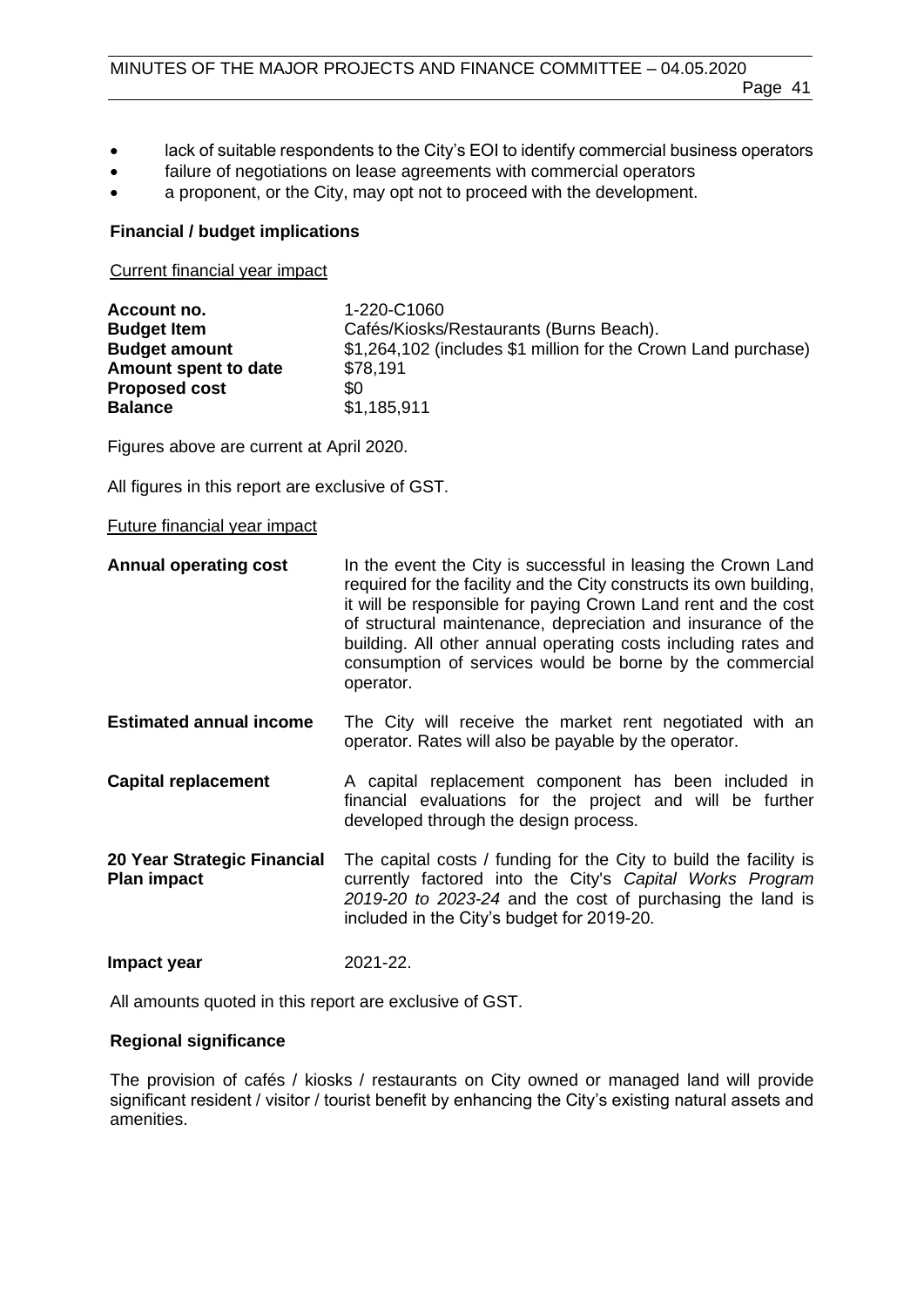# **Sustainability implications**

The project philosophy and parameters (CJ103-06/10 refers) outlines the intent of Council in progressing the project and addresses the following sustainability implications:

- Project Vision.
- Land Use and Built Form.
- Environmental Strategy.
- Liaison Protocol.
- Fiscal Responsibility and Commerciality.
- Governance.

#### **Consultation**

The City may be required to publicly advertise the proposed development in accordance with the *Local Government Act 1995*, pending final decisions on land tenure and progressing the project. During the project the City has liaised with key stakeholders including the Burns Beach Residents Association and the owners of the existing Burns Beach Café. Future consultation regarding the proposal will take place in accordance with the City's *Community Consultation Policy.*

### **COMMENT**

It is envisaged that the café / restaurant project will provide an additional income stream for the City and will assist in addressing the City's current over-reliance on rates income by providing an additional / alternative long-term income stream, as per the City's Financial Diversity objectives contained within *Joondalup 2022 – Strategic Community Plan 2012-2022*.

#### **VOTING REQUIREMENTS**

Simple Majority.

*The Senior Projects Officer left the electronic meeting at 7.42pm.*

*Cr Poliwka left the electronic meeting at 7.47pm and returned at 7.48pm.*

#### **MOVED Cr McLean, SECONDED Mayor Jacob that the Major Projects and Finance Committee NOTES the Burns Beach Café / Restaurant project status report.**

#### **The Motion was Put and CARRIED (7/0)**

**In favour of the Motion:** Cr Logan, Mayor Jacob, Crs Jones, McLean, Poliwka, Raftis and Thompson.

*Cr Hollywood returned to the electronic meeting at 7.49pm.*

#### *Appendix 3 refers*

*To access this attachment on electronic document, click here: [Attach3agnMPF200504.pdf](http://www.joondalup.wa.gov.au/files/committees/MPFI/2020/Attach3agnMPF200504.pdf)*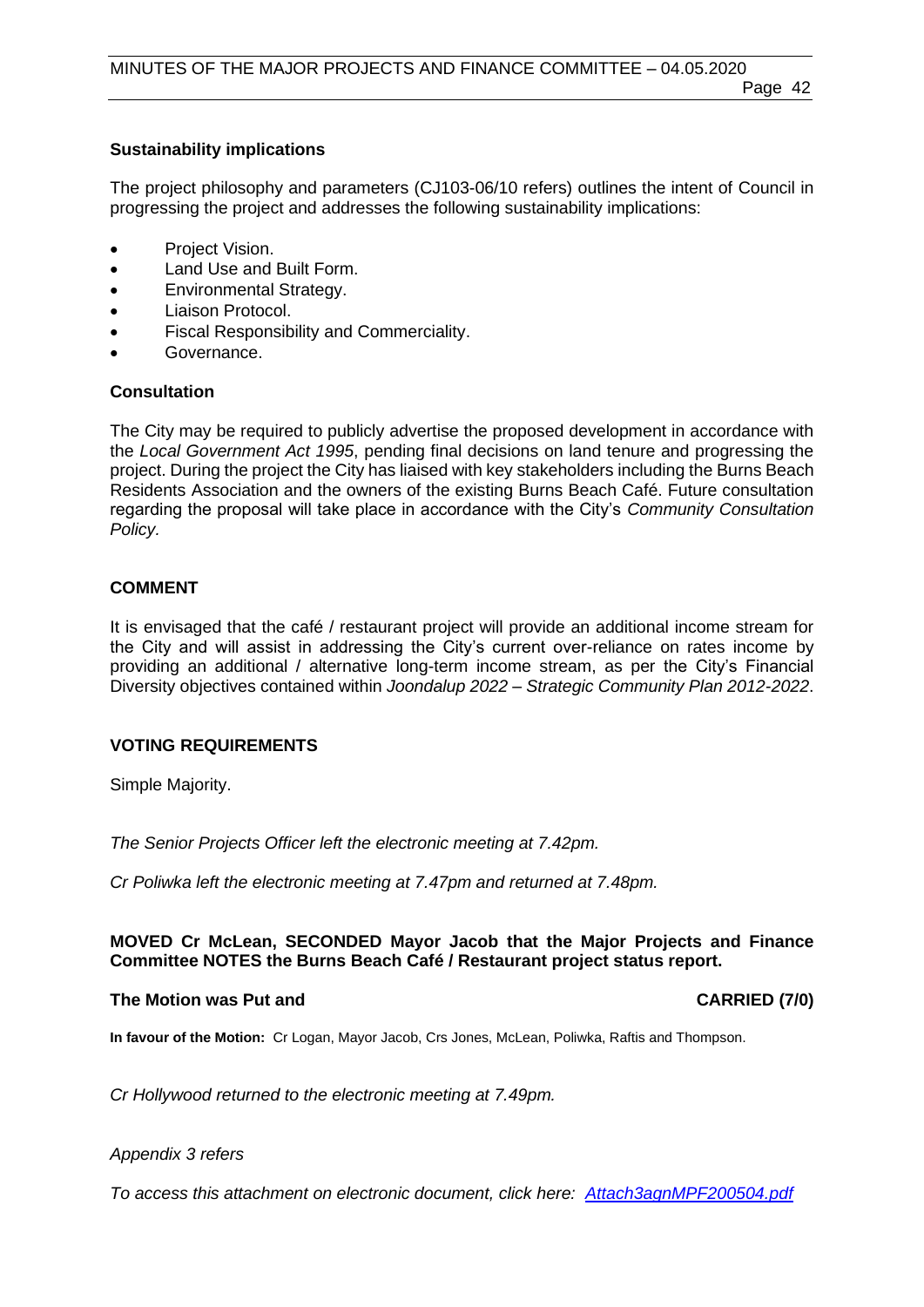# <span id="page-42-0"></span>**ITEM 6 HEATHRIDGE PARK MASTERPLAN - NEEDS ANALYSIS AND FEASIBILITY STUDY STATUS REPORT**

| <b>WARD</b>                           | <b>North Central</b>               |                                                                                                                     |
|---------------------------------------|------------------------------------|---------------------------------------------------------------------------------------------------------------------|
| <b>RESPONSIBLE</b><br><b>DIRECTOR</b> | Mr Garry Hunt<br>Office of the CEO |                                                                                                                     |
| <b>FILE NUMBER</b>                    | 04361, 101515                      |                                                                                                                     |
| <b>ATTACHMENTS</b>                    | Attachment 1                       | Heathridge Park Masterplan -<br>Project<br><b>Philosophies and Parameters</b>                                       |
|                                       | Attachment 2<br>Attachment 3       | <b>Masterplan Process</b><br>Indicative Project Schedule                                                            |
| <b>AUTHORITY / DISCRETION</b>         | Council (that is for 'noting').    | Information - includes items provided to Council for<br>information purposes only that do not require a decision of |

#### **PURPOSE**

For the Major Projects and Finance Committee to note the status of the draft *Heathridge Park Masterplan – Needs Analysis and Feasibility Study*.

#### **EXECUTIVE SUMMARY**

The City has commenced a needs analysis and feasibility study for Heathridge Park with the assistance of consultant Dave Lanfear Consulting.

A draft report has been received by the City and confirms that the existing facilities are aging and not meeting the needs of users. The report shows that the City and the community would benefit from an investment into more modern facilities and provides recommendations on the redevelopment of Heathridge Park including the construction of a multipurpose community and sporting facility to replace the three existing buildings.

The consultant's draft needs analysis and feasibility study continues to be reviewed by the City and it is intended the key findings will be presented to the July 2020 meeting of the Major Projects and Finance Committee.

It should be noted that several local sporting groups and Heathridge residents have been in contact with both State and Federal government representatives in support of the redevelopment of Heathridge Park.

*It is therefore recommended that the Major Projects and Finance Committee NOTES the Heathridge Park Master Plan Needs Analysis and Feasibility Study status report.*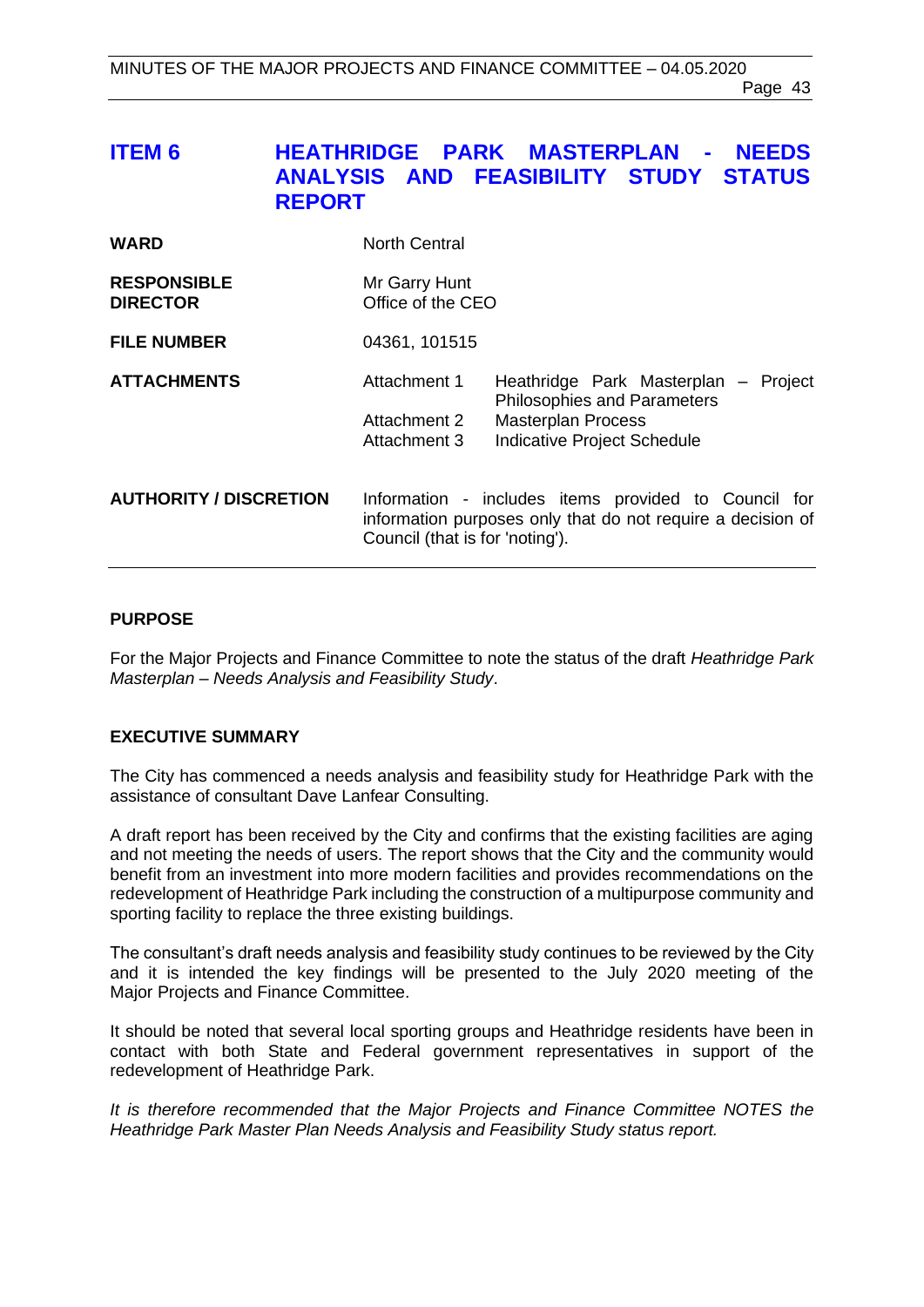# **BACKGROUND**

At its meeting held on 17 February 2014 (CJ024-02/14 refers), Council considered the proposed refurbishment of the Heathridge Park Clubroom and requested a 'Philosophy and Parameters' report in relation to a Master Plan for Heathridge Park be presented to Council for consideration.

At its meeting held on 24 June 2014 (CJ097-06/14 refers), Council approved the Heathridge Park Masterplan project and endorsed philosophies and parameters for the project (Attachment 1 refers). The purpose of the project philosophies and parameters is to articulate and document the intent of the City with respect to the objectives and outcomes of the *Heathridge Park Masterplan.*

In 2015 a project team was formed and internal consultation commenced however the project was placed on hold through to 2017 due to other project priorities including the Warwick Hockey Centre Project and the Penistone Park Redevelopment Project. In 2017 funding was allocated for a needs analysis and feasibility study for Heathridge Park. In 2018 the City held meetings with key stakeholders and user groups and progressed a process to identify a consultant to assist the City with undertaking the project.

In April 2019 the City engaged consultant Dave Lanfear Consulting to undertake a needs analysis and feasibility study on Heathridge Park. A progress report on the needs analysis and feasibility study process was noted by the Major Projects and Finance Committee at its meeting held on 9 September 2019 (Item 3 refers).

At its meeting held on 9 March 2020 (Item 7 refers), the Major Projects and Finance Committee considered a further status report on the needs analysis and feasibility study.

#### **DETAILS**

The draft needs analysis and feasibility study is currently being reviewed by the City. The City has commenced a topographic site survey to assist with concept design refinement and it is intended the key findings of the study, including a suggested concept plan will be presented to the Major Projects and Finance Committee for consideration and feedback at the Committee meeting to be held on 13 July 2020.

It is proposed that the project would then continue to follow the City's Masterplan Process (Attachment 2 refers). The next steps would include consideration and endorsement of the draft Needs Analysis and Feasibility Study by Council. The study would then form the basis for a comprehensive community consultation process to provide the community and stakeholders the opportunity to have input into the development of a concept design.

The proposed concept design resulting from the community consultation process will then be presented to Council for consideration. Once Council has endorsed a concept design the City will prepare a funding strategy and applications for external funding as decided by Council. It should be noted that several local sporting groups and Heathridge residents have been in contact with both State and Federal government representatives in support of the redevelopment of Heathridge Park.

Further details of the intended next steps and timelines are outlined in the indicative project schedule in Attachment 3 to this Report.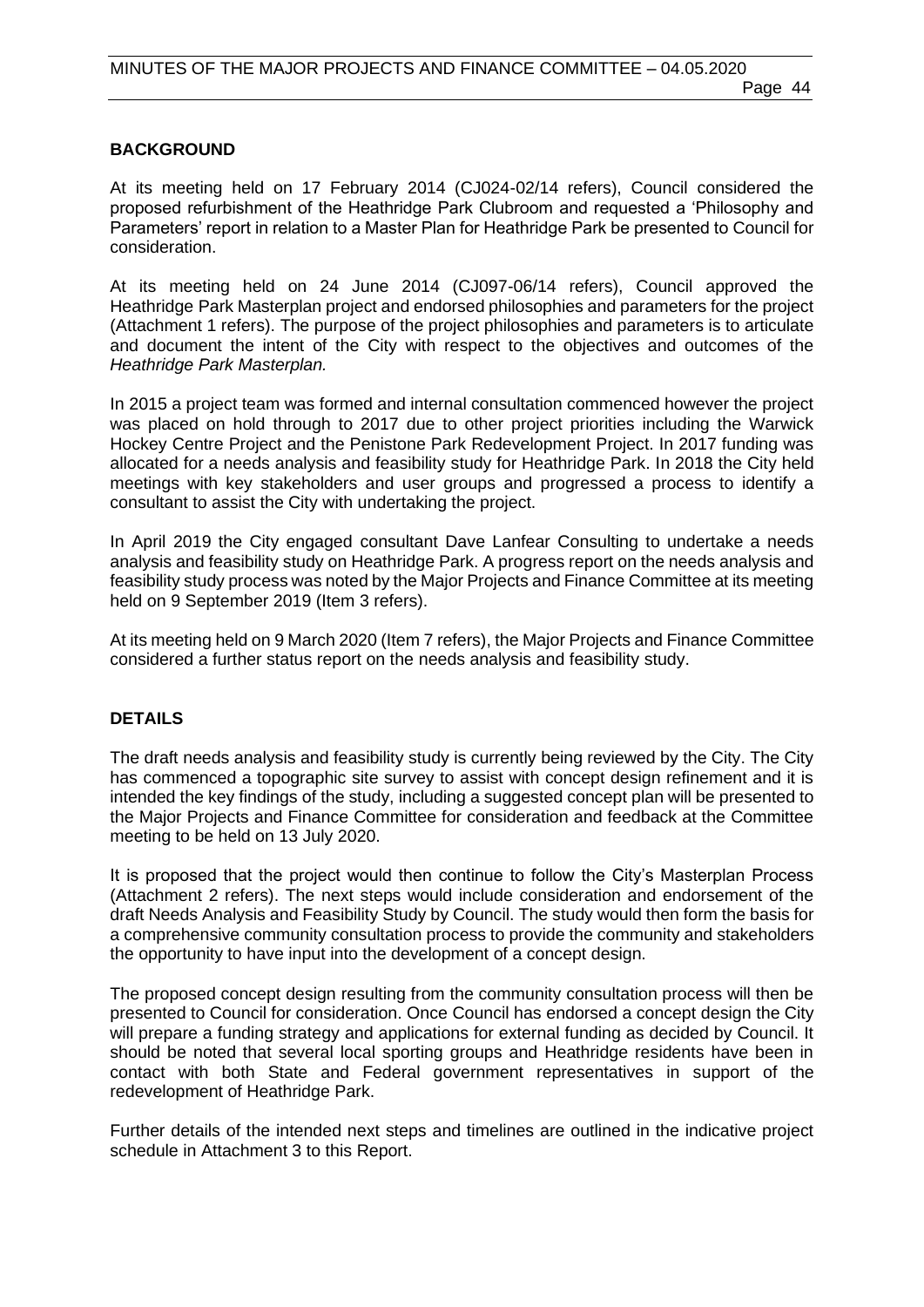### Page 45

#### **Issues and options considered**

Not applicable.

#### **Legislation / Strategic Community Plan / Policy implications**

**Legislation** Not applicable.

#### **Strategic Community Plan**

- **Key theme Community wellbeing.**
- **Objective** Quality facilities.
- **Strategic initiative •** Support a long-term approach to significant facility upgrades and improvements.
	- Understand the demographic context of local communities to support effective facility planning.
	- Employ facility design principles that will provide for longevity, diversity and inclusiveness and where appropriate, support decentralising the delivery of City services.

**Policy** *Community Consultation Policy.*

#### **Risk management considerations**

The City will undertake a risk management assessment and monitoring as part of the Needs Analysis and Feasibility Study and as the project advances.

#### **Financial / budget implications**

#### Current financial year impact

| Account no.                  |                             | A2201 Operating Code 2012.          |  |
|------------------------------|-----------------------------|-------------------------------------|--|
| <b>Budget Item</b>           | Heathridge Park Masterplan. |                                     |  |
| <b>Budget amount</b>         |                             | \$ 34,160 (CEO Consultancy)         |  |
|                              |                             | \$ 15,000 (City Projects Operating) |  |
| Amount spent to date         |                             | \$21,350                            |  |
| <b>Proposed cost</b>         | S                           |                                     |  |
| <b>Balance</b>               |                             | 27,810                              |  |
| Future financial year impact |                             |                                     |  |

**Annual operating cost** The three existing buildings at Heathridge Park have a combined asset value as at July 2019 of \$5.8 million. The park itself and park infrastructure has a value of \$1.8 million so the overall asset value is \$7.6 million. Any rationalisation of assets at Heathridge Park will result in a write-off cost that will adversely affect the City's operating results.

All amounts quoted in this report are exclusive of GST.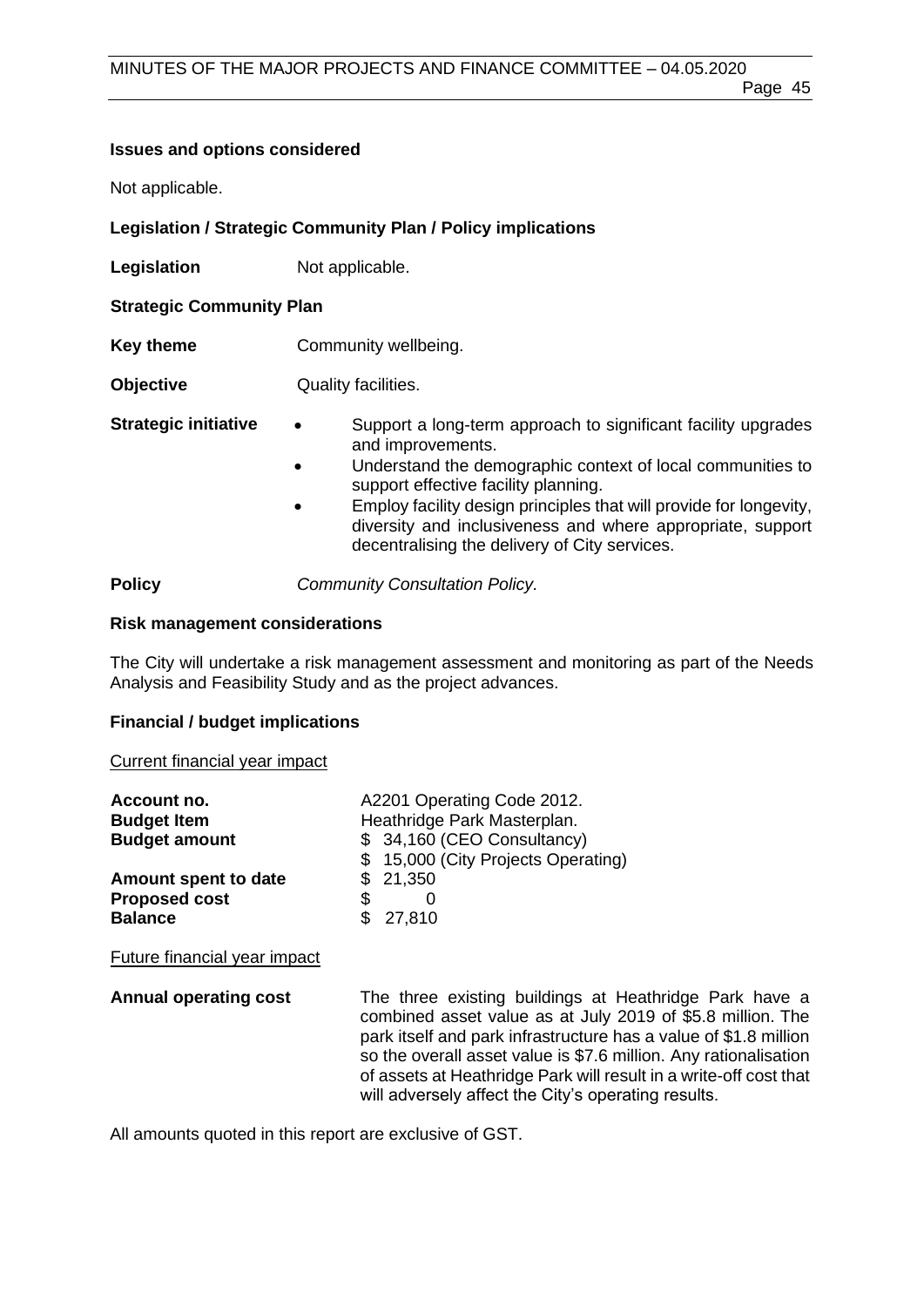# **Regional significance**

Not applicable.

# **Sustainability implications**

The consideration of sustainability implications has taken place during the needs analysis and feasibility study and will continue as the project progresses.

Any redevelopment at Heathridge Park will consider and minimise impacts to flora and fauna in the area. Facilities will be planned to reduce the impact of the carbon footprint and consider environmental sustainability design features.

The project includes consultation with existing and potential user groups and the local wider community to ensure that feedback received represents their diverse needs. It is expected that if the redevelopment works occur, the project will lead to higher utilisation rates of the facility and potentially the oval. Any development at the site will consider access and inclusion and community safety principles and will aim to enhance the amenity of the public space.

#### **Consultation**

Dave Lanfear Consulting engaged with Heathridge Park user groups as part of the Needs Analysis and Feasibility Study process. Further community consultation will be undertaken at a later stage in line with the City's *Community Consultation Policy*.

#### **COMMENT**

The draft Needs Analysis and Feasibility Study is currently being reviewed by the City and it is intended the key findings will be presented to the Major Projects and Finance Committee for consideration and feedback at its meeting to be held on 13 July 2020.

#### **VOTING REQUIREMENTS**

Simple Majority.

**MOVED Cr Jones, SECONDED Mayor Jacob that the Major Projects and Finance Committee NOTES the Heathridge Park Master Plan Needs Analysis and Feasibility Study Report.**

#### **The Motion was Put and CARRIED (7/0) CARRIED (7/0)**

**In favour of the Motion:** Cr Logan, Mayor Jacob, Crs Jones, McLean, Poliwka, Raftis and Thompson.

*Appendix 4 refers*

*To access this attachment on electronic document, click here[: Attach4agnMPF200504.pdf](http://www.joondalup.wa.gov.au/files/committees/MPFI/2020/Attach4agnMPF200504.pdf)*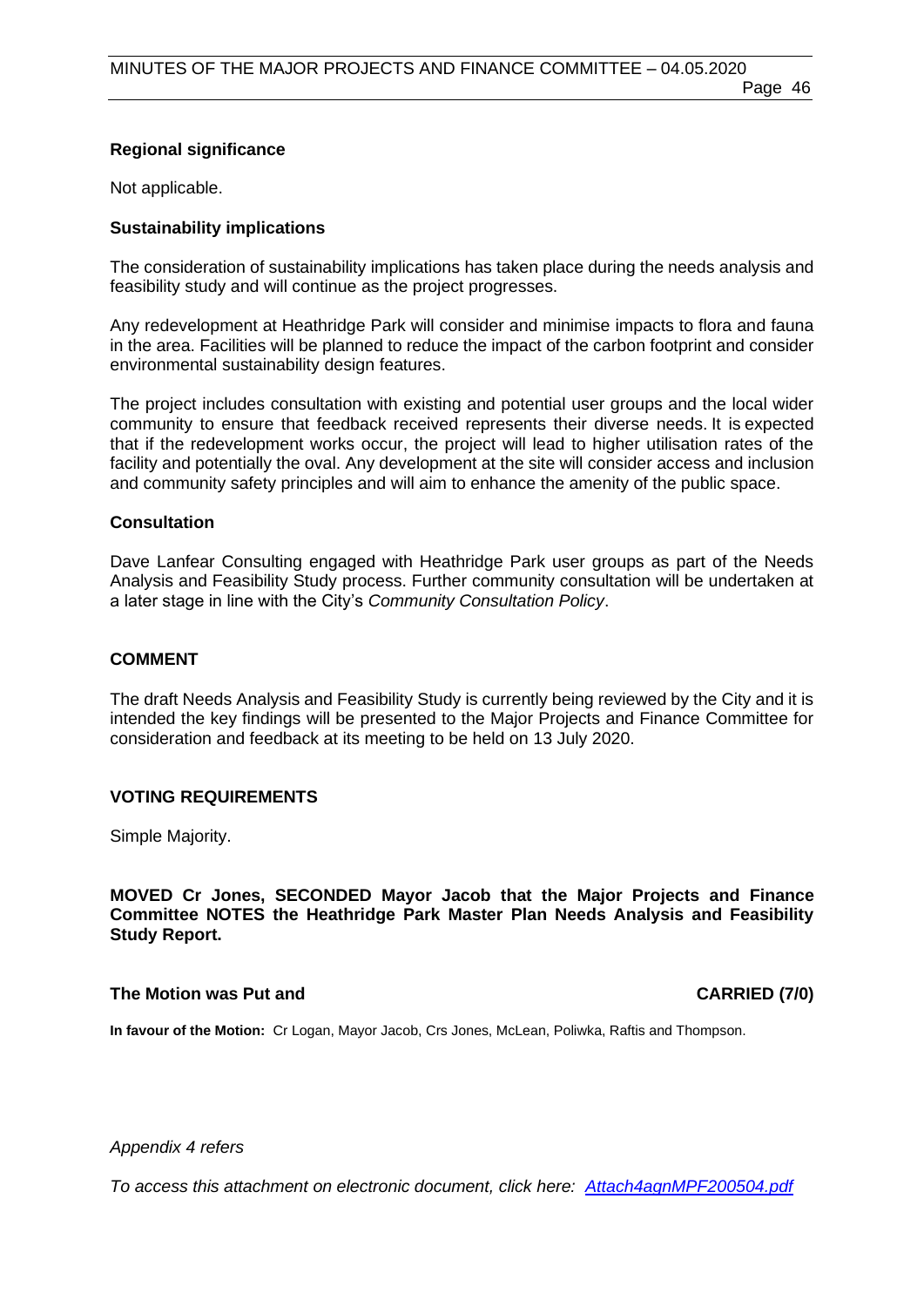# <span id="page-46-0"></span>**ITEM 7 STATUS REPORT ON CITY FREEHOLD PROPERTIES PROPOSED FOR DISPOSAL AND POTENTIAL CROWN LAND ACQUISITIONS**

| <b>WARD</b>                           | All                                                                                                          |                                                                                                                                                                                                                                                                                                               |
|---------------------------------------|--------------------------------------------------------------------------------------------------------------|---------------------------------------------------------------------------------------------------------------------------------------------------------------------------------------------------------------------------------------------------------------------------------------------------------------|
| <b>RESPONSIBLE</b><br><b>DIRECTOR</b> | Mr Garry Hunt<br>Office of the CEO                                                                           |                                                                                                                                                                                                                                                                                                               |
| <b>FILE NUMBER</b>                    | 63627, 104930, 55022, 07092, 02056, 79554, 57527,<br>101515                                                  |                                                                                                                                                                                                                                                                                                               |
| <b>ATTACHMENTS</b>                    | Attachment 1<br>Attachment 2<br>Attachment 3<br>Attachment 4<br>Attachment 5<br>Attachment 6<br>Attachment 7 | Lot 803 (15) Burlos Court, Joondalup<br>Lot 12223 (12) Blackwattle Parade,<br>Padbury<br>Lot 2277 (15) Selkirk Drive, Kinross<br>Lot 14564 (5) Ascot Way, Currambine<br>Lot 15074 (46) Warwick Road, Duncraig<br>City's Works Operation Centre Location<br>Plan<br><b>Estimated Rates Revenue Information</b> |
| <b>AUTHORITY / DISCRETION</b>         | Council (that is for 'noting').                                                                              | Information - includes items provided to Council for<br>information purposes only that do not require a decision of                                                                                                                                                                                           |

#### **PURPOSE**

For the Major Projects and Finance Committee (the Committee) to consider the progress towards disposal of two City-owned freehold properties, the proposed investigations into the City's acquisition of three Crown land sites and alternative tenure arrangements for the City's Works Operation Centre.

#### **EXECUTIVE SUMMARY**

The City's freehold land rationalisation project commenced with 14 City-owned freehold land sites considered surplus to requirements being prepared for disposal. Two sites were withdrawn from the project and to-date 11 sites have been sold with Lot 803 (15) Burlos Court, Joondalup remaining (Attachment 1 refers). Table 1 below provides details.

At its meeting held on 17 March 2020 (CJ040-03/20 refers), Council supported in-principle a private treaty offer to purchase Lot 803 (15) Burlos Court, Joondalup (Lot 803) subject to the outcome of the required public notice being served. A separate report regarding this matter is to be submitted to the Council meeting to be held on 19 May 2020.

Lot 12223 (12) Blackwattle Parade, Padbury (Lot 12223) which is a former Crown land acquisition is progressing towards disposal with a 'Request for Proposal' process being considered. Consultants experienced with this method of disposal are assisting the City (Attachment 2 refers).

Table 2 below provides additional information on the status of the City's proposed land disposals.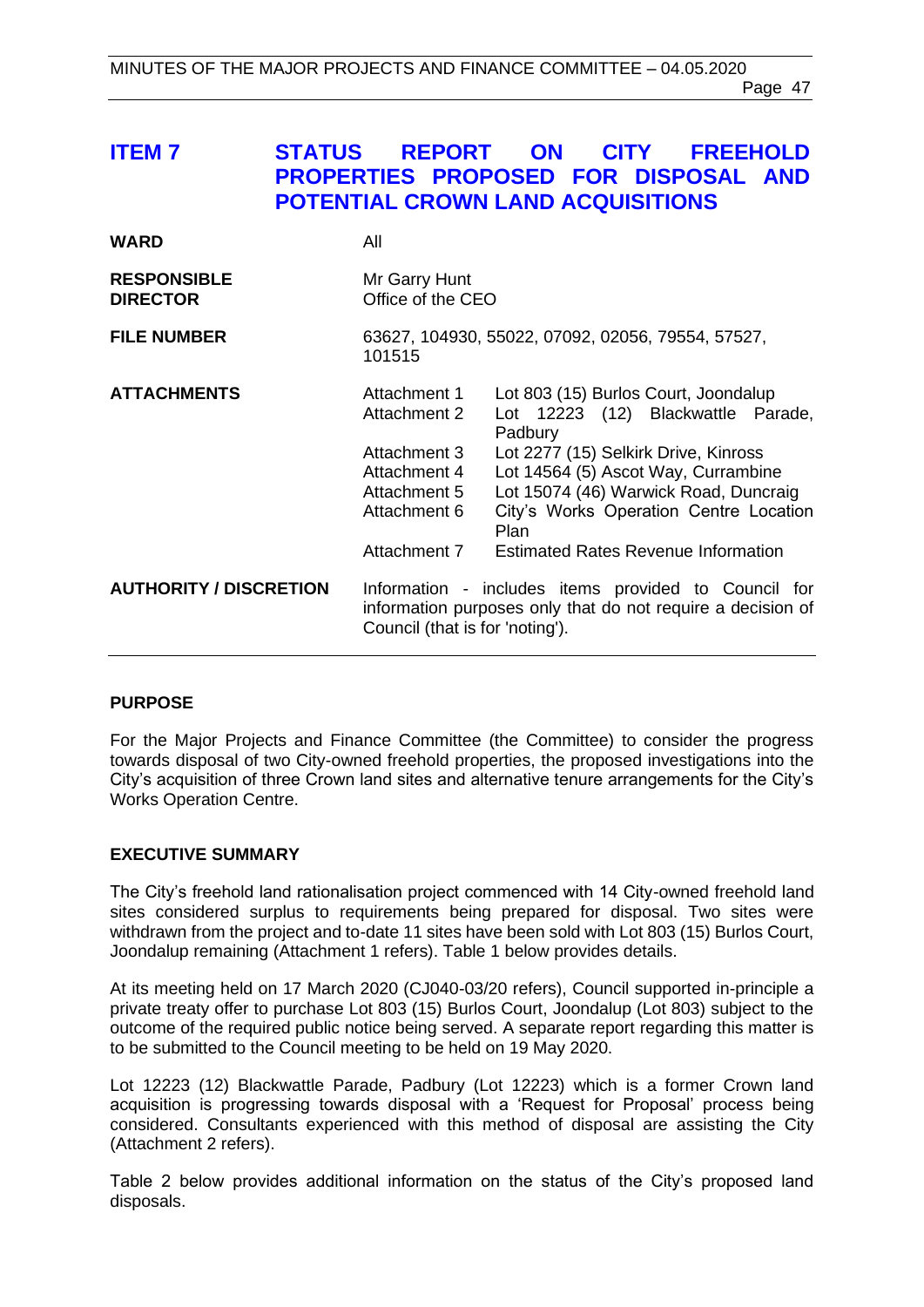At its meeting held on 9 March 2020 (Item 2 refers), the Committee considered a report on three proposed Crown land acquisitions, Lot 2277 (15) Selkirk Drive, Kinross (Attachment 3 refers), Lot 14564 (5) Ascot Way, Currambine (Attachment 4 refers), and an area yet to be defined on the northern boundary of Lot 15074 (46) Warwick Road, Duncraig (Attachment 5 refers). The Committee supported investigations into concessional acquisition of these sites with the Department of Planning Lands and Heritage (DPLH).

At its meeting held on 9 March 2020 (Item 16 refers), the Committee also supported investigations regarding the leased area within Reserve 28971, Lot 8278, (922L) Ocean Reef Road, Craigie that accommodates the City's Works Operation Centre (Attachment 6 refers). Updates regarding the above four Crown land sites have been included in Table 3 in this report headed 'Potential Crown Land Acquisitions – Current Status.'

*It is therefore recommended that the Major Projects and Finance Committee NOTES:*

- *1 the status report on the progress towards disposal of Lot 12223 (12) Blackwattle Parade, Padbury;*
- *2 the disposal of Lot 803 (15) Burlos Court, Joondalup is a separate report to Council on the outcome of the public notice period related to a private treaty offer from Bermen Property 5 Pty Ltd;*
- *3 the continued investigations into the City's concessional acquisition from the Department of Planning Lands and Heritage of Lot 2277 (15) Selkirk Drive, Kinross, Lot 14564 (5) Ascot Way, Currambine and an area yet to be defined on the northern boundary of Lot 15074 (46) Warwick Road, Duncraig;*
- *4 that investigations have commenced into seeking alternative tenure arrangements for the land the City leases from the Water Corporation within Reserve 28971, Lot 8278, (922L) Ocean Reef Road, Craigie;*
- *5 a further status report on the progress of the City's freehold land disposal project and proposed Crown land acquisitions will be submitted to the Major Projects and Finance Committee meeting to be held on Monday 13 July 2020.*

#### **BACKGROUND**

In 2010, investigations into the potential disposal of 14 City-owned freehold land sites that were considered surplus to requirements commenced. Council decided that the future use of these identified sites should be for unit developments for people over age 55, allowing residents the opportunity to 'age in place.' A restricted zoning reinforced this land use, in addition to conditions in the related contracts of sale that also prevented the future rezoning of the sites.

The project initially included 14 sites with Lot 181 (4) Rowan Place, Mullaloo (CJ096-05/12 refers) and Lot 971 (52) Creaney Drive, Kingsley (CJ103-06/14 refers) being withdrawn from the project. Based on valuation evidence at the time (2013), the two withdrawn sites combined value was in the vicinity of \$4.5 million.

Lot 12223 became available for disposal after being acquired in freehold from the State Government in June 2019.

Table 1 below provides the month sold and sale price for each property and Attachment 7 details the City's estimated rates revenue.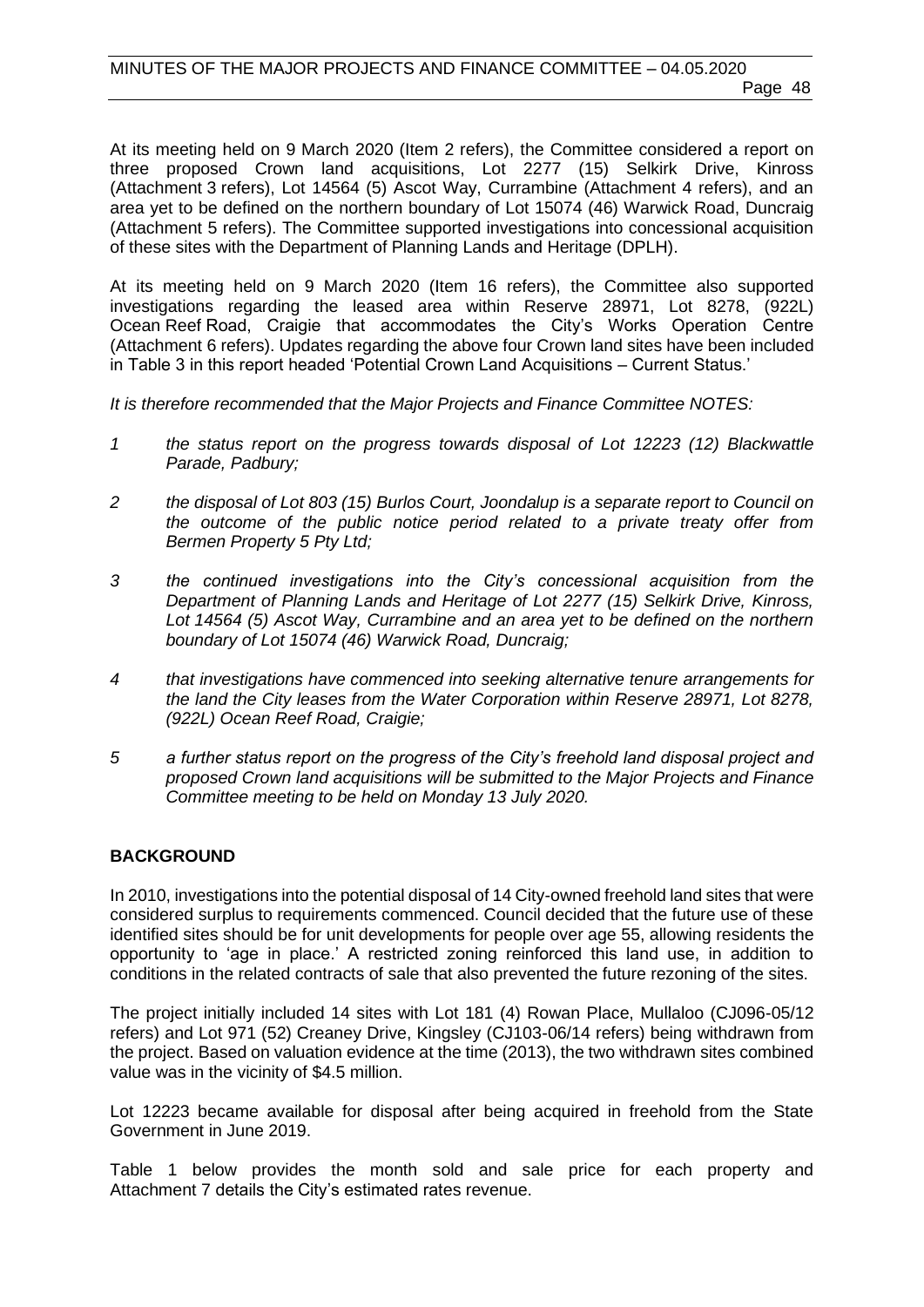| Table 1                                         |                   |                   |
|-------------------------------------------------|-------------------|-------------------|
| <b>Property</b>                                 | <b>Date Sold</b>  | <b>Sale Price</b> |
| Lot 200 (18) Quilter Drive, Duncraig.           | <b>March 2013</b> | \$1,350,000       |
| Lot 766 (167) Dampier Avenue, Kallaroo.         | <b>March 2013</b> | 1,055,000<br>\$   |
| Lot 147 (25) Millport Drive, Warwick.           | <b>March 2013</b> | 1,340,000<br>\$   |
| Lot 613 (11) Pacific Way, Beldon.               | <b>March 2013</b> | \$<br>700,000     |
| Lot 671 (178) Camberwarra Drive, Craigie.       | March 2013        | \$<br>828,000     |
| Part Lot 702 (11) Moolanda Boulevard, Kingsley. | August 2015       | \$<br>1,050,000   |
| Lot 745 (103) Caridean Street, Heathridge.      | December 2015     | \$<br>874,000     |
| Lot 23 (77) Gibson Avenue, Padbury              | December 2016     | \$<br>1,800,000   |
| Lot 900 (57) Marri Road, Duncraig               | <b>July 2017</b>  | 1,030,000<br>\$   |
| Lot 1001 (14) Camberwarra Drive, Craigie        | December 2017     | \$<br>990,000     |
| Lot 2 (20) Kanangra Crescent, Greenwood         | May 2019          | 1,225,000<br>\$   |
|                                                 | <b>TOTAL</b>      | \$12,242,000      |

Concerning the remaining two sites to be sold, the disposal of Lot 803 is the subject of a separate report to Council at its meeting to be held on 19 May 2020. Subsequent to the City acquiring Lot 12223, at its meeting held on 19 March 2019 (CJ031-03/19 refers) Council resolved the following, in part that it:

- *"1 AUTHORISES the Chief Executive Officer to dispose of Lot 12223 (12) Blackwattle Parade, Padbury by public auction on the property being owned by the City;*
- *2 AUTHORISES the Chief Executive Officer to dispose of Lot 12223 (12) Blackwattle Parade, Padbury by private treaty should the public auction process be unsuccessful."*

At its meeting held on 15 July 2019 (Item 7 refers), the Committee noted that sale and development opportunities via a public tender process were to be examined concerning Lot 12223, as this method is also an option under section 3.58 of the *Local Government Act 1995* (the Act).

In the interim, the Committee has received updates on the progress towards disposal of Lot 12223 and examination of the potential purchasers also providing intended development proposals.

At its meeting held on 9 March 2020 (Item 2 refers), concerning the three proposed Crown land acquisitions, the Committee resolved the following, in part that it:

*"3 SUPPORTS investigations with the Department of Planning Lands and Heritage into the City's concessional acquisition of Lot 2277 (15) Selkirk Drive, Kinross, Lot 14564 (5) Ascot Way, Currambine and an area yet to be defined on the northern boundary of Lot 15074 (46) Warwick Road, Duncraig".*

Additionally at the same meeting of 9 March 2020 (Item 2 refers), concerning a confidential report to the Committee on the current arrangements for the leased area of land from the Water Corporation that accommodates the City's Works Operation Centre, the Committee resolved that it:

*"1 SUPPORTS the commencement of investigations with the Department of Planning Lands and Heritage on alternative land tenure options to the City's current lease agreement with the Water Corporation for the Works Operation Centre site;*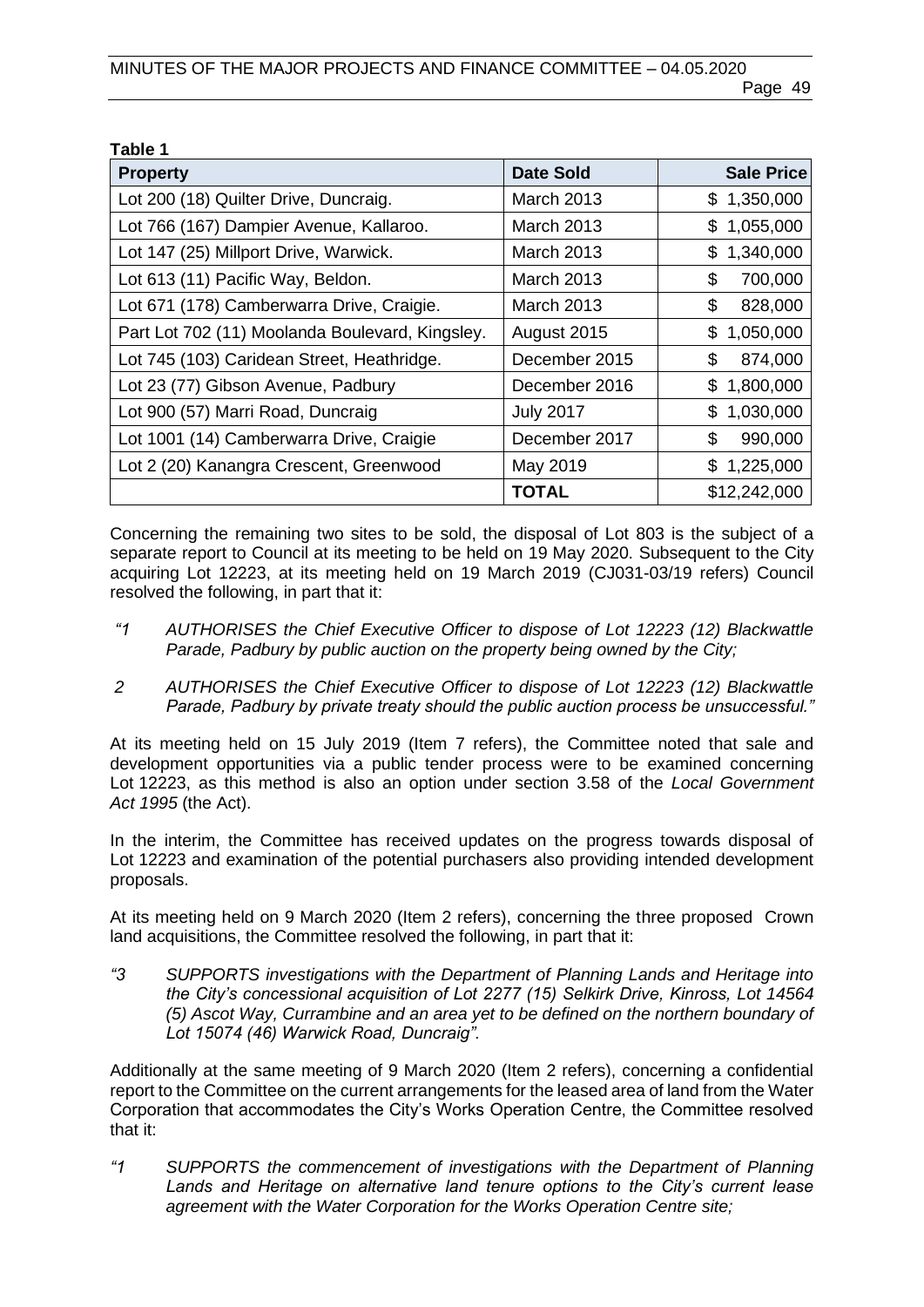*2 NOTES that a further status report on the progress of investigations with the Department of Planning Lands and Heritage will be submitted to the Major Projects and Finance Committee meeting to be held on 4 May 2020.".*

# **DETAILS**

| <b>Table 2</b>                                                                       |                                                                                                                                                                                           |
|--------------------------------------------------------------------------------------|-------------------------------------------------------------------------------------------------------------------------------------------------------------------------------------------|
| <b>Property Details</b>                                                              | <b>Land Disposals - Current Status</b>                                                                                                                                                    |
| <b>Attachment 1 refers</b>                                                           | Council provided its in-principle support for an offer<br>received from Bermen Property 5 Pty Ltd at its meeting                                                                          |
| Lot 803 (15) Burlos Court,<br>Joondalup                                              | held on 17 March 2020 (CJ040-03/20 refers) subject to<br>considering submissions received during a public notice<br>period of not less than two weeks.                                    |
| Land Area: $4,410m^2$                                                                |                                                                                                                                                                                           |
| Zoned: Residential Restricted<br>Use – 'Aged or Dependent<br>Persons' Dwellings'/R60 | The fifteen-day public notice period closed on Thursday<br>9 April 2020 and a separate report on the matter is being<br>submitted to Council at its meeting to be held on<br>19 May 2020. |
| <b>Attachment 2 refers</b>                                                           | It was reported to the Committee at its meeting held on<br>9 March 2020 (Item 2 refers) that the City had appointed                                                                       |
| Lot 12223 (12) Blackwattle<br>Parade, Padbury                                        | a consultant to assist with the sale of Lot 12223 where<br>consideration is being given to the proposed purchasers<br>also include development proposals.                                 |
| Land Area: $3,332m^2$                                                                |                                                                                                                                                                                           |
|                                                                                      | Legal advice will also be taken regarding the resultant<br>process and related documents.                                                                                                 |
|                                                                                      |                                                                                                                                                                                           |

| able |  |
|------|--|
|      |  |

| <b>Property Address</b>                                   | <b>Proposed Crown Land Acquisitions – Current Status</b>                                                                                                                                                                                                                                                                                                                                                              |
|-----------------------------------------------------------|-----------------------------------------------------------------------------------------------------------------------------------------------------------------------------------------------------------------------------------------------------------------------------------------------------------------------------------------------------------------------------------------------------------------------|
| <b>Attachment 3 refers</b>                                | It was reported to the Committee at its meeting held on<br>9 March 2020 on the potential benefits should the City                                                                                                                                                                                                                                                                                                     |
| Reserve<br>Lot 2277 (15) Selkirk Drive,<br><b>Kinross</b> | acquire at a concessional rate of 5% of the unimproved<br>current market value Lot 2277 (15) Selkirk Drive, Kinross<br>(Lot 2277). Lot 2277 is a vacant $5000m^2$ Crown land<br>community purpose site for which the City has<br>management. The Management Order states the<br>purpose of the site is for "Community Purposes" only.<br>The Committee supported investigations with the DPLH<br>to acquire the site. |
|                                                           | A comprehensive process will now commence with the<br>results to support the details of a business case to the<br>DPLH. Any conditions as the resultant response from<br>the DPLH would need to be met or mitigated and if the<br>City was able to do this, the DPLH may provide its in<br>principle support to the concessional acquisition subject<br>to community consultation.                                    |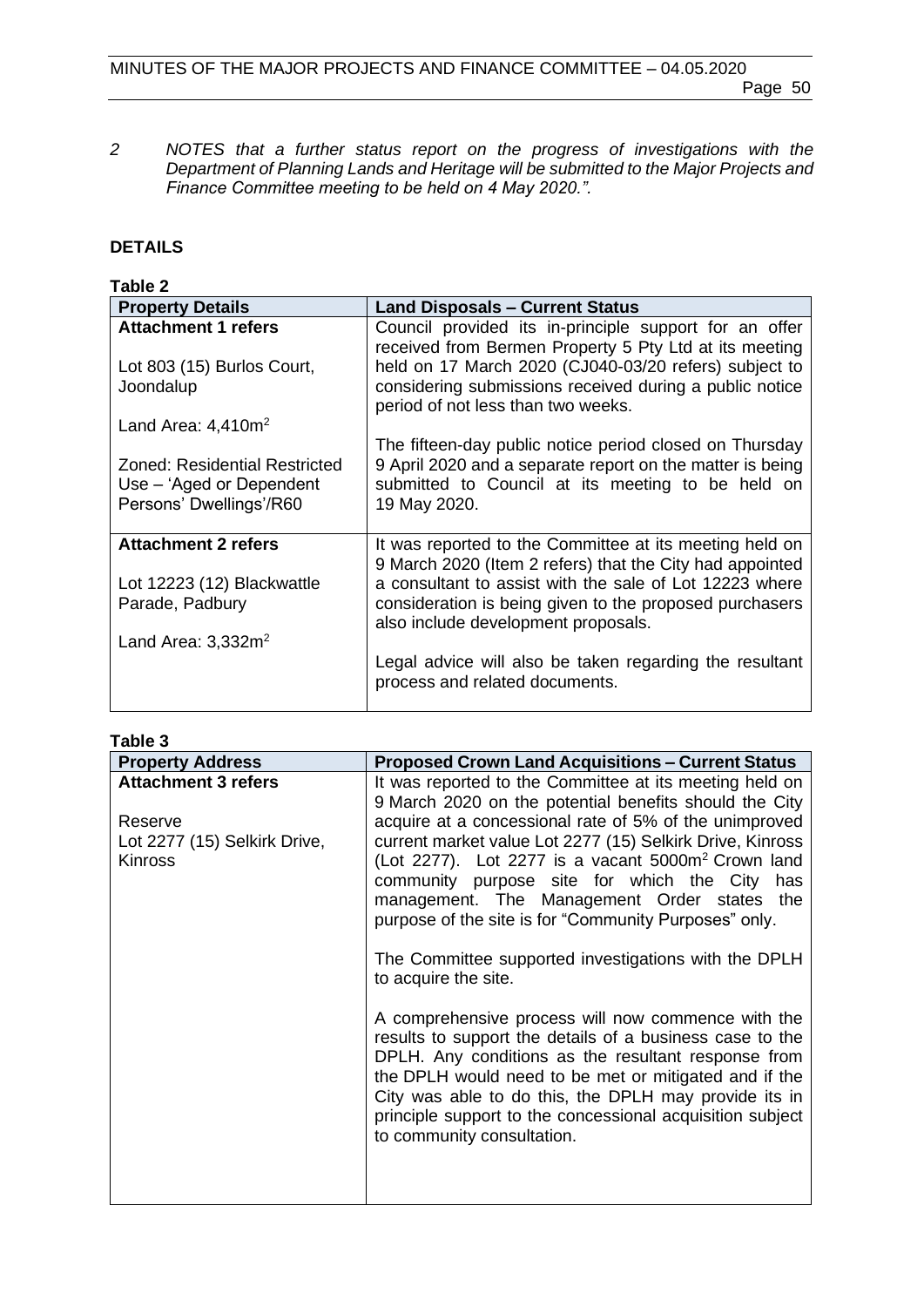| <b>Property Address</b>                                                                                                                              | <b>Proposed Crown Land Acquisitions - Current Status</b>                                                                                                                                                                                                                                                                                                                           |
|------------------------------------------------------------------------------------------------------------------------------------------------------|------------------------------------------------------------------------------------------------------------------------------------------------------------------------------------------------------------------------------------------------------------------------------------------------------------------------------------------------------------------------------------|
|                                                                                                                                                      | As part of a successful acquisition application, the DPLH<br>would require any future land sale proceeds to be<br>expended on local capital community purpose projects<br>and/or the provision of community projects or services for<br>the local area.                                                                                                                            |
| <b>Attachment 4 refers</b><br>Reserve 46865,<br>Lot 14564 (5) Ascot Way,<br>Currambine                                                               | Lot 14564 (5) Ascot Way, Currambine (Lot 14564) is a<br>vacant 5106m <sup>2</sup> community purpose reserve that the City<br>also manages for "Community Purposes" only.                                                                                                                                                                                                           |
|                                                                                                                                                      | The same process as detailed above will apply to the<br>potential acquisition of Lot 14564 which the Committee<br>also supported at its meeting held on 9 March 2020.                                                                                                                                                                                                              |
|                                                                                                                                                      | The internal referral process has commenced.                                                                                                                                                                                                                                                                                                                                       |
| <b>Attachment 5 refers</b>                                                                                                                           | As interest by two major commercial operators to acquire                                                                                                                                                                                                                                                                                                                           |
| Percy Doyle Reserve,<br>Lot 15074 (46) Warwick Road,<br>Duncraig                                                                                     | an area of land on the northern boundary of Lot 15074<br>(Attachment 5 refers) has been indicated, the Committee<br>at its meeting held on 9 March 2020, also supported<br>acquisition investigations with the DPLH.                                                                                                                                                               |
|                                                                                                                                                      | Investigations have previously taken place into the<br>potential of a commercial use on the northern area of<br>Percy Doyle Reserve as part of the Percy Doyle Reserve<br>Master Plan Project which concluded in 2015 when an<br>alternative approach<br>was<br>supported<br>by Council<br>(CJ061-01/15 refers).                                                                   |
|                                                                                                                                                      | Prior to the submission of a business case to the DPLH<br>concerning the concessional acquisition of part of Lot<br>15074, potential issues already identified will require<br>further investigation. For example, traffic impacts, car<br>parking and utility services distribution.                                                                                              |
| <b>Attachment 6</b><br>Reserve 28971, Lot 8278,<br>(922L) Ocean Reef Road,<br>Craigie<br><b>Works Operation Centre</b><br>Leased Area: 2.72 hectares | The outcome of a confidential report to the Committee at<br>its meeting held on 9 March 2020 (Item 2 refers), was<br>support for investigations with the DPLH on alternative<br>land tenure options to the City's current lease agreement<br>with the Water Corporation for the Works Operation<br>Centre site within Reserve 28971, Lot 8278, (922L) Ocean<br>Reef Road, Craigie. |
|                                                                                                                                                      | Reserve 28971, Lot 8278, (922L) Ocean Reef Road,<br>Craigie is a Crown land site under management by the<br><b>Water Corporation.</b>                                                                                                                                                                                                                                              |
|                                                                                                                                                      | It was recognised in the report that negotiations will<br>include the Water Corporation, as ultimately it will need to<br>agree to relinquish control over the subject lot; however,<br>investigations should commence with the DPLH as it is<br>wholly responsible for Crown reserves.                                                                                            |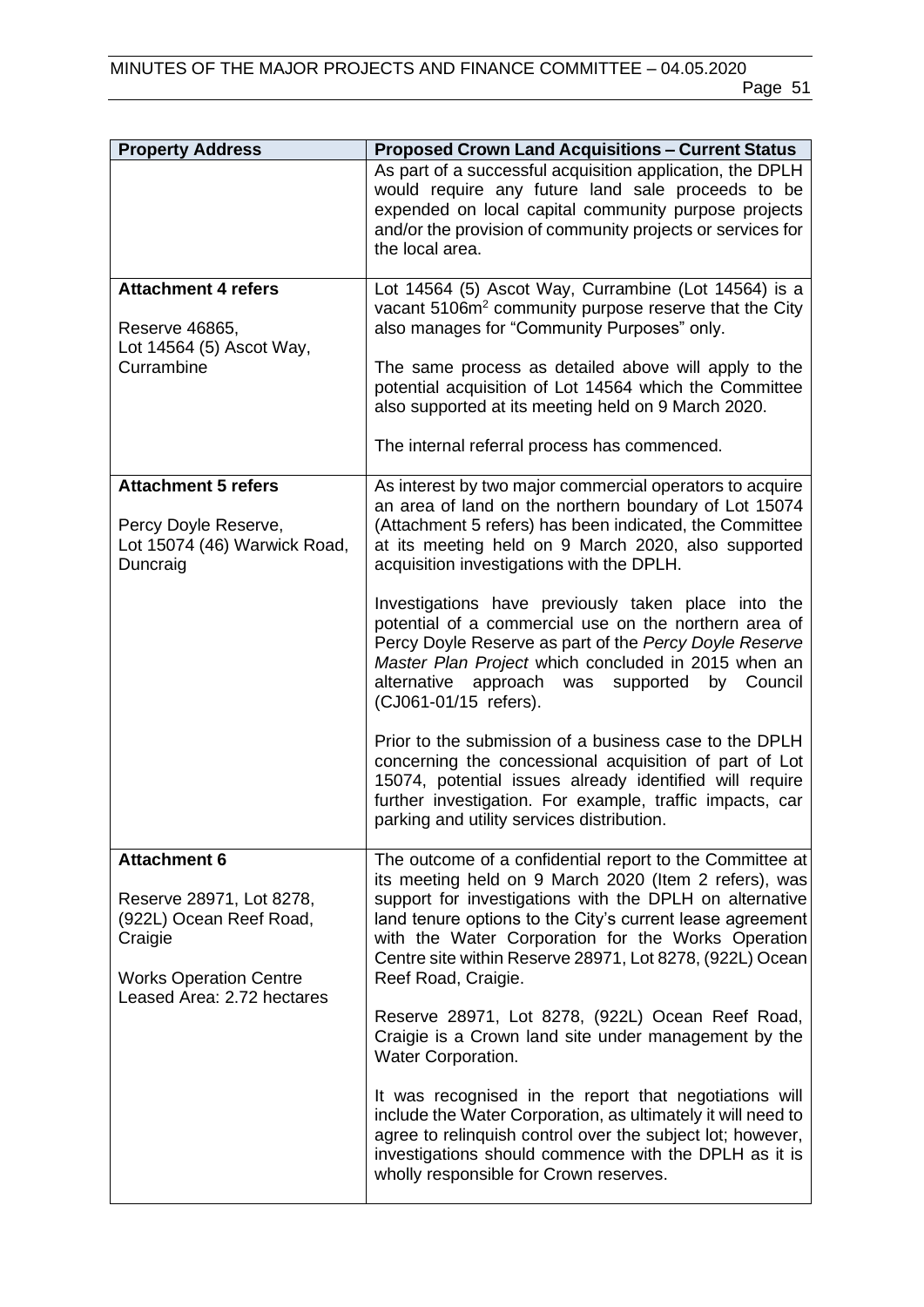| <b>Property Address</b> | <b>Proposed Crown Land Acquisitions - Current Status</b>                                                                                                                 |
|-------------------------|--------------------------------------------------------------------------------------------------------------------------------------------------------------------------|
|                         | Recent contact with the DPLH resulted in guidance on the<br>proposed actions to be carried out, including the City's<br>intended discussions with the Water Corporation. |

#### **Issues and options considered**

See Tables 2 and 3 above.

#### **Legislation / Strategic Community Plan / Policy implications**

**Legislation** Sections 3.58 and 3.59 of the *Local Government Act 1995*, together with the *Local Government (Functions and General) Regulations 1996* determine how a local government may dispose of property.

#### **Strategic Community Plan**

- **Key theme Quality Urban Environment.**
- **Objective** Quality built outcomes.
- **Strategic initiative** Buildings and landscaping are suitable for the immediate environment and reflect community values.
- **Key theme** Financial Sustainability.
- **Objective Financial Diversity.**
- **Strategic initiative** ldentify opportunities for new income streams that are financially sound and equitable.

**Policy** *Asset Management Policy*. *Sustainability Policy*.

#### **Risk management considerations**

Property disposal needs to comply with sections 3.58 and 3.59 of the *Local Government Act 1995*, which are designed to ensure openness and accountability in the land disposal process.

There is always the potential that the reserve price or latest market valuation on a City property will not be realised. Valuations are obtained from a licensed valuer. Sale of freehold land below current market valuations should not take place without the approval of Council.

Recommendations for acquisition and disposal of land are based on a combination of the best financial return, planning outcomes, and community benefit.

#### **Financial / budget implications**

Council has agreed that the proceeds from the sale of freehold land as part of the land disposal project are to be transferred to the Joondalup Performing Arts and Cultural Facility Reserve Fund. The Reserve Fund held an amount at June 2019 of \$16,617,407.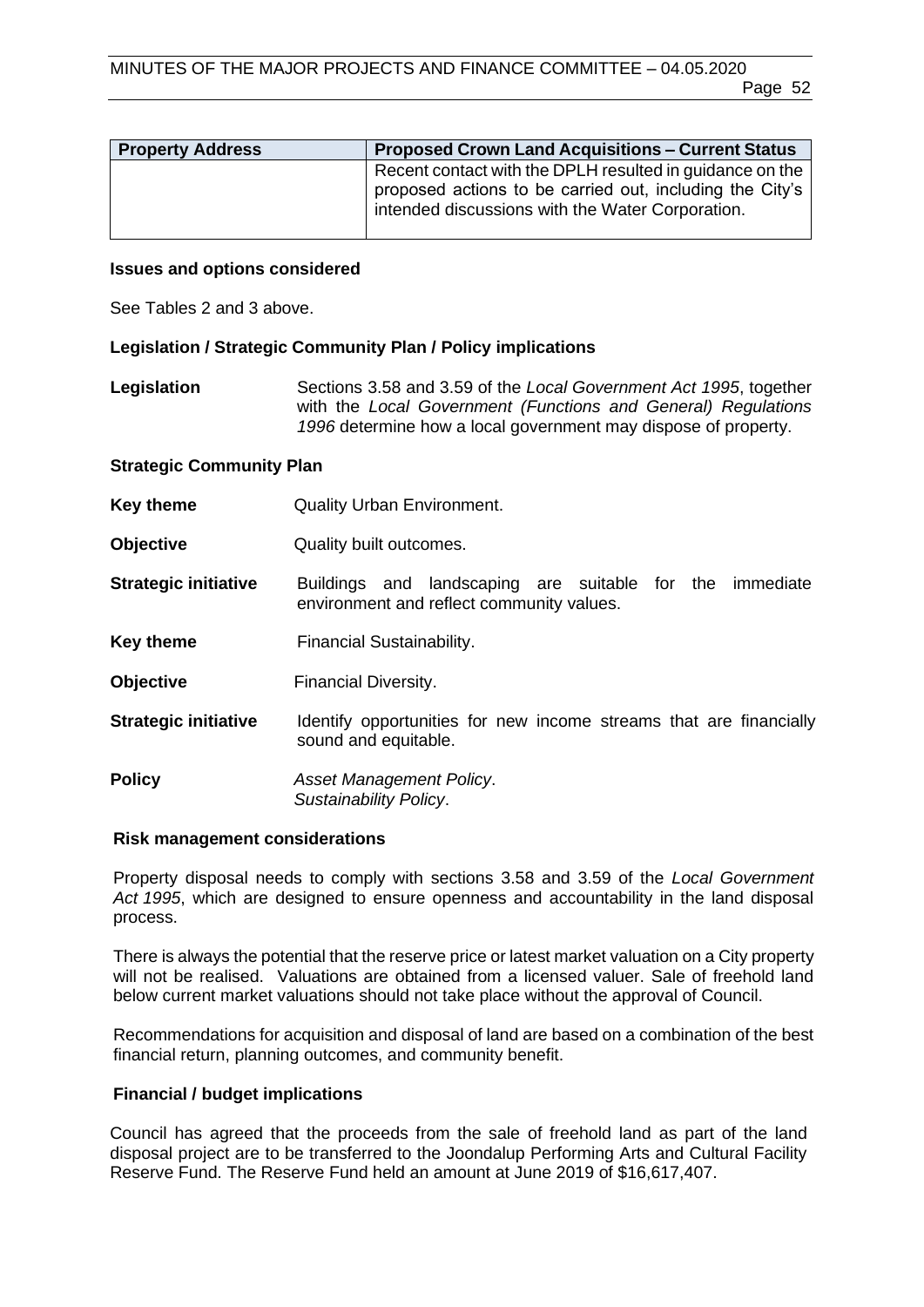Proceeds achieved from the future sale of Lot 12223 are required to be spent on capital / community projects in line with the definition of "Community Purposes" under *Local Planning Scheme No. 3* (LPS3). This condition will apply to the sale of former community purpose and recreation land acquired by the City from State Government using the "5% acquisition model."

The associated main expenditure costs related to freehold land disposals are real estate commissions, legal and settlement fees, advertising costs, valuation costs, land surveying and costs related to subdivision / amalgamations.

#### **Regional significance**

Regional significance would apply to Percy Doyle Reserve as its size of 22.83 hectares classifies it as a regional park. It not only serves the local area but the surrounding suburbs in the northern corridor.

#### **Sustainability implications**

City freehold land and acquired Crown land that has been set aside for community use should not be disposed of without there being a nominated purpose addressing a community need.

Concessional Crown land acquisitions can potentially create additional and improved local amenity by the creation of community-supported land uses that may have not otherwise been an option. Possible benefits are the activation of vacant land, achieving significant sale proceeds to be focussed on local community capital improvements, services or projects and post-development of the land, generating a rates revenue stream.

Concerning the freehold land disposal project to date, Council has supported the restricted use of 'Aged or Dependent Persons' Dwellings' to provide alternative housing choices for the City's ageing population. Potentially, due to the diverse demographics of City residents facilitating the development of units for other cohorts of the community could be considered.

The sale proceeds from the eventual disposal of Lot 12223 (12) Blackwattle Parade, Padbury will be used for community projects.

#### **Consultation**

Public auction, public tender and private treaty methods have been used regarding the City's land disposal project. Advertising is a requirement with all three methods unless, in respect of private treaty, the disposal is exempt under Regulation 30 of the *Local Government (Functions and General) Regulations 1996.*

A 42-day statutory advertising period associated with amendments to LPS3 also provides an opportunity for the community to make a submission on the future land use of the subject site.

A public notice period regarding the private treaty offer received from Bermen Property 5 Pty Ltd commenced on Thursday 26 March 2020 until close of business on 9 April 2020.

#### **COMMENT**

Lot 803 (15) Burlos Court, Joondalup is the subject of a separate report to Council on the outcome of the public notice period related to a private treaty offer.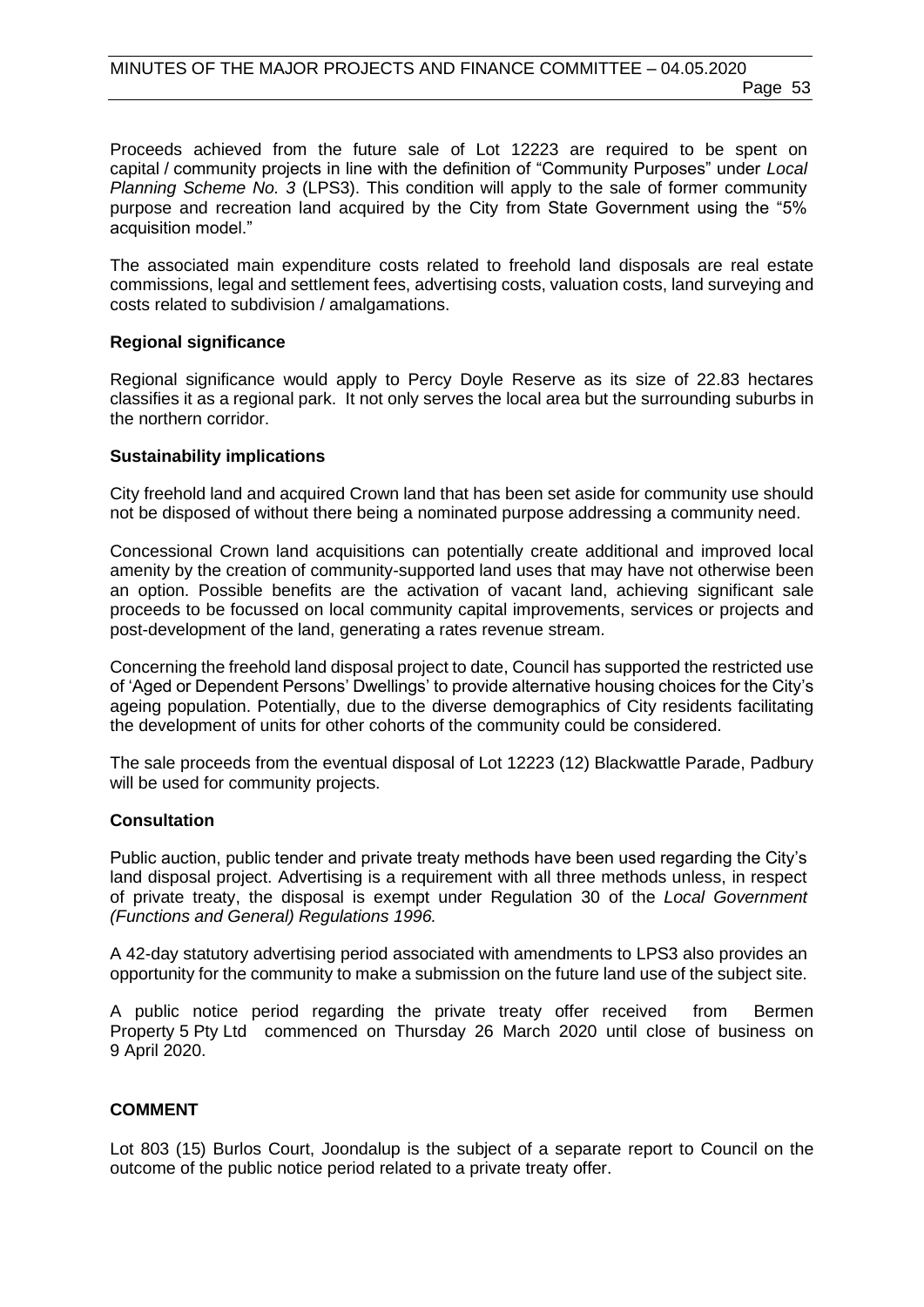The City is continuing to work with consultants on the sale of Lot 12223 (12) Blackwattle Parade, Padbury whereby the disposal method includes the purchaser's development of the site accompanied by an offer to purchase.

Crown land concessional acquisition investigations with the DPLH commence with internal referral processes which have been initiated. The business case submitted to the DPLH needs to clearly demonstrate what the expected community benefits would be.

The City has commenced its investigations into the current lease details it has with the Water Corporation with a view to seeking alternative arrangements.

#### **VOTING REQUIREMENTS**

Simple Majority.

**MOVED Cr Poliwka, SECONDED Cr McLean that the Major Projects and Finance Committee NOTES:**

- **1 the status report on the progress towards disposal of Lot 12223 (12) Blackwattle Parade, Padbury;**
- **2 the disposal of Lot 803 (15) Burlos Court, Joondalup is a separate report to Council on the outcome of the public notice period related to a private treaty offer from Bermen Property 5 Pty Ltd;**
- **3 the continued investigations into the City's concessional acquisition from the Department of Planning Lands and Heritage of Lot 2277 (15) Selkirk Drive, Kinross, Lot 14564 (5) Ascot Way, Currambine and an area yet to be defined on the northern boundary of Lot 15074 (46) Warwick Road, Duncraig;**
- **4 that investigations have commenced into seeking alternative tenure arrangements for the land the City leases from the Water Corporation within Reserve 28971, Lot 8278, (922L) Ocean Reef Road, Craigie;**
- **5 a further status report on the progress of the City's freehold land disposal project and proposed Crown land acquisitions will be submitted to the Major Projects and Finance Committee meeting to be held on Monday 13 July 2020.**

#### **The Motion was Put and CARRIED (7/0) CARRIED (7/0)**

**In favour of the Motion:** Cr Logan, Mayor Jacob, Crs Jones, McLean, Poliwka, Raftis and Thompson.

*Appendix 5 refers*

*To access this attachment on electronic document, click here[: Attach5agnMPF200504.pdf](http://www.joondalup.wa.gov.au/files/committees/MPFI/2020/Attach5agnMPF200504.pdf)*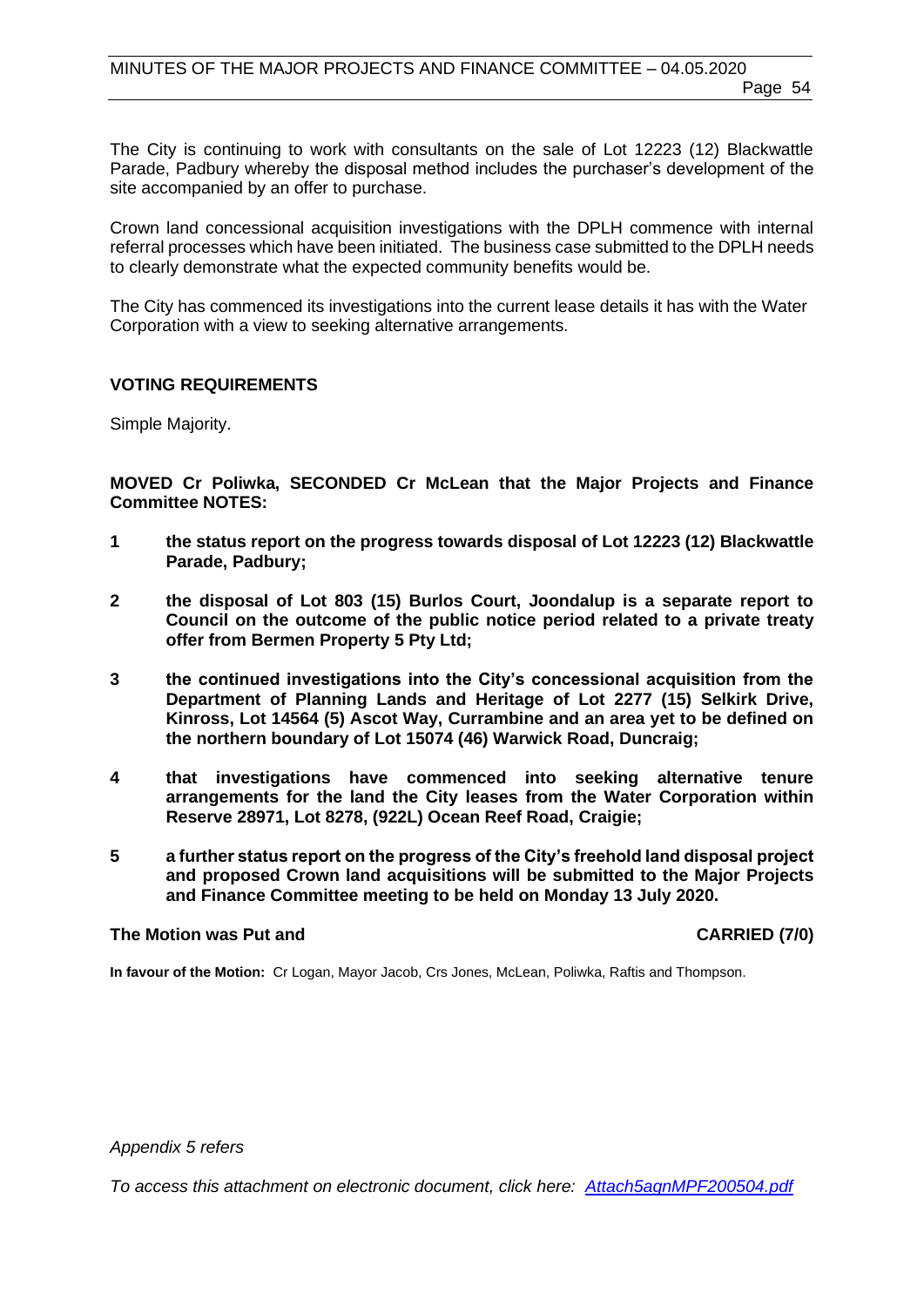# <span id="page-54-0"></span>**ITEM 8 UPDATE ON THE 2019-20 CAPITAL WORKS PROGRAM**

| <b>WARD</b>                           | All                                                          |                                                                                                                                                    |
|---------------------------------------|--------------------------------------------------------------|----------------------------------------------------------------------------------------------------------------------------------------------------|
| <b>RESPONSIBLE</b><br><b>DIRECTOR</b> | Mr Nico Claassen<br>Infrastructure Services                  |                                                                                                                                                    |
| <b>FILE NUMBER</b>                    | 107023, 101515                                               |                                                                                                                                                    |
| <b>ATTACHMENT</b>                     | Attachment 1<br>Attachment 2<br>Attachment 3                 | Capital Works Project Report 2019-20<br>Moolanda Park Landscape Master Plan<br>Whitfords Nodes Park Health & Wellbeing<br>Hub                      |
|                                       | Attachment 4<br>Attachment 5<br>Attachment 6<br>Attachment 7 | Burns Beach to Mindarie Dual Use Path<br>Joondalup City Centre Lighting<br>Ellersdale Park Floodlighting Upgrade<br><b>Falkland Park Extension</b> |
|                                       | Attachment 8                                                 | (WOC)<br>Works Operations Centre<br>Extension                                                                                                      |
|                                       | Attachment 9<br>Attachment 10                                | Craigie Leisure Centre Upgrades Stage 1<br>Chichester<br><b>Clubrooms</b><br>Park<br>Redevelopment                                                 |
|                                       | <b>Attachment 11</b>                                         | Percy Doyle Floodlighting Upgrades                                                                                                                 |
| <b>AUTHORITY / DISCRETION</b>         | Council (that is for 'noting').                              | Information - includes items provided to Council for<br>information purposes only that do not require a decision of                                |

#### **PURPOSE**

For the Major Projects and Finance Committee to note the update on the *2019-20 Capital Works Program* and the bi-monthly project status reports for capital works projects.

#### **EXECUTIVE SUMMARY**

The Capital Works Project Report for the 2019-20 program as at 31 March 2020 is attached (Attachment 1 refers).

At the Major Projects and Finance Committee meeting held on 15 July 2019 the committee determined which capital works project reports were required and the frequency of reporting. The bi-monthly project reports are attached (Attachments 2-11 refer).

*It is therefore recommended that the Major Projects and Finance Committee NOTES:*

- *1 the report on the Capital Works Projects for 2019-20 as at 31 March 2020 forming Attachment 1 to this Report;*
- *2 the bi-monthly capital works project reports forming Attachments 2 to 11 to this Report.*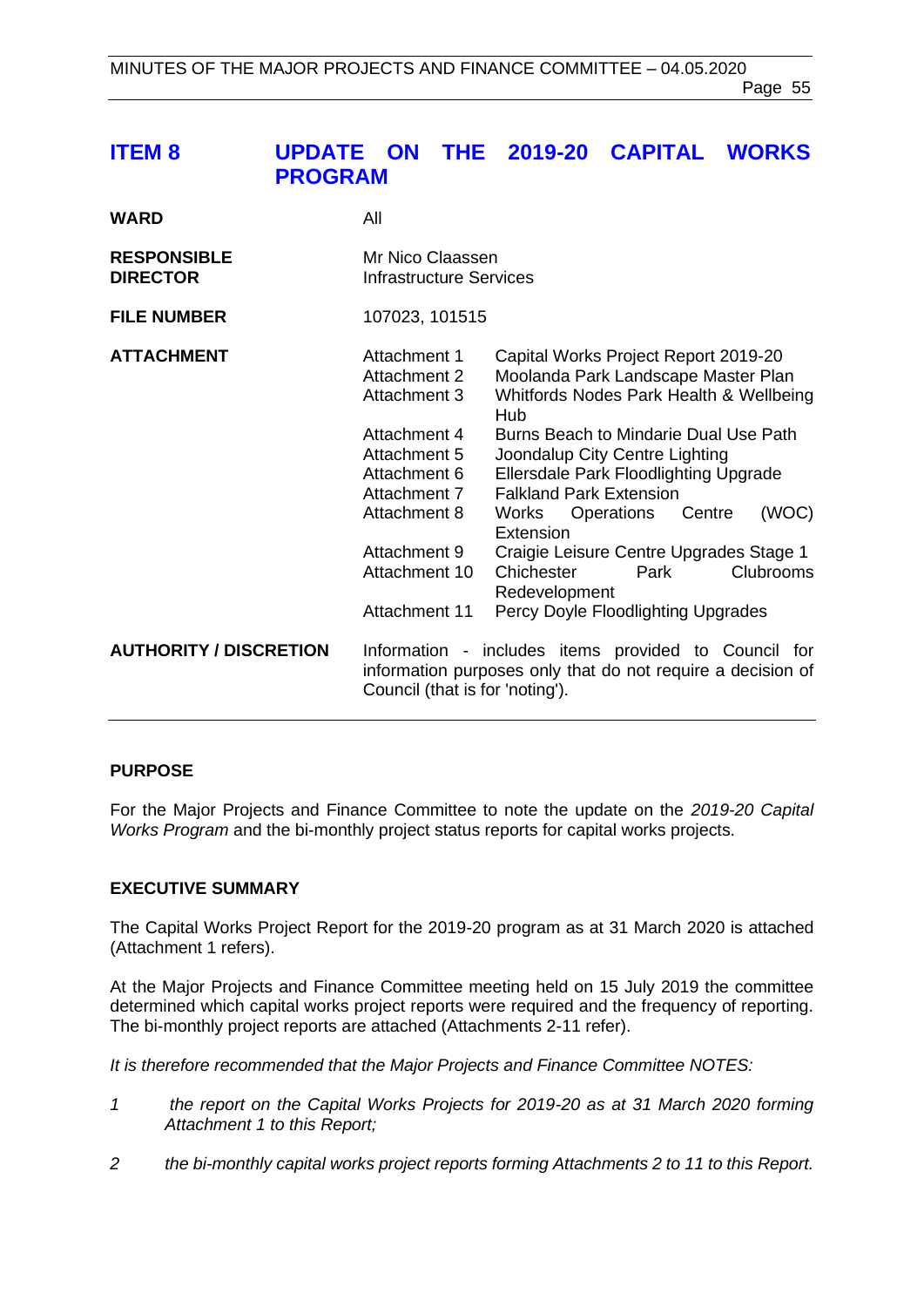# **BACKGROUND**

At its meeting held on 4 November 2019 (JSC03-11/19 refers), Council resolved, in part as follows:

*"That Council:*

- "*1 BY AN ABSOLUTE MAJORITY ESTABLISHES a Major Projects and Finance Committee, with the role being to:*
	- *1.1 oversee the progress of the City's annual capital works program and review of the City's Five Year Capital Works Program;*
	- *1.2 make recommendations to Council on modifications of capital works projects and major strategic capital projects;"*

At its meeting held on 15 July 2019 the Major Projects and Finance Committee requested that the following project reports from the *2019-20 Capital Works Program* be provided on a bi-monthly basis:

| <b>Project Code</b> | <b>Project Description</b>                         |
|---------------------|----------------------------------------------------|
| PDP2118             | Moolanda Park Landscape Master Plan                |
| <b>PEP2707</b>      | Whitfords Nodes Park Health & Wellbeing Hub        |
| <b>SSE2057</b>      | Leafy City Program                                 |
| <b>FPN2240</b>      | Burns Beach to Mindarie Dual Use Path              |
| STL2003             | Joondalup City Centre Lighting                     |
| STL2073             | Ellersdale Park Floodlighting Upgrade              |
| <b>BCW2622</b>      | <b>Falkland Park Extension</b>                     |
| MPP2026             | <b>WOC Extension</b>                               |
| MPP2050             | Craigie Leisure Centre Upgrades Stage 1            |
| MPP2058             | <b>Chichester Park Clubrooms Redevelopment</b>     |
| MPP2065             | Percy Doyle - Sorrento Bowling Clubrooms Extension |
| MPP2069             | Percy Doyle Floodlighting Upgrades                 |

The following projects which required a bi-monthly project report was completed and the final report was presented to the Major Projects and Finance Committee held on 9 March 2020:

- Leafy City Program.
- Percy Doyle Sorrento Bowling Clubrooms Refurbishment.

# **DETAILS**

The Capital Works Project Report for the 2019-20 program as at 31 March 2020 is provided as Attachment 1 to this Report.

A summary of the projects and their current status is detailed in the bi-monthly project reports forming Attachments 2-11 of this Report.

# **Issues and options considered**

Not applicable.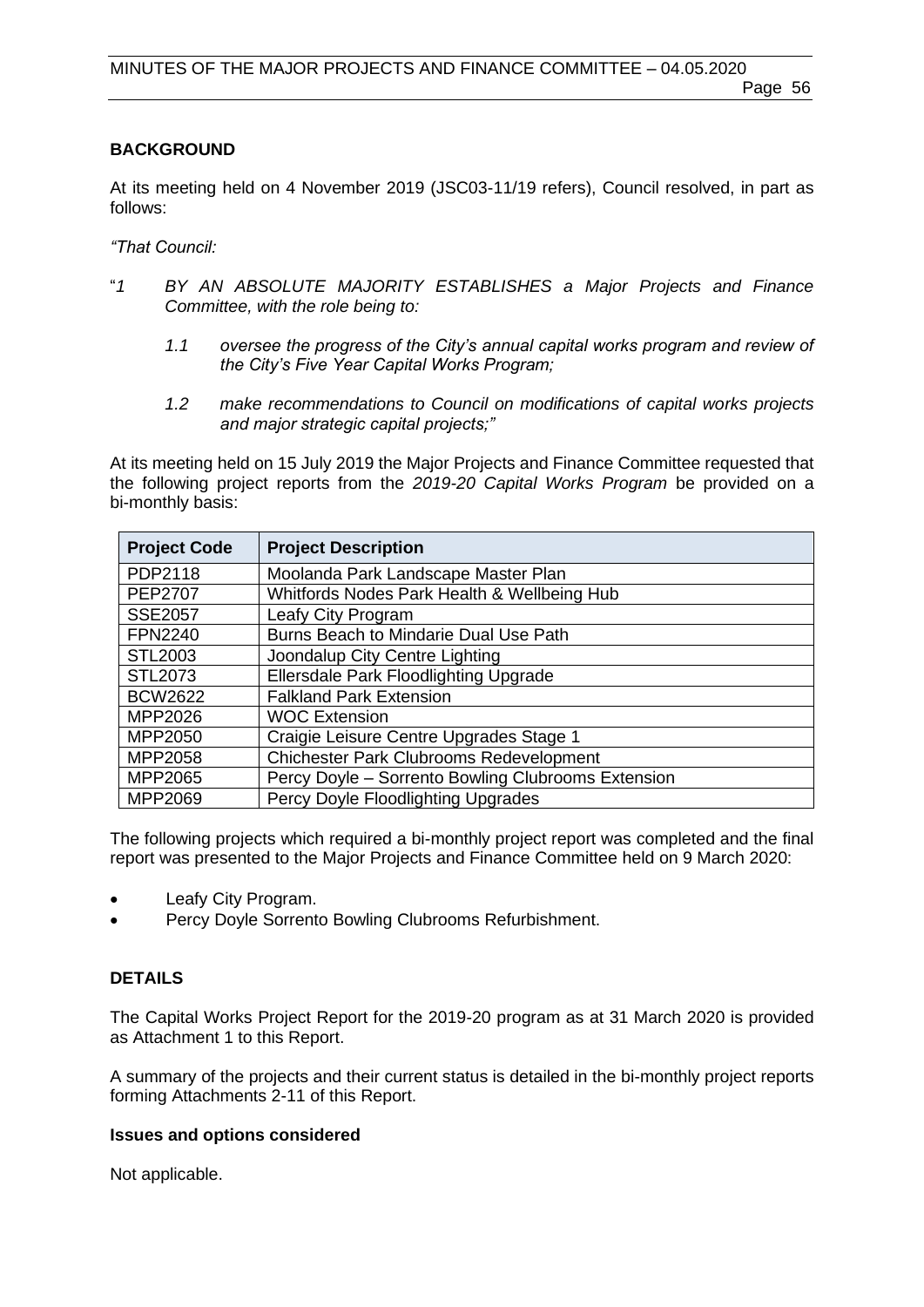# **Legislation / Strategic Community Plan / Policy implications**

**Legislation** Sections 5.17 and 6.8 of the *Local Government Act 1995.*

A committee cannot make decisions, on behalf of the Council, that require an absolute majority decision (section 5.17 of the *Local Government Act 1995)*, in which case, and in accordance with Section 6.8 of the *Local Government Act 1995,* includes approving expenditure not included in the City's Annual Budget. The Major Projects and Finance Committee may only recommend to Council to approve or modify capital works projects.

# **Strategic Community Plan**

- **Key theme** Financial Sustainability.
- **Objective** Major project delivery.
- **Strategic initiative** Not applicable.
- **Policy** Not applicable.

# **Risk management considerations**

Not applicable.

# **Financial / budget implications**

Not applicable.

# **Regional significance**

Not applicable.

# **Sustainability implications**

Not applicable.

# **Consultation**

Not applicable.

# **COMMENT**

The attached capital works project reports provide an update on the activities undertaken.

# **VOTING REQUIREMENTS**

Simple Majority.

*Mayor Jacob left the electronic meeting at 8.12pm and returned at 8.16pm.*

*Cr May left the electronic meeting at 8.17pm.*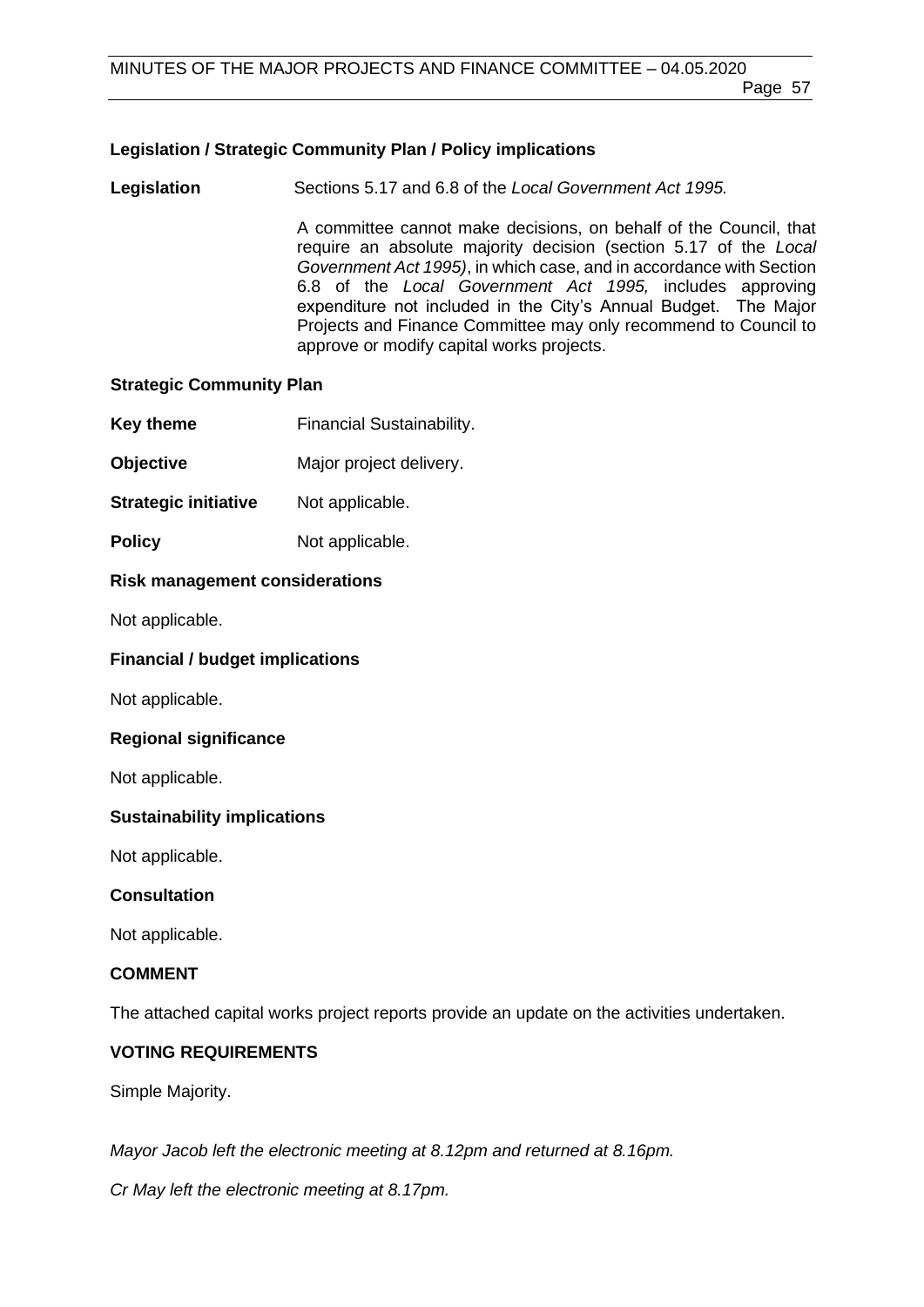**MOVED Cr Thompson, SECONDED Cr McLean that the Major Projects and Finance Committee NOTES:**

- **1 the report on the Capital Works Projects for 2019-20 as at 31 March 2020 forming Attachment 1 to this Report;**
- **2 the bi-monthly capital works project reports forming Attachments 2 to 11 to this Report.**

#### The Motion was Put and **CARRIED** (7/0)

**In favour of the Motion:** Cr Logan, Mayor Jacob, Crs Jones, McLean, Poliwka, Raftis and Thompson.

*Appendix 6 refers*

*To access this attachment on electronic document, click here: [Attach6agnMPF200504.pdf](http://www.joondalup.wa.gov.au/files/committees/MPFI/2020/Attach6agnMPF200504.pdf)*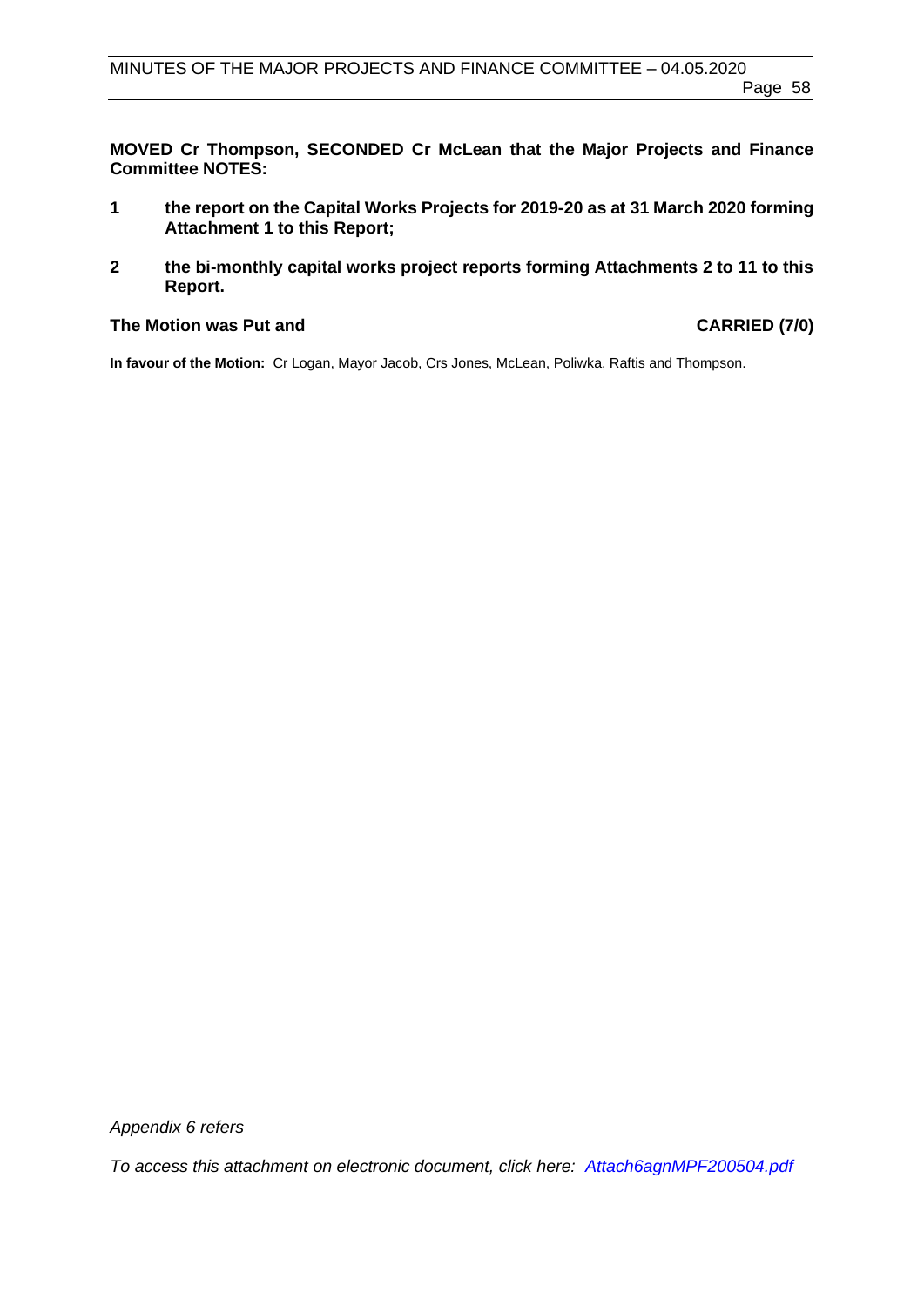# <span id="page-58-0"></span>**ITEM 9 CONFIDENTIAL – PINNAROO POINT CAFÉ – PROJECT STATUS**

| <b>WARD</b>                           | South-West                                                                                                                                             |  |
|---------------------------------------|--------------------------------------------------------------------------------------------------------------------------------------------------------|--|
| <b>RESPONSIBLE</b><br><b>DIRECTOR</b> | Mr Garry Hunt<br>Office of the CEO                                                                                                                     |  |
| <b>FILE NUMBER</b>                    | 108334, 101515                                                                                                                                         |  |
| <b>ATTACHMENTS</b>                    | Attachment 1<br><b>Project History</b><br>Indicative Project Schedule<br>Attachment 2                                                                  |  |
|                                       | (Please Note: The Report and Attachments are confidential<br>and will appear in the official Minute Book only).                                        |  |
| <b>AUTHORITY / DISCRETION</b>         | Information - includes items provided to Council for<br>information purposes only that do not require a decision of<br>Council (that is for 'noting'). |  |

This report is confidential in accordance with section 5.23(2)(c) of the *Local Government Act 1995*, which also permits the meeting to be closed to the public for business relating to the following:

• *a contract entered into, or which may be entered into, by the local government and which relates to a matter to be discussed at the meeting.*

A full report was provided to Elected Members under separate cover. The report is not for publication.

**MOVED Cr Jones, SECONDED Mayor Jacob that the Major Projects and Finance Committee NOTES the Confidential Pinnaroo Point Café Project Status Report.**

#### The Motion was Put and **CARRIED** (7/0)

**In favour of the Motion:** Cr Logan, Mayor Jacob, Crs Jones, McLean, Poliwka, Raftis and Thompson.